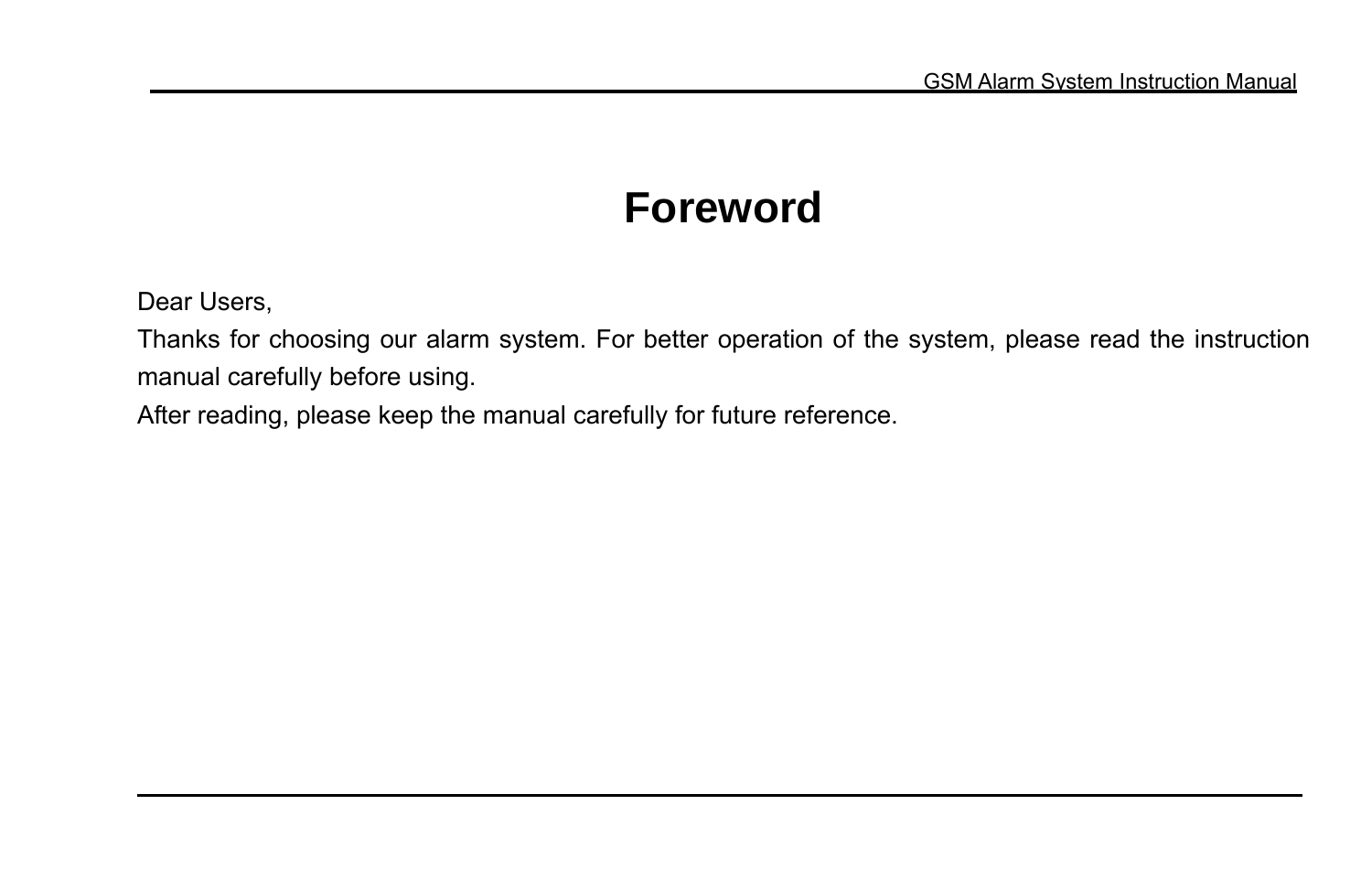# **Copyright Information**

- The product, including but not limited to granted or pending patents, is under protection of the patent laws of PRC or other countries.
- We reserve the rights for modification of the specification or price of the product.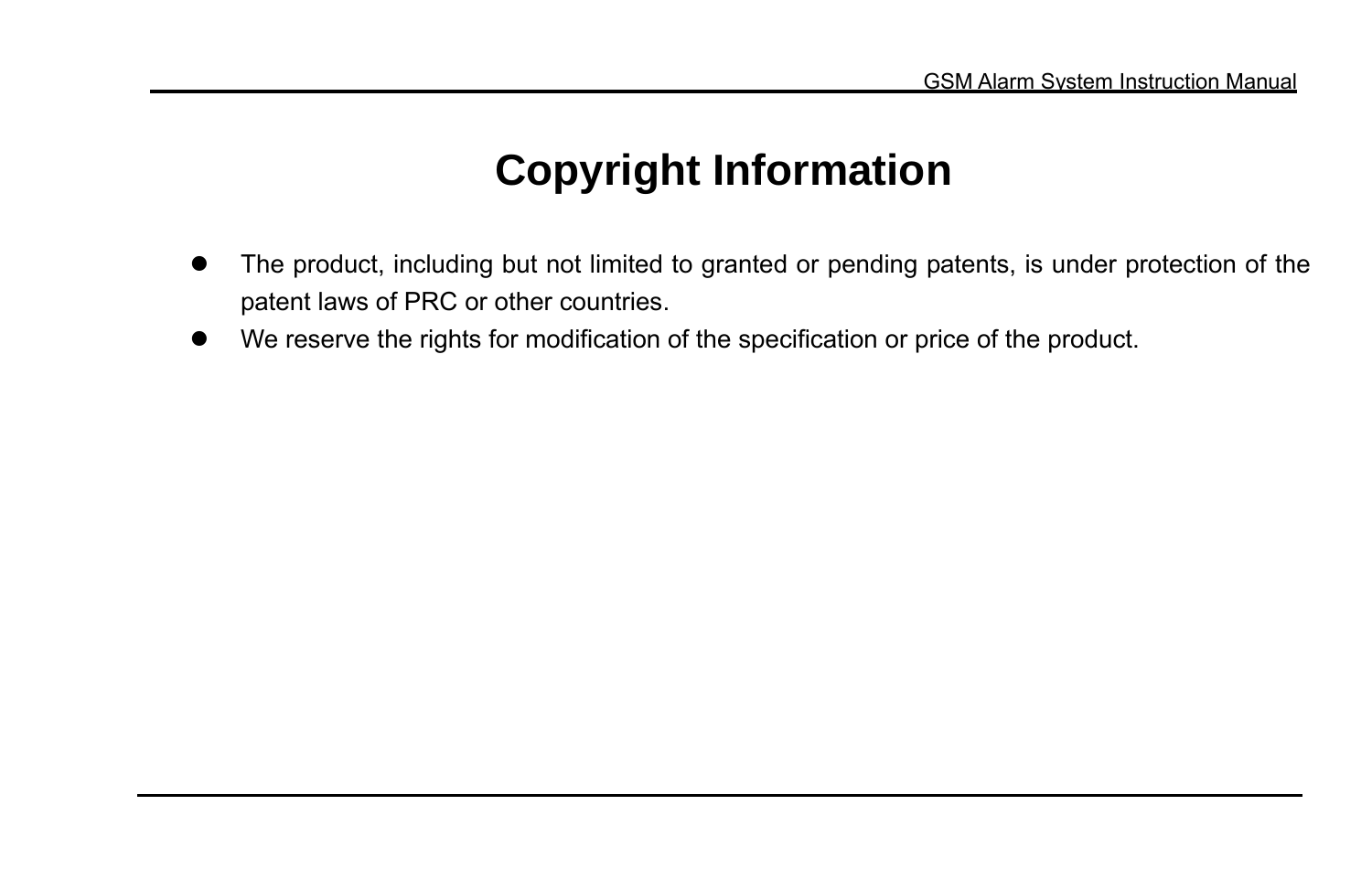## **Security Overview**

Read the following security precaution measures to prevent any personal injury or damage to the product, while making the best of its function.

- Use the correct power supply. voltage: 12V, current: >1A.
- To avoid the damage of the main unit caused by wrong connection, installation shall be performed by professionals.
- Please don't press the touch keyboard of the main unit heavily.
- Please don't use the product in damp environment.
- Please don't use the product under inflammable and explosive conditions.
- Keep the surface of the product clean and dry.
- Maintain proper ventilation.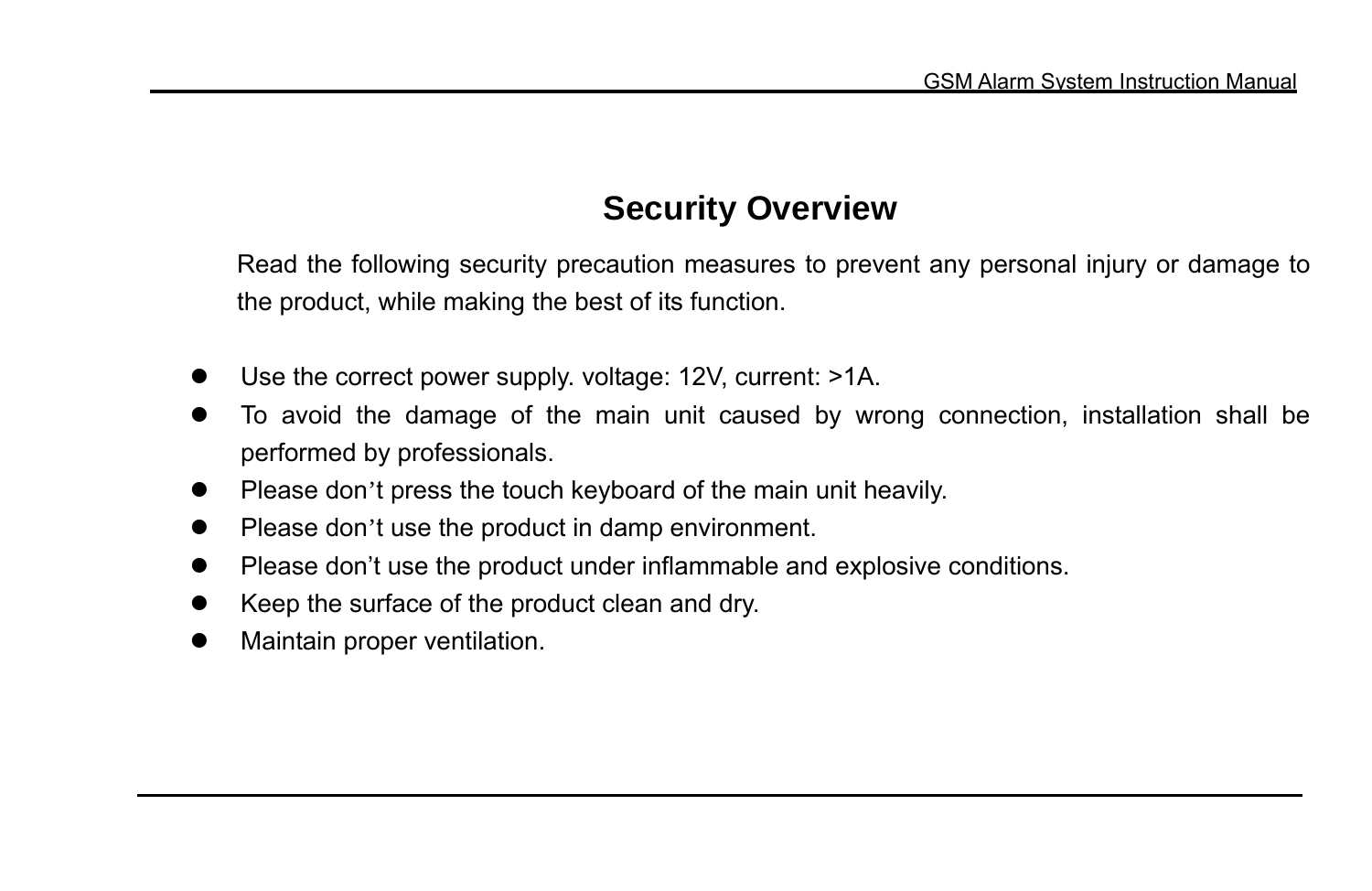## **Foreword**

This manual introduces the performance characteristics and operation procedure of the product.

- Chapter 1 Functions and Advantages of Alarm System's Main Unit
- Chapter 2 Introduction of Interface and Panel of Alarm System's Main Unit
- Chapter 3 Main Unit Startup Procedure
- Chapter 4 Relevant Settings for Alarm System's Main unit
- Chapter 5 Routine Use and Maintenance
- Chapter 6 System Troubleshooting
- Chapter 7 Service and Technical Support
- Chapter 8 Appendix: Product Parameters
- Chapter 9 Appendix: Factory Setting Parameters
- Chapter 10 Appendix: List of countries Where the Product is Suitable for Use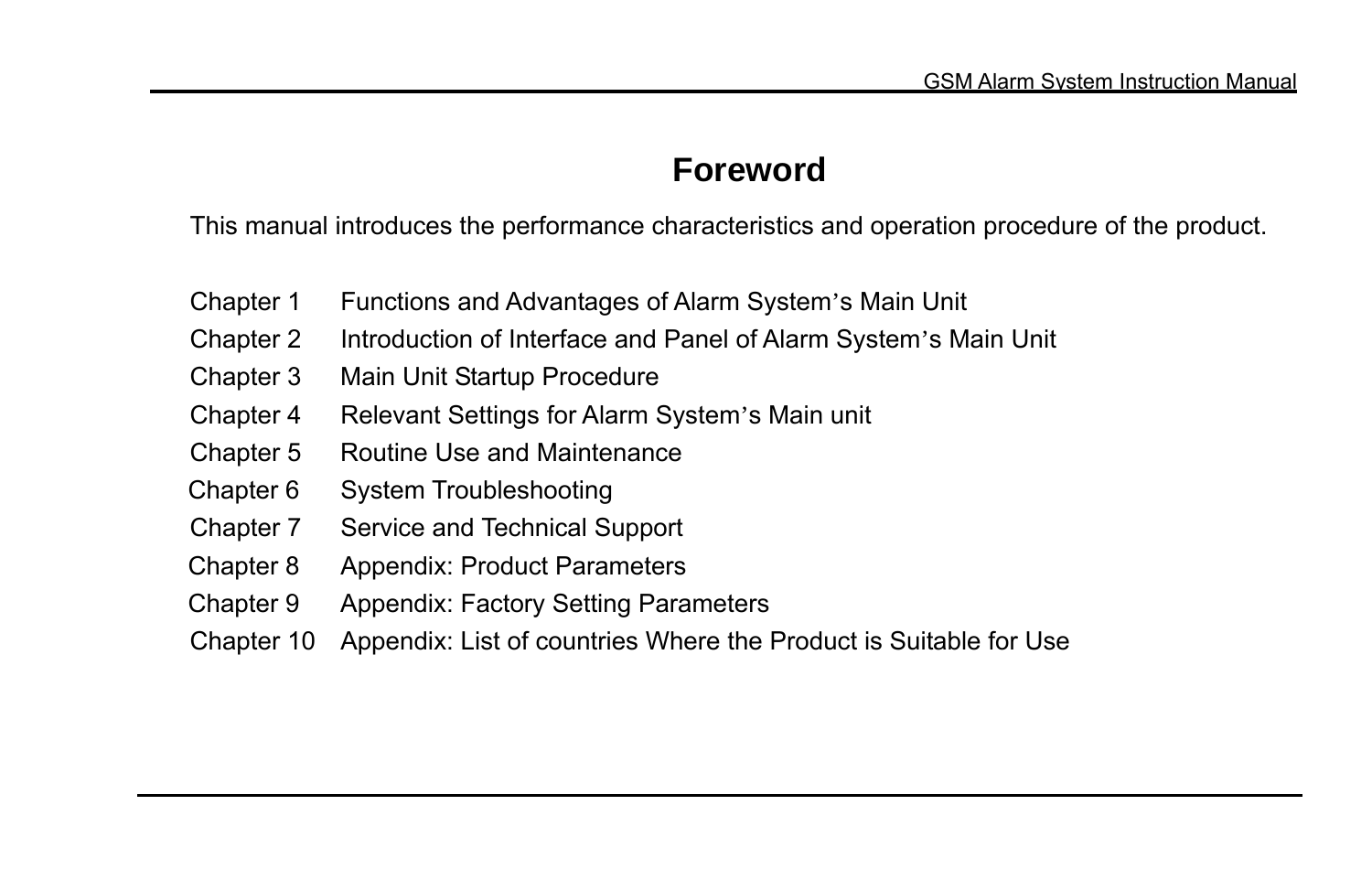## **Chapter 1 Functions and Advantages**

Wireless **GSM** intelligent anti-theft electronic alarm system is an innovative mobile intelligent alarm device integrating **GSM** digital signal processing techniques and imported STC microprocessor, and a variety of technologies including digital voice announcer, SMS, learning code pairing, etc. In addition, this alarm system is highly automatic, giving automatic voice or SMS alert in the event of emergency without intensive manual settings required. Features of stability, reliability, safety, and humanizing control enable it to be widely used for security in shops, convenience stores, offices, villas, residential communities, etc.

- Fashionable and high-tech touch keyboard
- 128X64 dot matrix display in both Chinese and English language. The built-in clock is convenient for time checking.
- Original operation system for the main unit allows simple operation.
- Support card access control system, needless to carry the traditional remote control.
- $\blacksquare$ **4** wired and **10** wireless zones, each can support 10 detectors (the maximum is 100).
- Code pairing for up to **8** wireless remote controls.
- Built-in intercom speakers with high acoustic quality and large volume.
- Arm/disarm at regular time.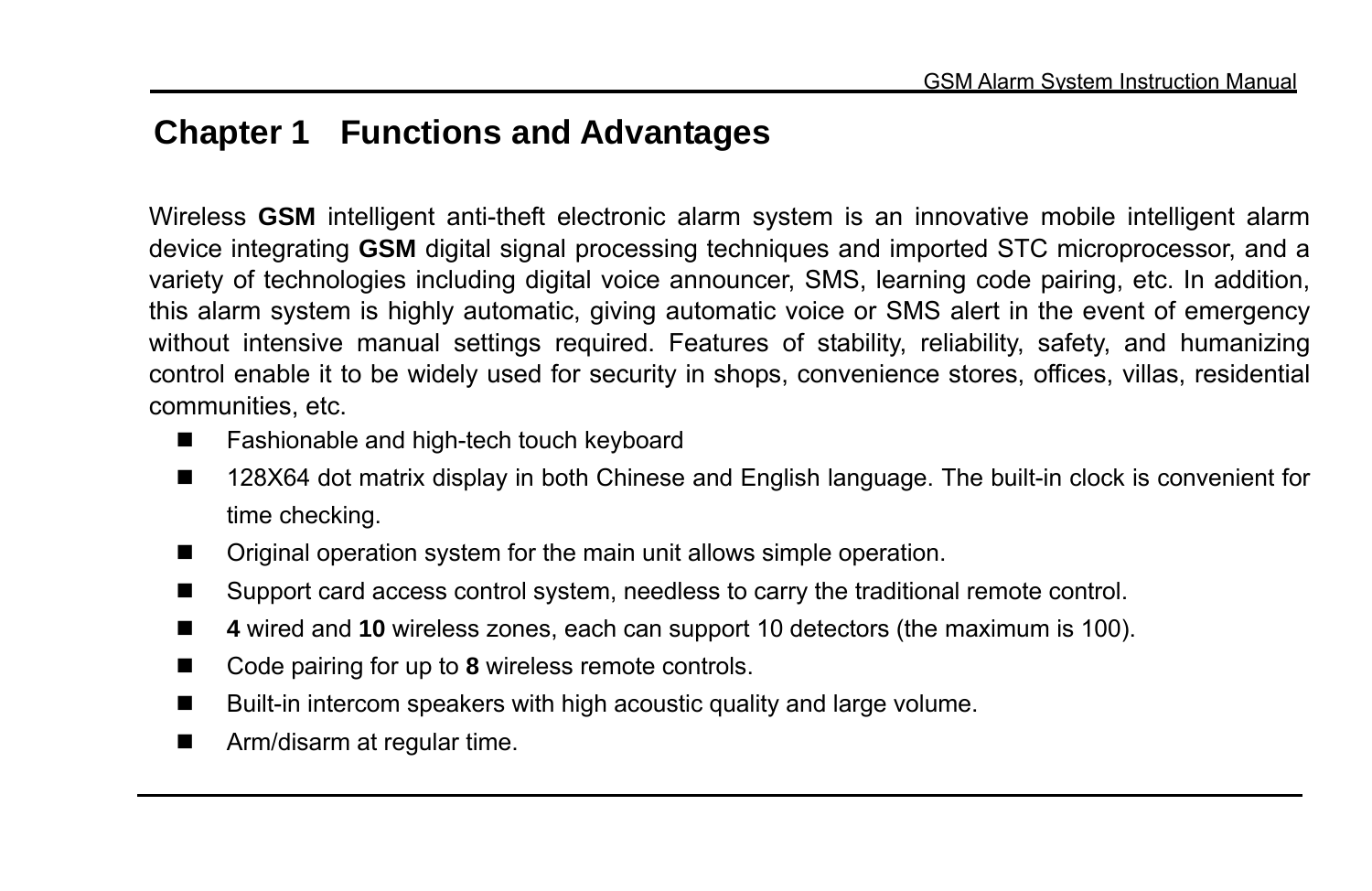- **Preset 6** alarm phone numbers, which the main unit shall dial automatically to make voice alarm.
- Preset **3** SMS numbers, to which the main unit shall send the alarm SMS automatically.
- . **10**s of manual recording.
- Built-in digital voice announcer, which shall report alarm conditions automatically.
- $\blacksquare$  Built-in SMS in English/Chinese, which shall be sent automatically.
- $\blacksquare$  Telephone function, allowing communication with any phone via the main unit dialing.
- One key control to arm the system via remote control or telephone when at home or outside.
- Programming for alarm place: help-seeking, fire, gas, door lock, living room, window, balcony or surrounding alarm.
- Various programming functions for zones, such as real time, delayed, 24 hours and bypass.
- Learn the code pairing through wireless way. It is easy to add new parts in safe and efficient way.
- Various functions, such as remote control, system arming/disarming, monitoring and intercom.
- Inquire event recording: the main unit can record all the information of 40 alarm events automatically.
- Multi-arming modes: real-time arming via remote control, delayed system arming when outgoing, arming at home, arming at appointed time, remote arming via phone.
- Maintain the top priority of alarm: If there is alarm while calling, no matter incoming or outgoing, the main unit shall hang up call and dial the alarm phone immediately.
- Built-in lithium battery with high capacity to enable alarm while power-off.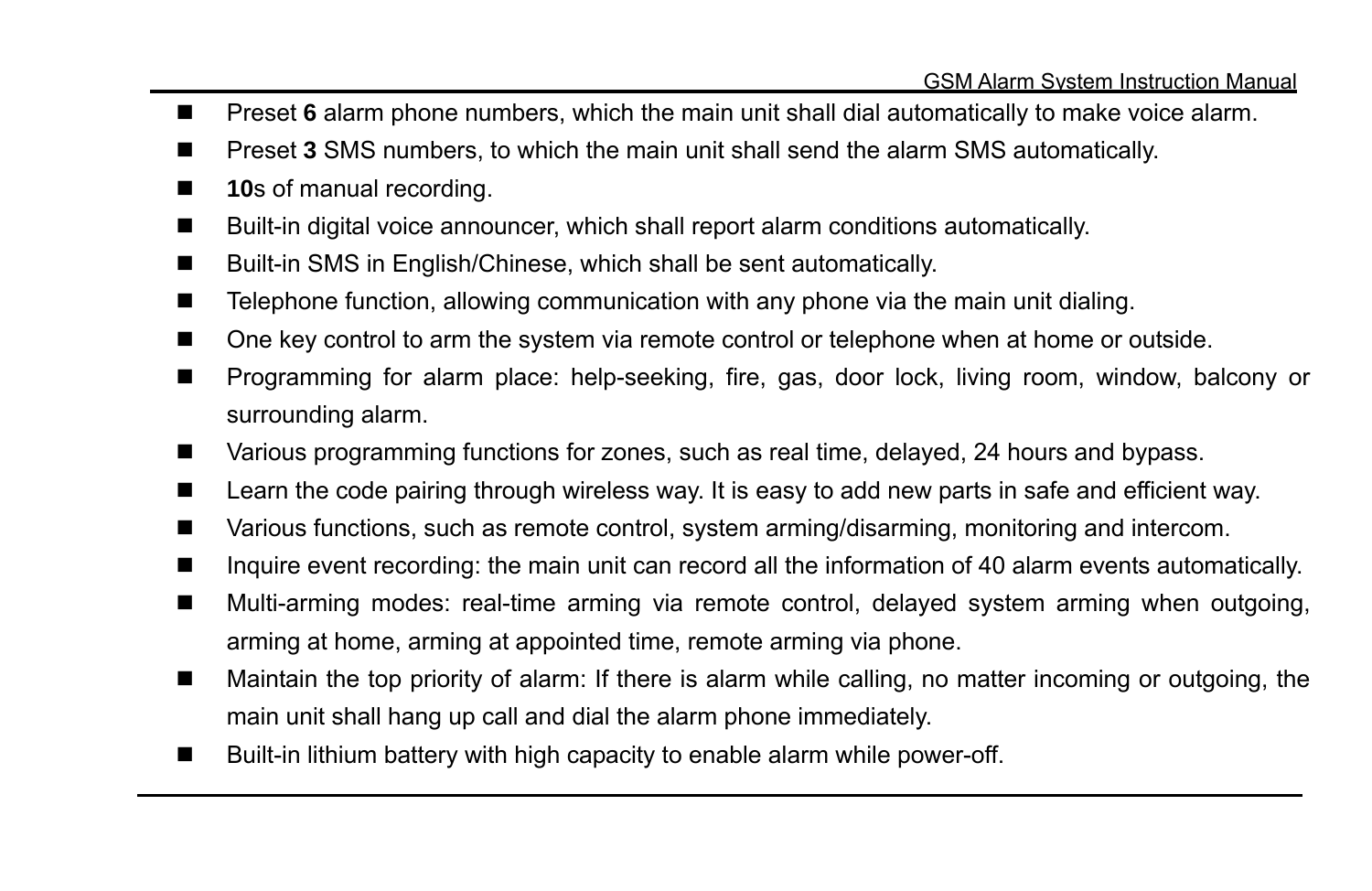## **Chapter 2 Introduction of Interface and Panel of Alarm System's Main Unit**

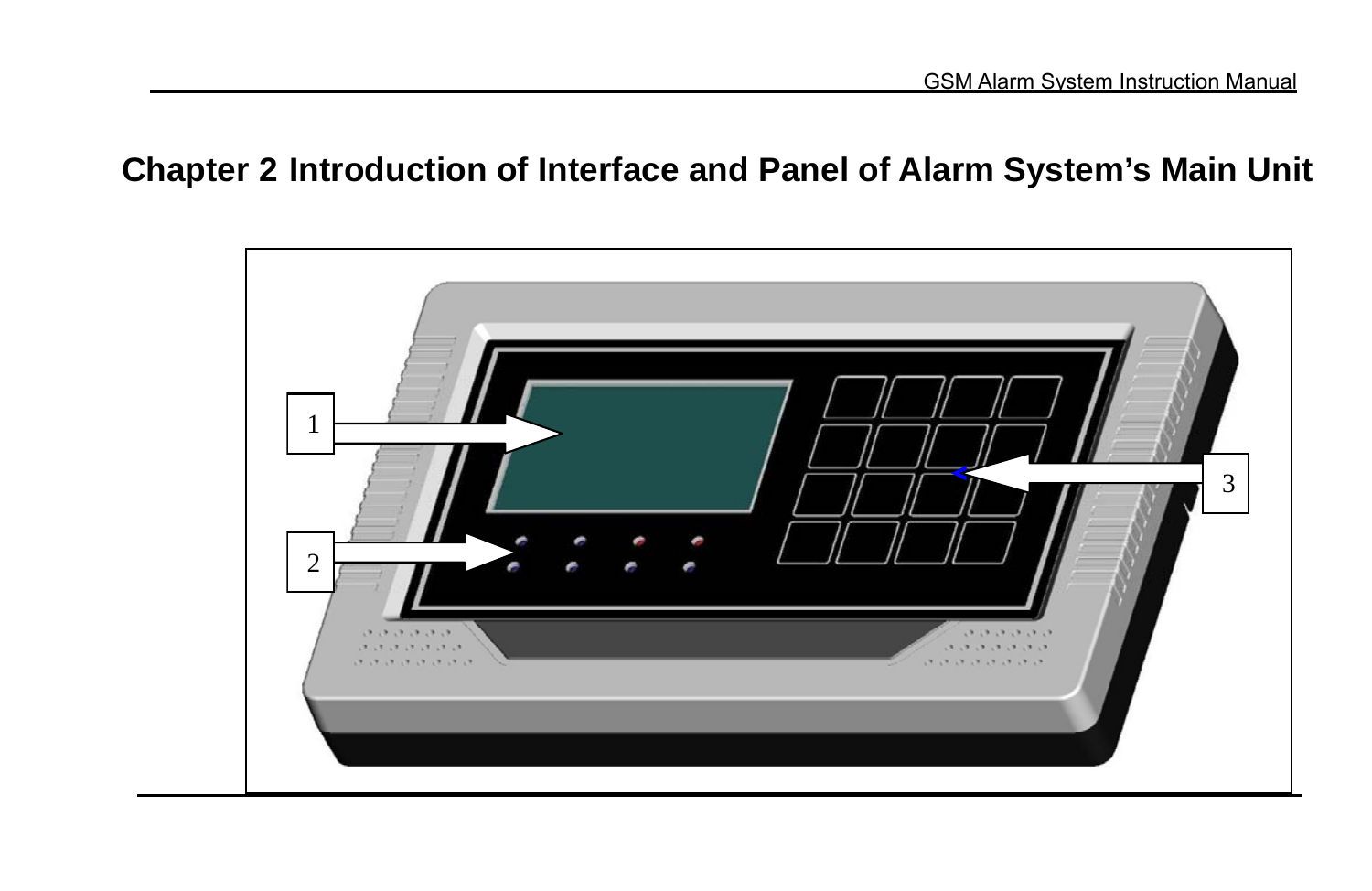- 1:Main unit display screen with 128X64 resolution, supporting Chinese/English language
- 2:Main unit status indicator
	- POWER: Indicator for power-on and work status of the main unit Quick flicking at 1s interval means the GSM network is under registration. Flicking every 3s means the main unit is in normal standby status and ready for alarm.
	- SET: Setting status indicator, it shall be on when entering the system setting.
	- SIGNAL: Wireless signal indicator, it shall be on when effective wireless signals are available or under special functions.
	- ALARM: Alarm indicator
- 3:Touch keyboard: the key of the system is touch screen of resistance-type, which requires a certain level of force. DO Not press it heavily. .
	- ARM: Key for arming when outgoing by the main unit at appointed time
	- STAY: Key for arming at home by the main unit
	- CALL: Call key. Input phone number, and press CALL key, the main unit shall dial immediately and enter into the calling status. Press CALL key while calling to hang up.
	- SOS: Emergency help key
	- ESC: Clear the keyboard entry, or return to the previous step.
	- ENTER: Confirmation key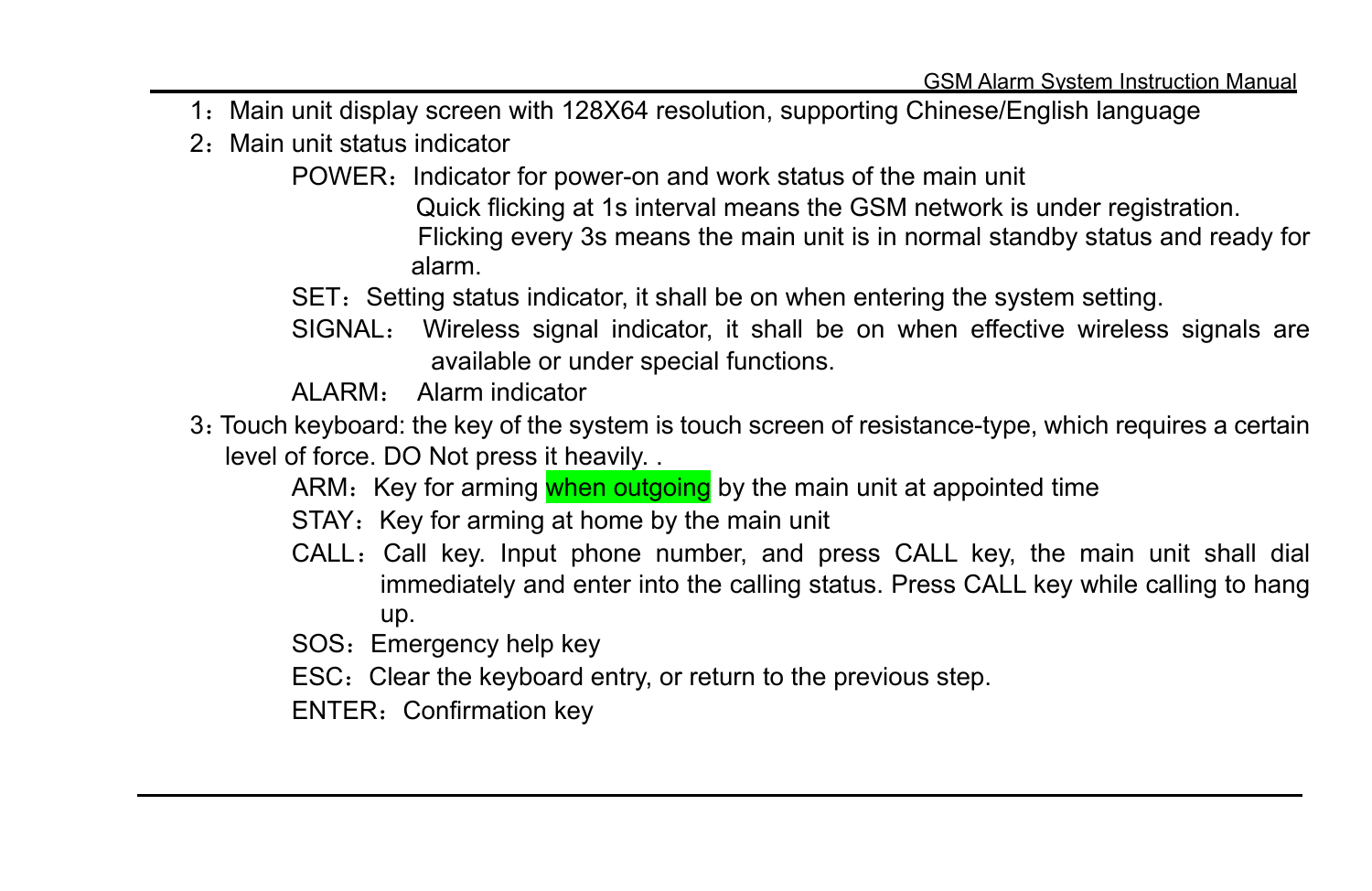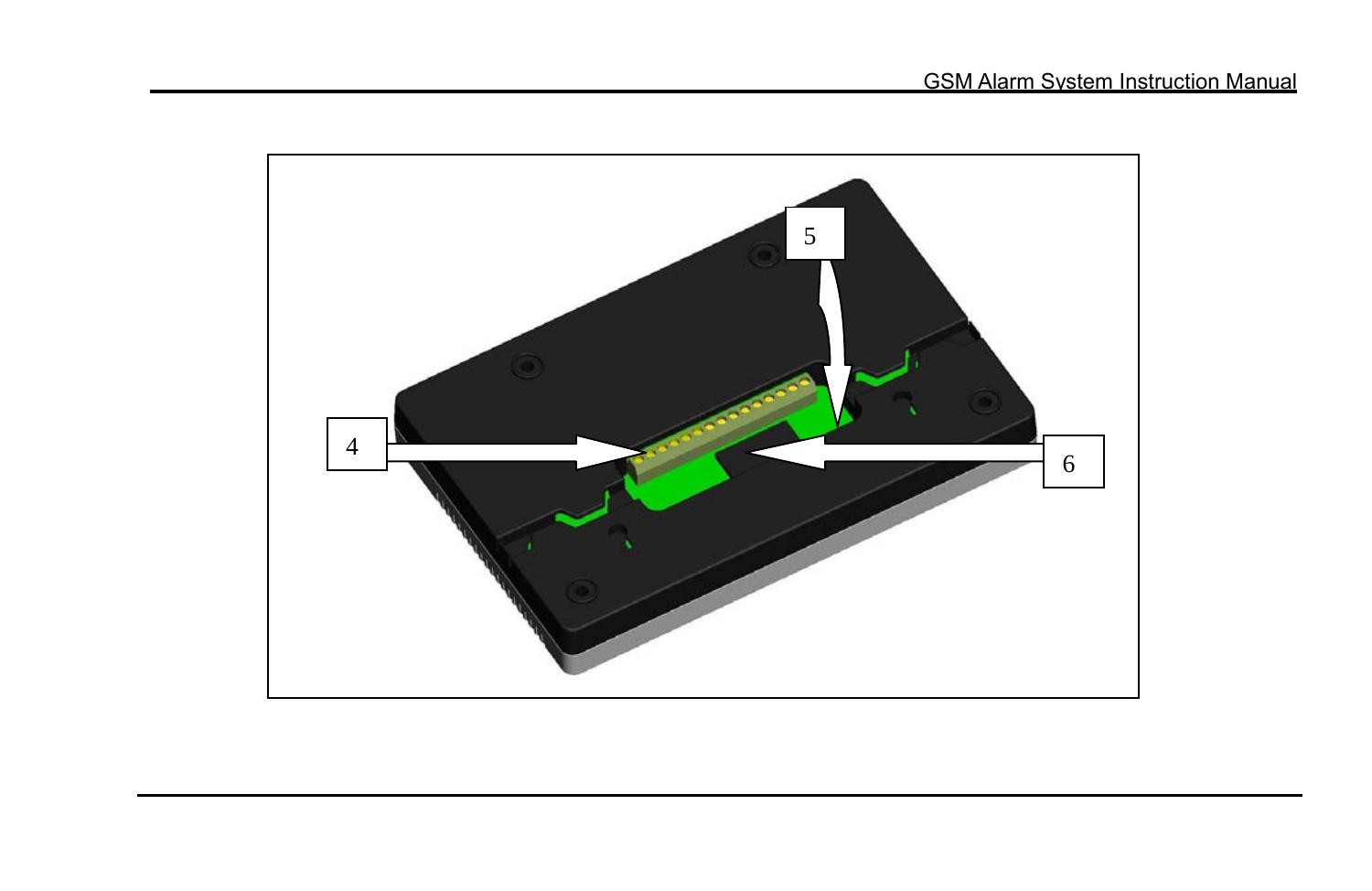4: Function interface of the main unit

| 1                 | SIREN+     | Positive pole of siren                            |
|-------------------|------------|---------------------------------------------------|
| $\overline{2}$    | SIREN-     | Negative pole of siren                            |
| 3                 | T VCC      | External keyboard power supply: 12V voltage       |
| 4                 | A          | Connecting external keyboard A                    |
| 5                 | B          | Connecting external keyboard B                    |
| 6                 | T GND      | Grounding external keyboard                       |
| 7                 | GND        | Grounding                                         |
| 8                 | Zone 1     | Wired zone 1 input, adopting normal on/off prober |
| 9                 | <b>GND</b> | Grounding                                         |
| 10                | Zone 2     | Wired zone 2 input, adopting normal on/off prober |
| 11                | GND        | Grounding                                         |
| $12 \overline{ }$ | Zone 3     | Wired zone 3 input, adopting normal on/off prober |
| 13                | GND        | Grounding                                         |
| 14                | Zone 4     | Wired zone 4 input, adopting normal on/off prober |
| 15                | <b>GND</b> | Grounding                                         |

5: Built-in battery switch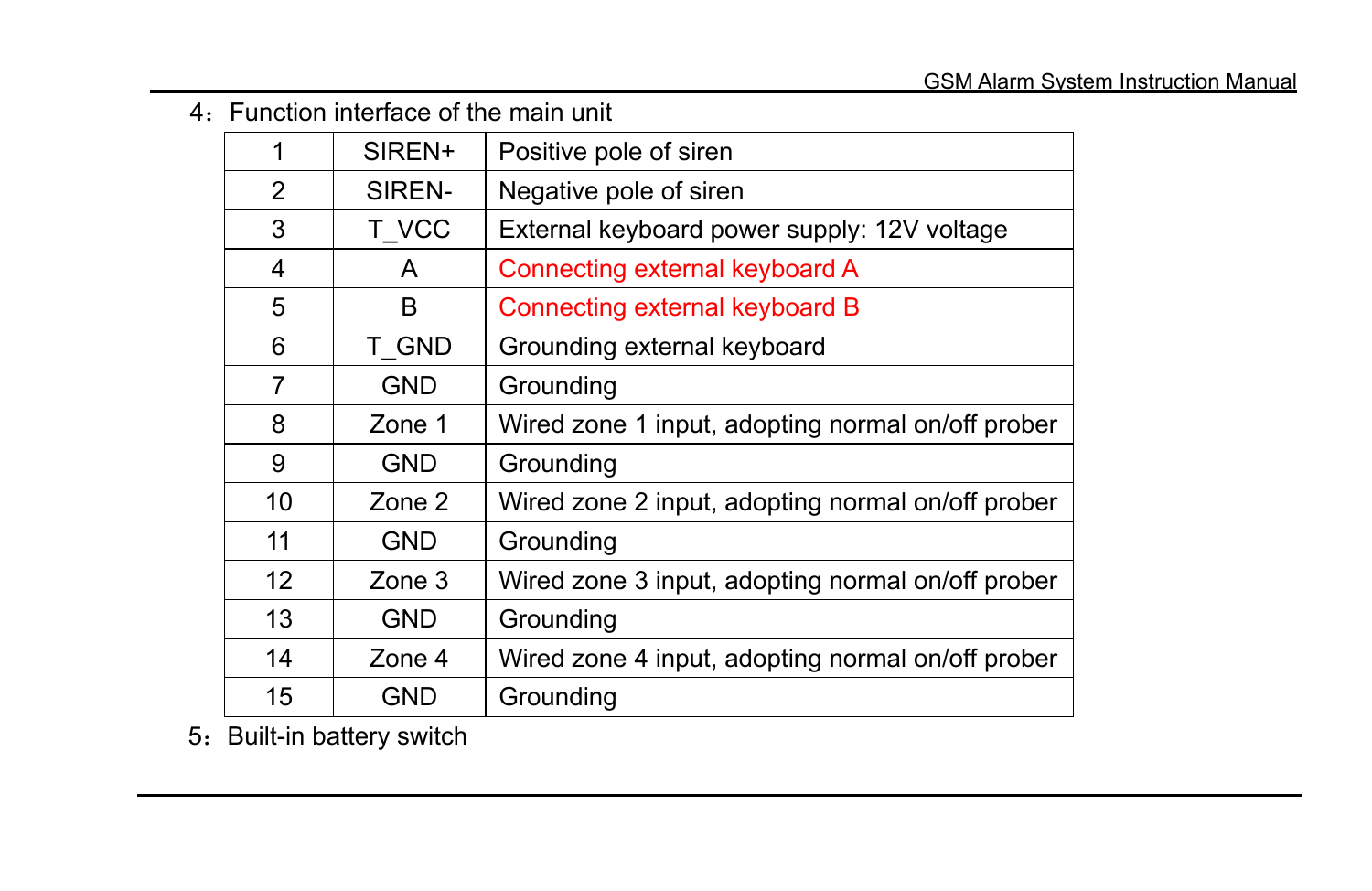#### 6:SIM card installation seat

## **Chapter 3 Main Unit Startup Procedure**

 It is important to startup the main unit correctly, which may affect the normal operation and service life of itself.

- Step1: Disconnect the main unit with power supply, for it is prohibited to operate the main unit in power on status, such as inserting/pulling off the interface kits and the SIM card
- Step2: Install the SIM card
- Step3: Insert the 12V power supply adapter of the main unit. The main unit shall enter into self-checking status and show the startup information. Check whether the POWER indicator flickers quickly every 1s. If the POWER indicator is not on, re-start the main unit after 10s interval. Repeated power on/off operations in a short while may reduce its service life.
- Step4: After the main unit registered successfully on the network, the POWER indicator shall flicker every 3s.

Step5: Turn on the battery switch.

Step6: Check whether the GSM signal strength is more than 3 bars, for weak signal may affect the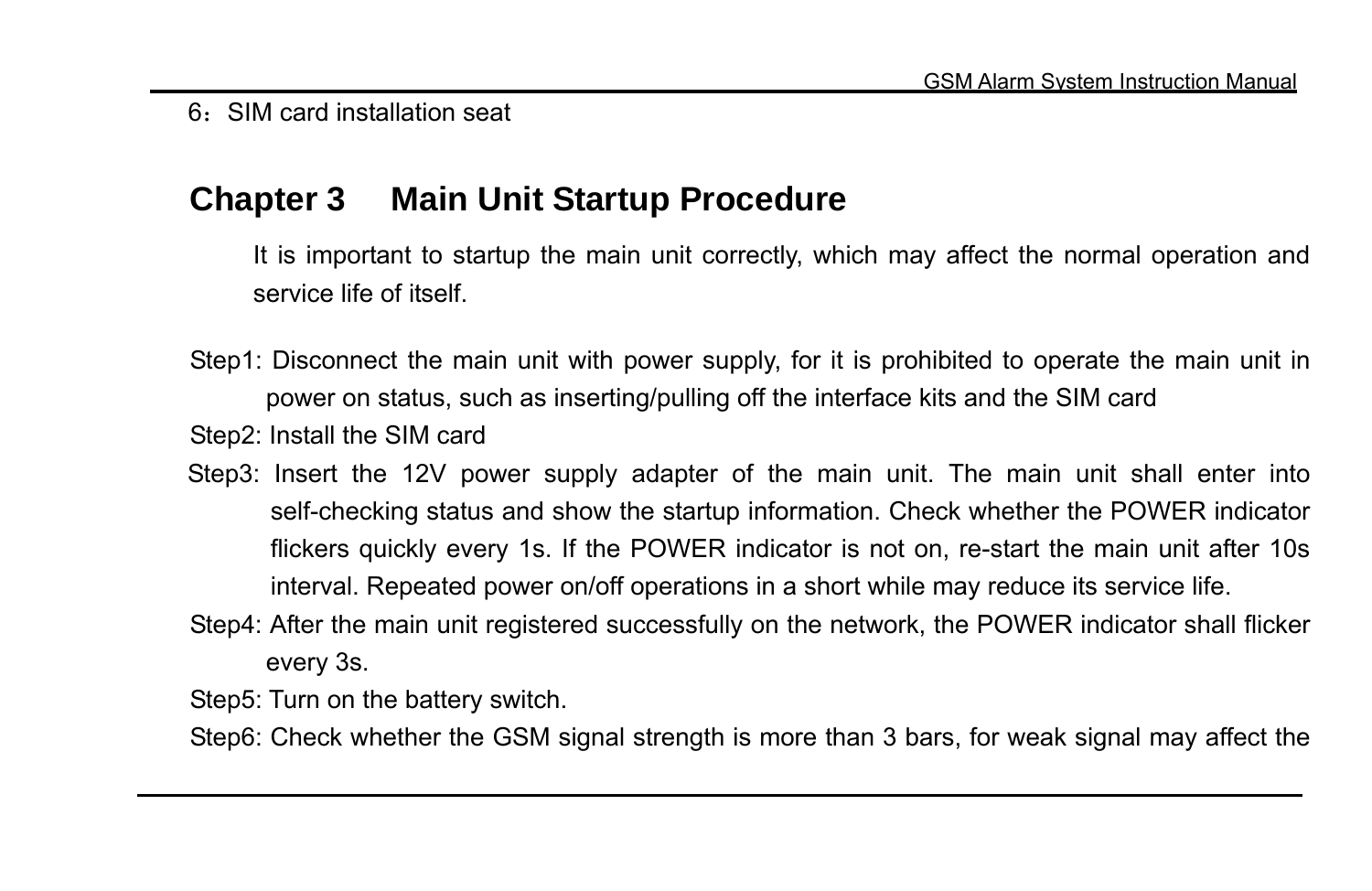normal operation of the main unit.

## **Chapter 4 Relevant Settings for Alarm System's Main Unit**

### **Enter into System Setting**

The setting of the main unit can only be carried out in the system setting status, in which the SET indicator shall be on. At that time, Key 2/8/4/6 is for turning the menu up/down/left/right respectively. Please follow the way below to enter into the setting:

When the system is disarmed, input the 6-digit setting password (the factory setting is 888888), and then press ENTER key to confirm. When the main unit emits a beep tone, the system enters setting status with the SET indicator on, showing the setting menu for remote control. The detailed operation diagram is as follows:

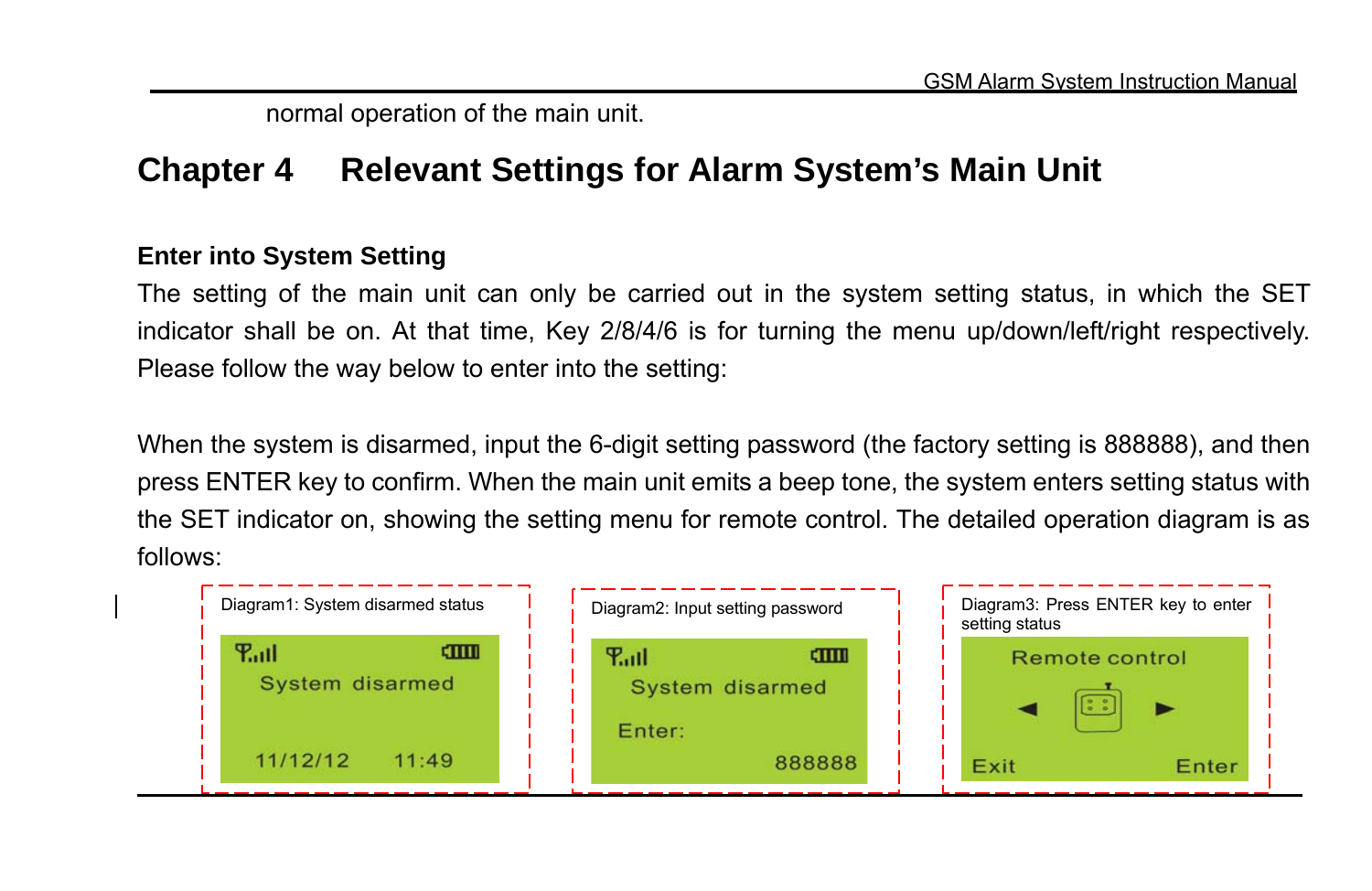#### **Add Remote control**

The system can support up to 8 remote controls. It is required to enter the system setting for adding remote controls. The remote controls must be coded, which may be high-rate or low-rate. For anti-interference, the software of the main unit has blocked these special coding. If the coding of the remote control is identical with the one saved in the main unit, it shall fail to add new remote control. The detailed way is as follows: enter the Remote Control menu, and then press Key 4 or 6 to choose the target one; Press Key 8 to turn to the Coding menu, and then press ENTER key to confirm; after the remote control transmits signals, and the main unit identifies the remote control, press ENTER key to confirm and save. The detailed operation diagram is as follows:

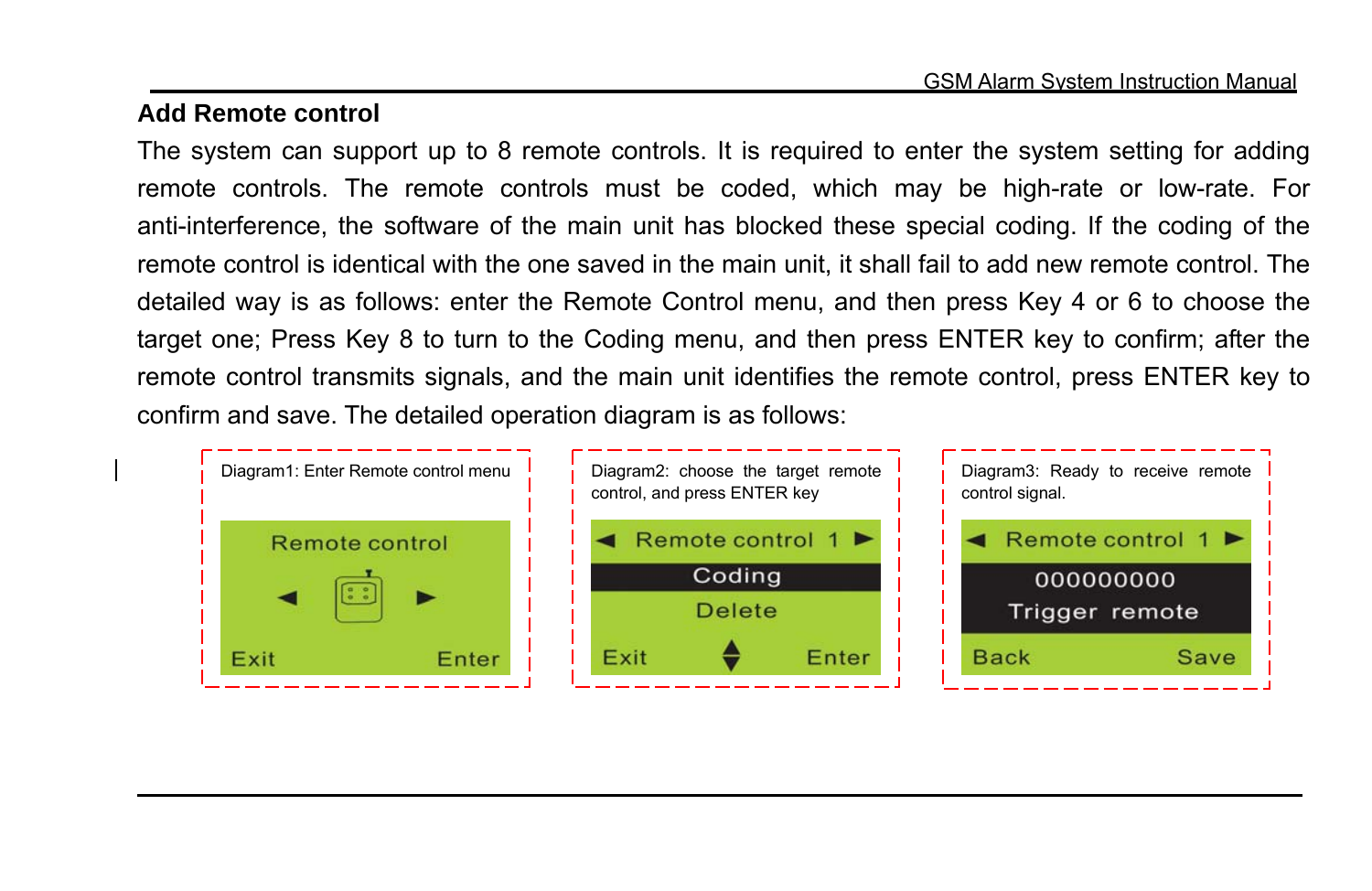

## **Delete Remote Control**

When the remote control is broken or lost, its information shall be deleted from the main unit. The deleted remote control can not control the main unit. The detailed way is as follows: enter the Remote control menu, press Key 4 or 6 to choose the target remote control. Press Key 8 to turn to the Delete menu, and then press ENTER key to confirm. The main unit shall show that the deletion is successful. The detailed operation diagram is as follows:

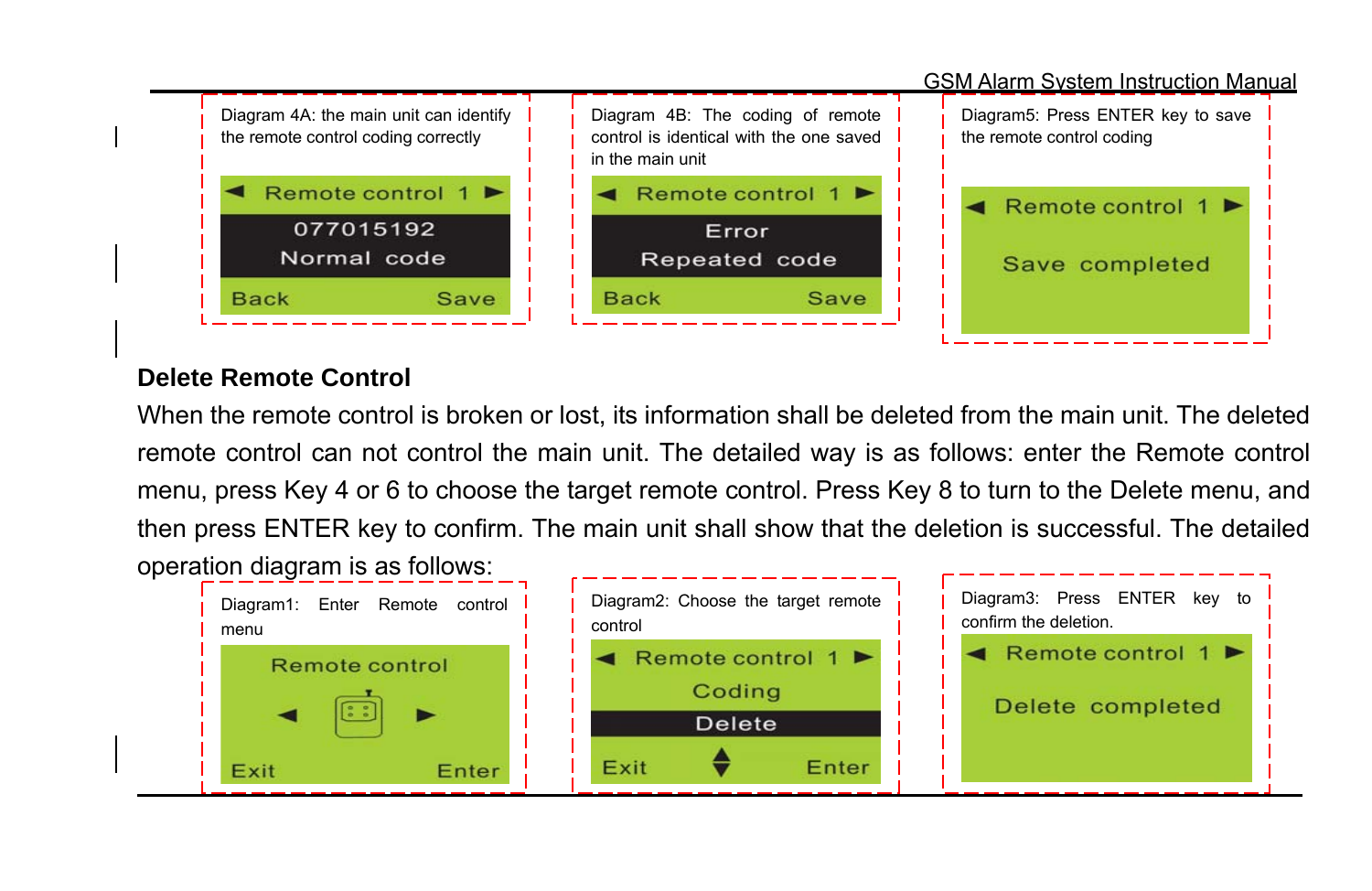## **Code Pairing in Zone**

This system can support up to 10 wireless zones, each of which can save 10 detectors (the maximum is 100). It is required to enter the system setting to add new detectors. The remote controls must be coded, which may be high-rate or low-rate. For anti-interference, the software of the main unit has blocked these special coding. If the coding of the detector is identical with the one saved in the main unit, it shall fail to add new remote control. The detailed way is as follows: enter the Zone menu, and then press Key 4 or 6 to choose the target one; Press Key 8 to turn to the Coding menu, and then press ENTER key to confirm; after the detector transmits signals, and the main unit identifies the detector, press ENTER key to confirm and save. The detailed operation diagram is as follows.

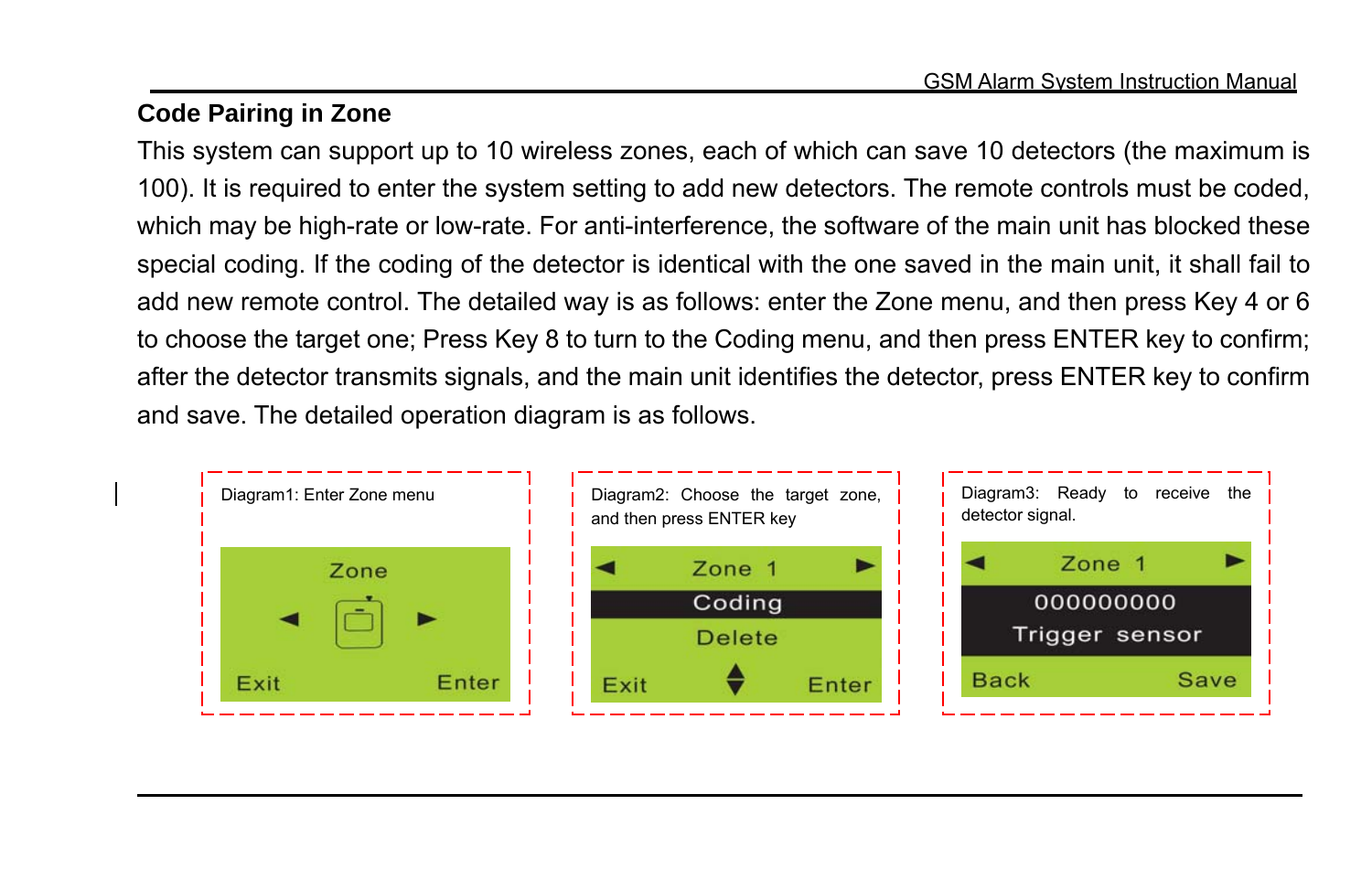GSM Alarm System Instruction Manual



#### **Delete Zone**

When the detector is broken or desired to be deleted, its information shall be deleted from the main unit. The deleted remote control can not control the main unit. The detailed way is as follows: enter the Zone menu, press Key4 or 6 to choose the target zone. Press Key8 to turn to the Delete menu, and then press ENTER key to confirm. The main unit shall show that the deletion is successful. The detailed operation diagram is as follows: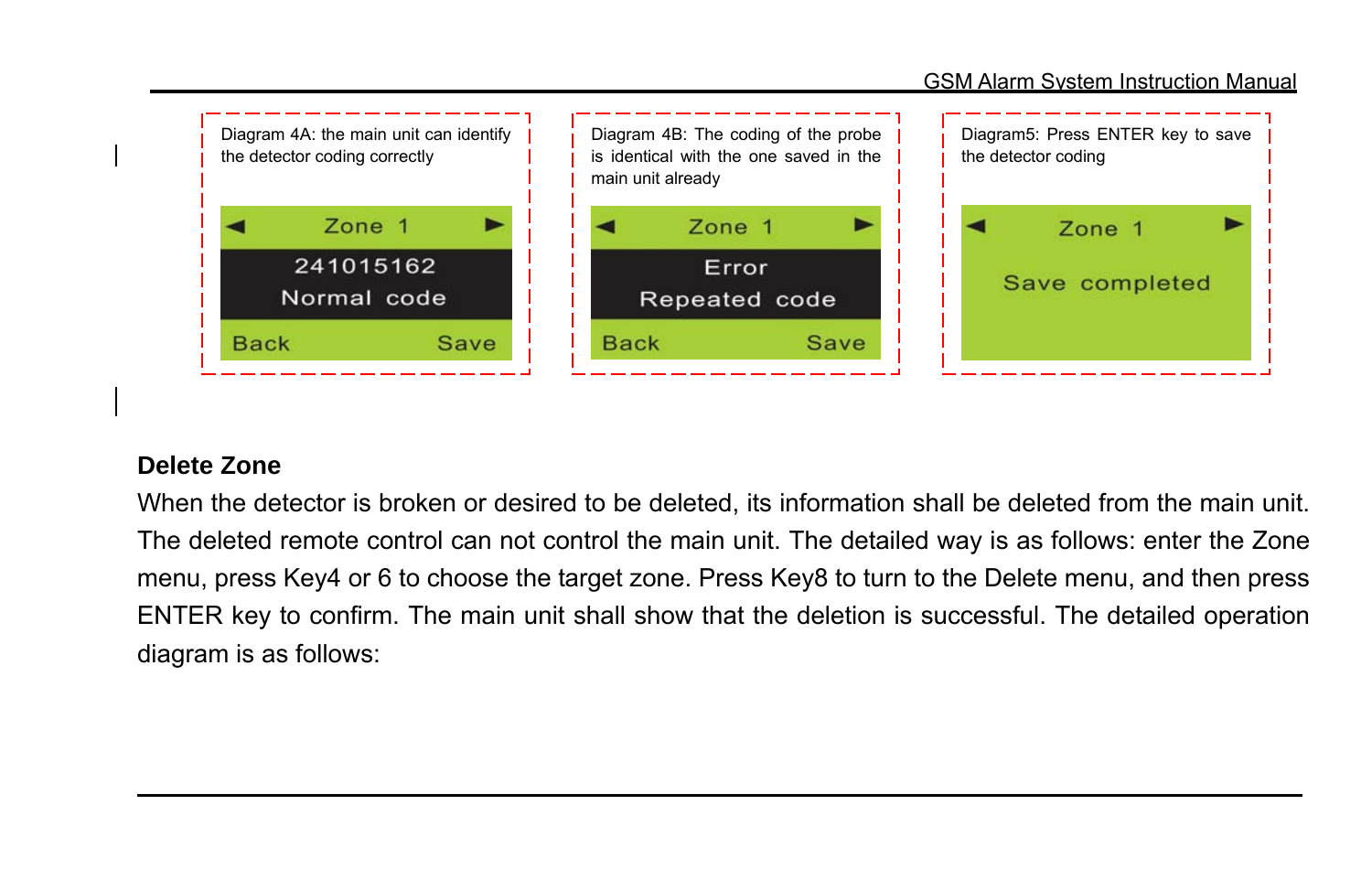#### GSM Alarm System Instruction Manual



#### **Change Installation Location of Zone**

After identifying the installation location for the detector, the system can send out correct alarm SMS. This system can support up to 8 kinds of installation locations: help-seeking in emergency, fire alarm, gas leakage alarm, door lock alarm, living room alarm, window alarm, balcony alarm and surrounding alarm, to meet the users' requirements. The detailed way is as follows: enter the Zone menu, press Key2 or 8 to choose the installation location of zone menu. Press ENTER key to confirm and choose the relevant installation location. The detailed operation diagram is as follows: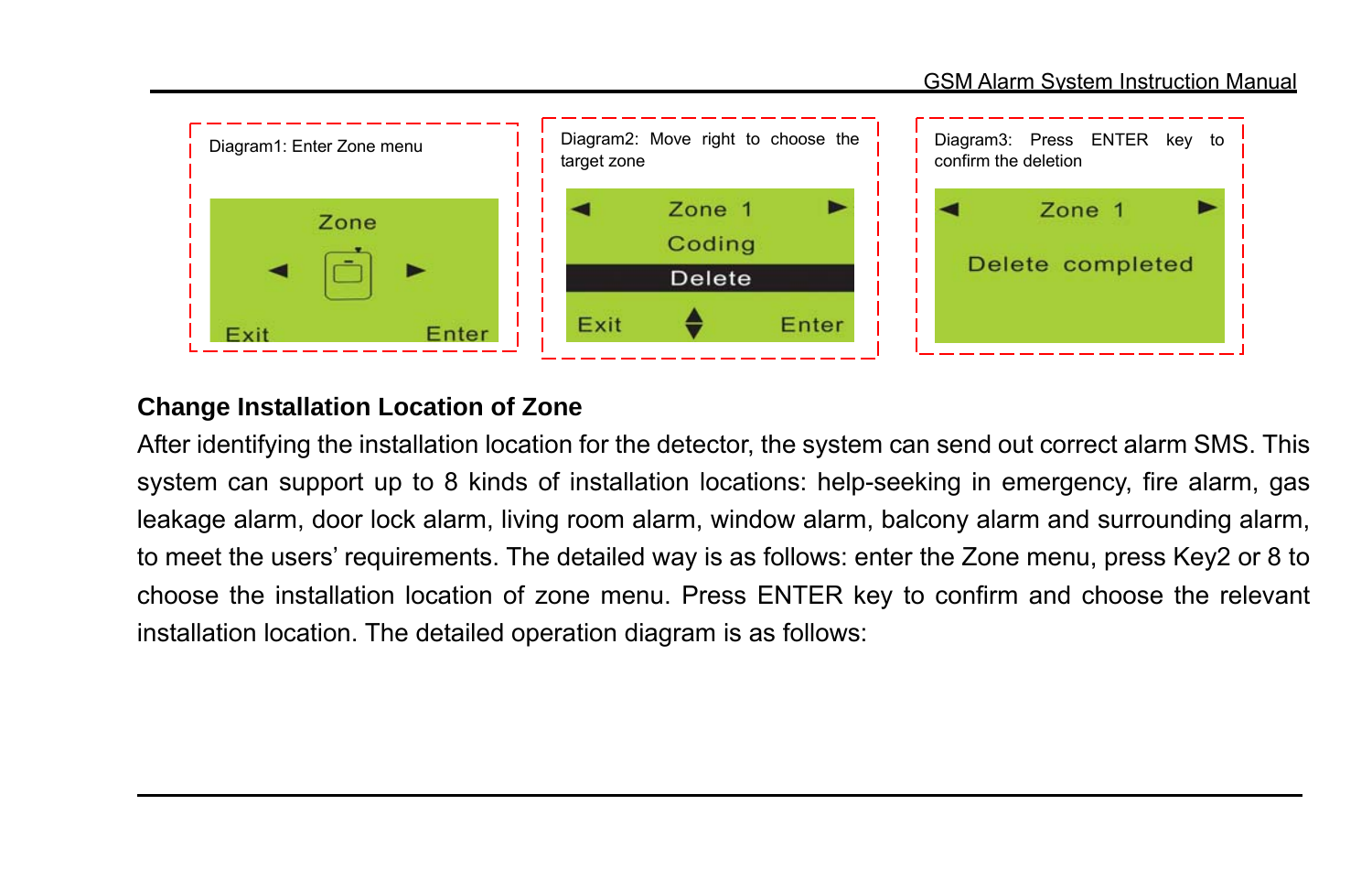

### **Change Zone Alarm Condition**

The alarm conditions for all zones of the system can be changed freely. There are 3 supporting modes: Arming alarm when outgoing/arming alarm staying home, disarming alarm. For example, when the gas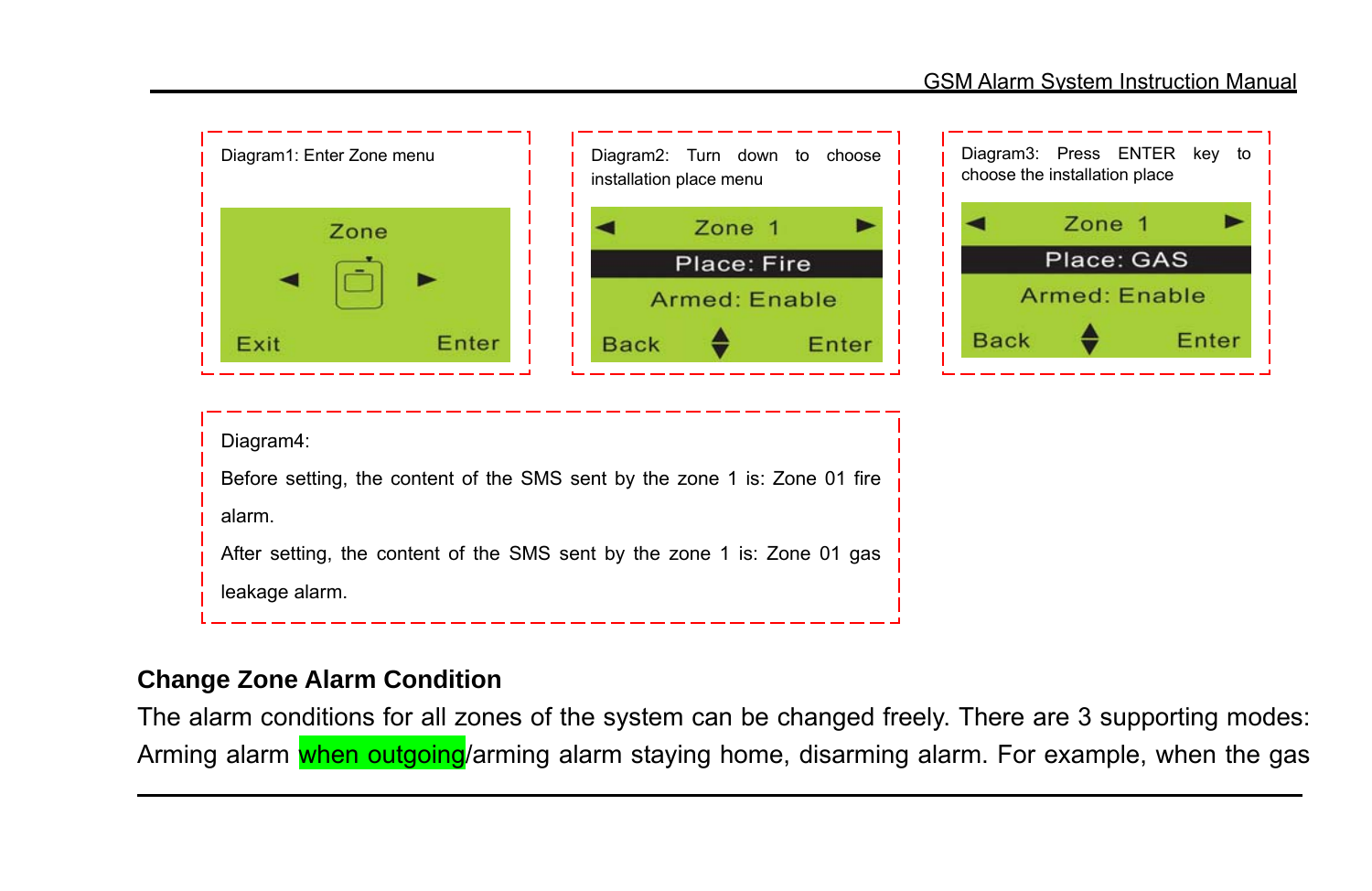detector is required to enable the alarm inspection all day long, it is necessary to enable alarm under system arming, home arming and system disarming. The detailed way is as follows: enter the Zone menu, press Key 2 or 8 to choose Home menu. Press ENTER key to enable or disable this function. Set the same alarm condition for outgoing arming and system disarming modes. The detailed operation diagram for changing the effective conditions for home arming is as follows:



Before setting, the zone 1 shall not make alarm in the home arming condition. After setting, the zone 1 shall make alarm in the home arming condition if being triggered.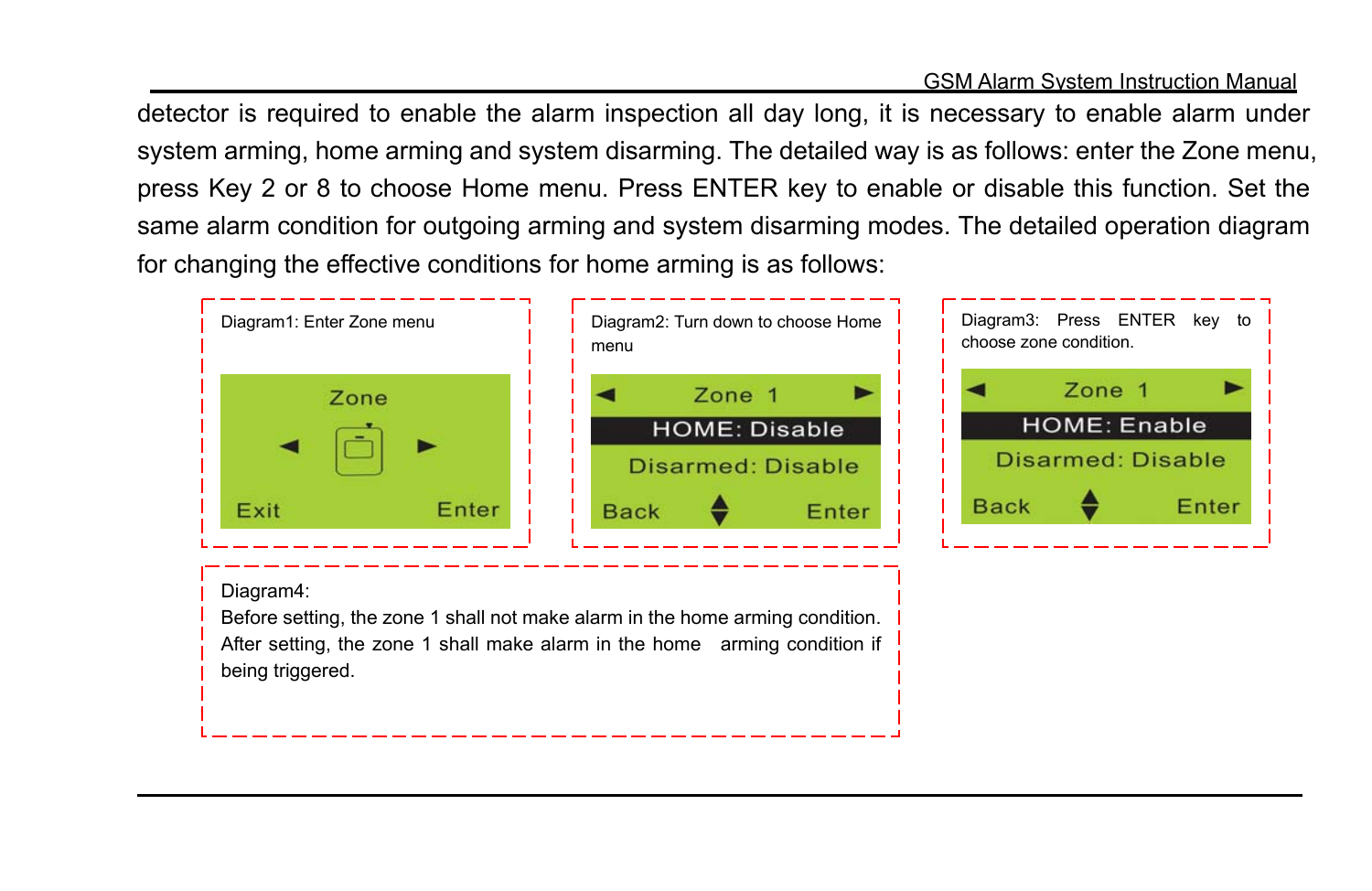#### **Enable/Disable Siren when Zone Makes Alarm**

All the zones of the system can enable/disable the siren to reduce the noise interference according to the user's demand. The detailed way is as follows: enter the Zone menu, press Key 2 or 8 to choose the Siren menu. Press ENTER key to enable or disable this function. The detailed operation diagram for changing the effective condition for siren is as follows:

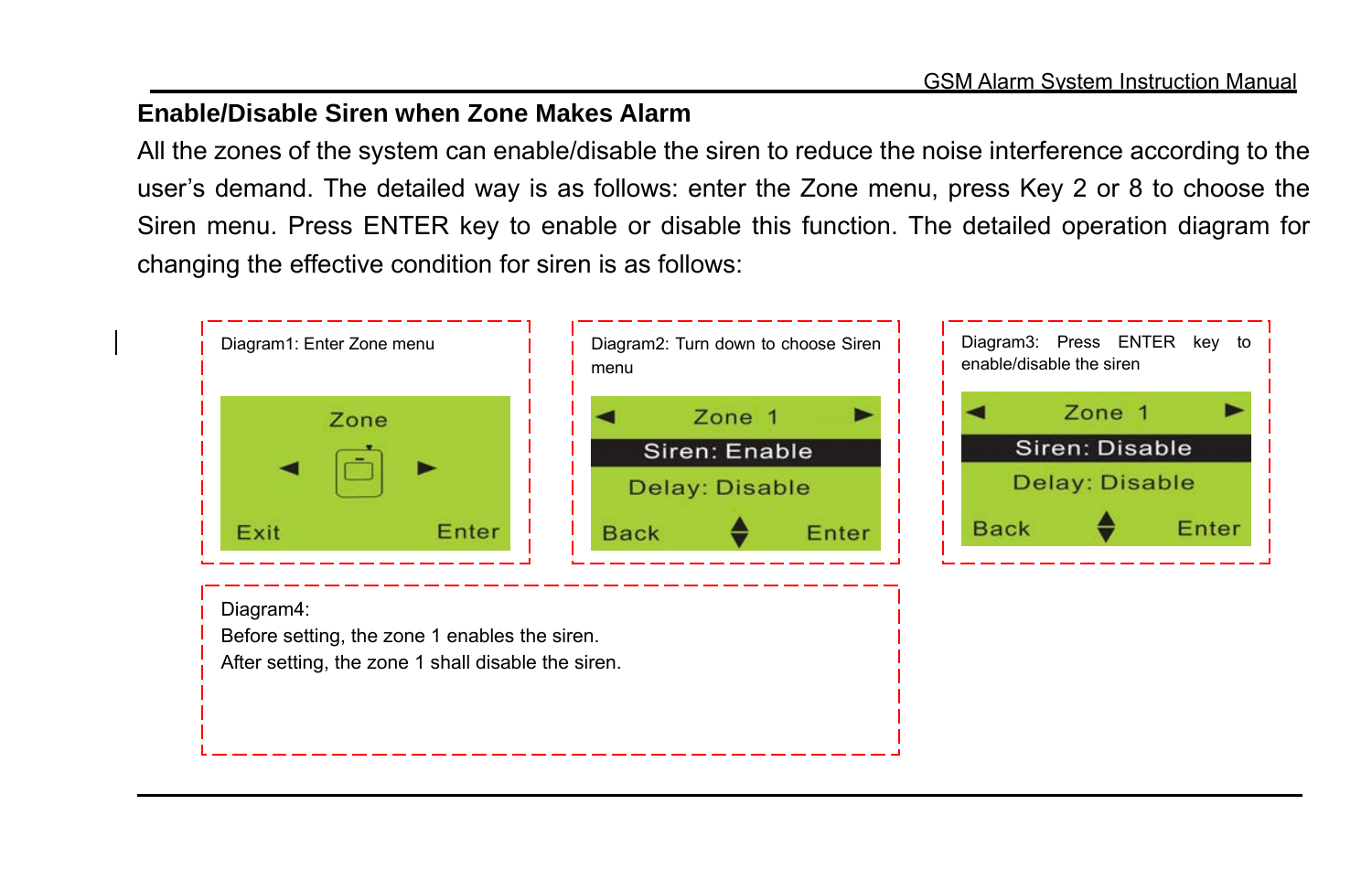#### **Enable Delayed Alarm in Zone**

All the zones of the system can set delayed dialing and enable siren after a valid alarm to meet the various requirements of users. The detailed way is as follows: enter the Zone menu, press Key2 or 8 to choose the Delay menu. Press ENTER key to choose enable or disable this function. The detailed operation diagram for changing the effective condition for delayed dialing is as follows:

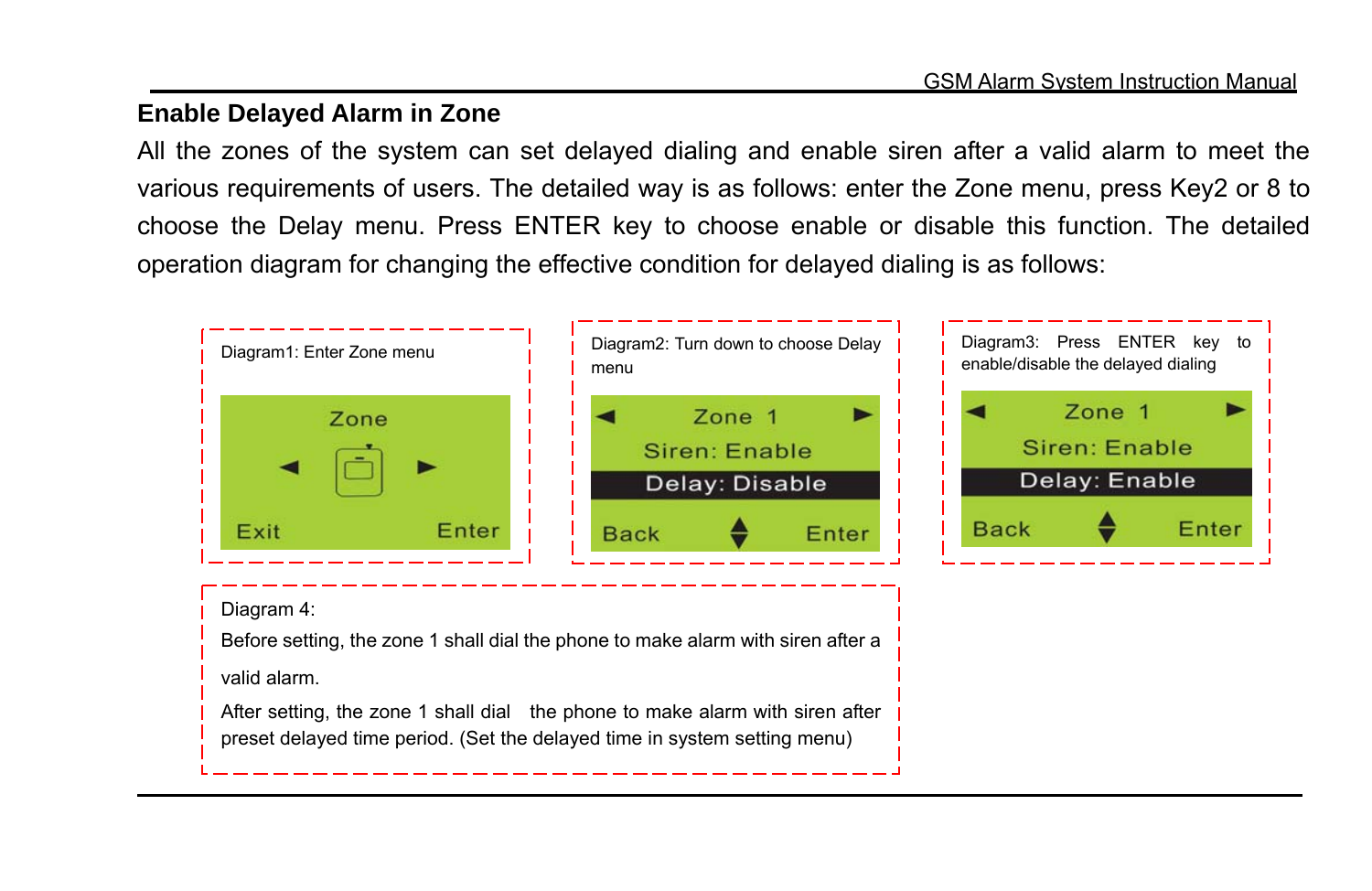#### **Set System Alarm Phone**

This system can set 6 alarm phone numbers, which the system shall dial circularly to send out alarm information until one of the phones confirms the reception with key operation, and then the system shall stop dialing and the siren. Otherwise, the system shall dial circularly 3 times before stopping. The detailed way for setting the phone numbers is as follows: enter the Phone number menu, press Key 4 or 6 to choose the serial No. of phone numbers ,and press ENTER key to confirm .Input the desired phone numbers, then press ENTER key again to save. The detailed operation diagram for setting the alarm phone is as follows:

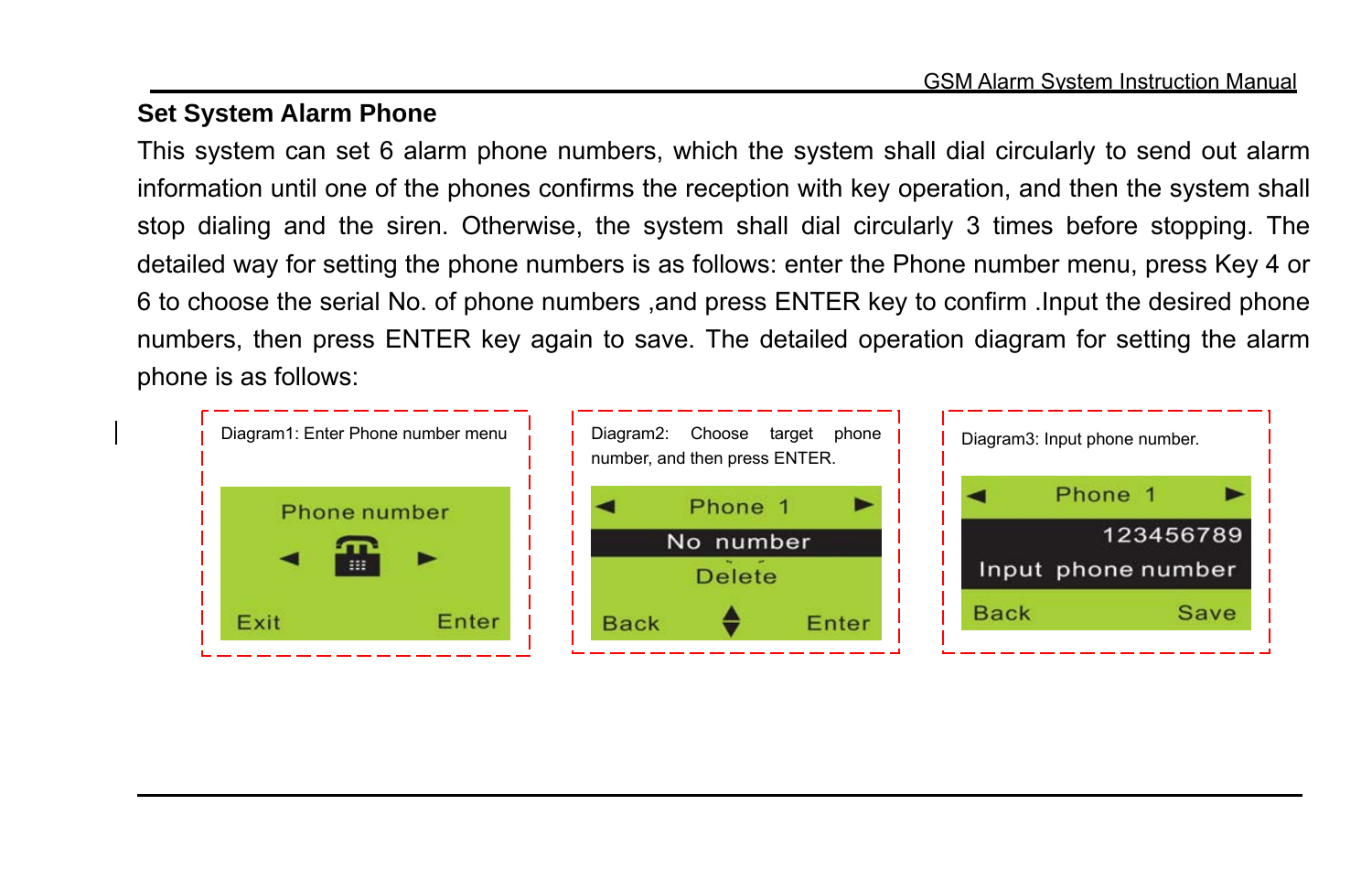

### **Delete or Modify System Alarm Phone**

The detailed way for deleting the phone numbers is as follows: enter the Phone Number menu, press Key 2 or 8 to choose the serial No. of phone numbers. Press ENTER key to confirm the deletion. The detailed operation diagram for deleting the alarm phone is as follows:

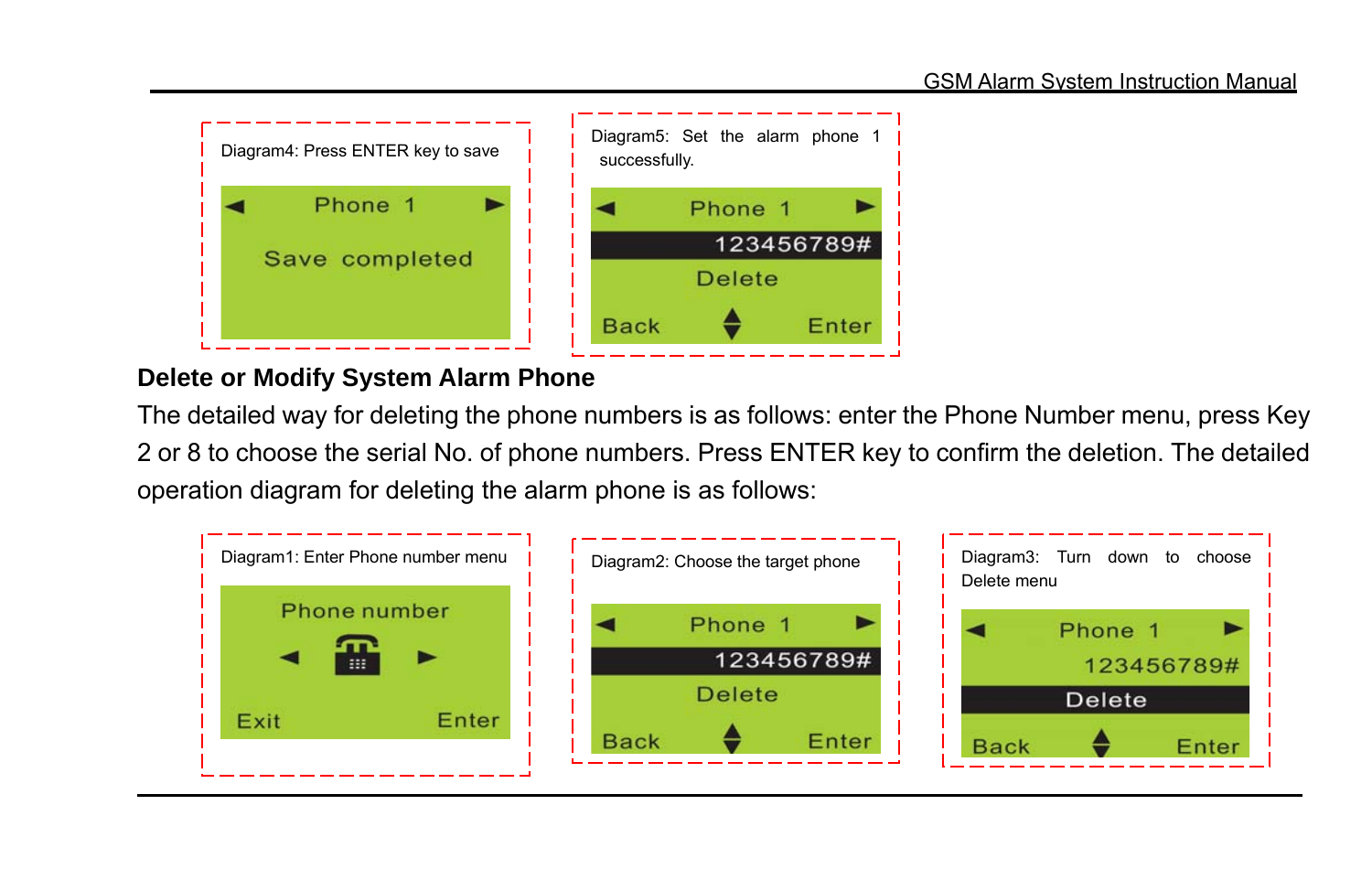

## **Set System Alarm SMS Number**

This system can set 3 alarm SMS numbers, to which the system shall send out the relevant SMS after a valid alarm. The detailed way for setting the SMS numbers is as follows: enter the SMS number menu, press Key 4 or 6 to choose the serial No. of SMS numbers, and press ENTER key to confirm. Input the desired phone numbers, then press ENTER key again to save. The detailed operation diagram for setting the SMS number is as follows:

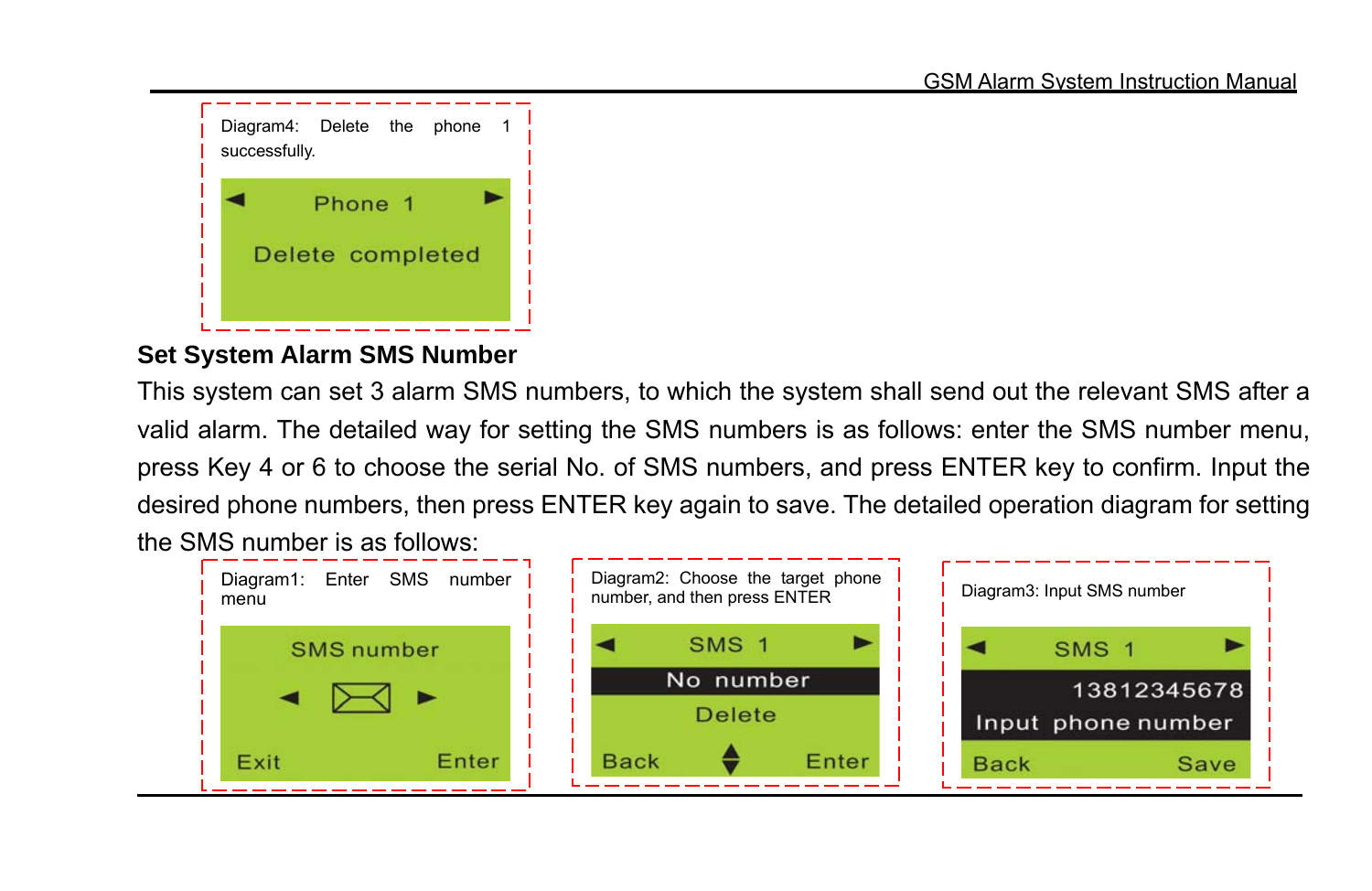

## **Delete or Modify System SMS number**

The detailed way for deleting the SMS number is as follows: enter the SMS number menu, press Key 2 or 8 to choose the serial No. of SMS numbers. Press Key 8 to choose the Delete menu, and then press ENTER key to confirm the deletion. The detailed operation diagram for deleting the SMS number is as follows:

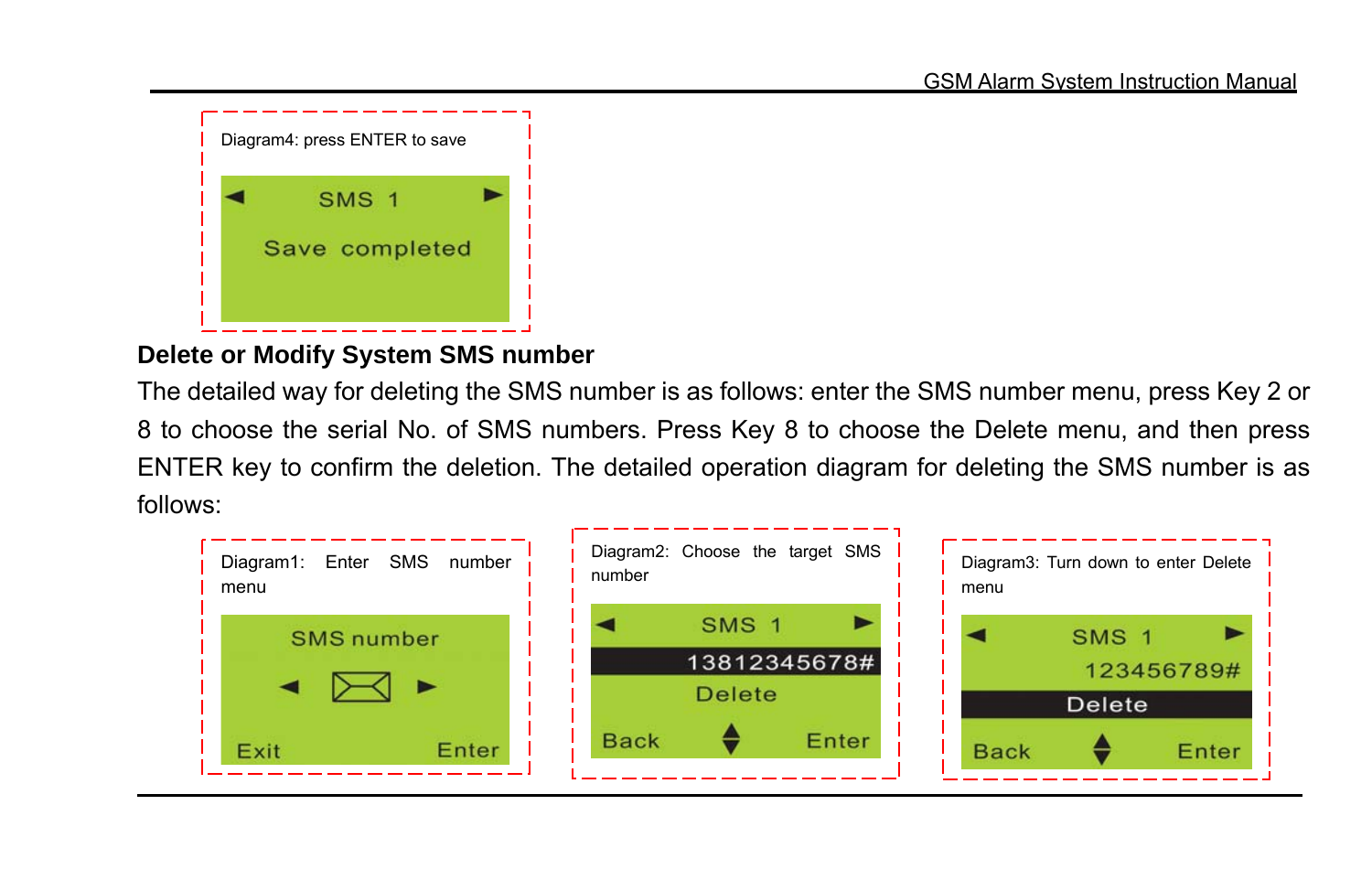

### **Set Network Center Function**

The network function of community shall be supported by the alarm center, the protocol of which shall be compatible with the system's protocol or networking may not work. This system supports phone center and SMS network center. If you need to use the network function, please contact us. The setting of network function includes center phone numbers, user IDs, and other parameters.

Set center phone number: enter the Network Centers menu, and the Phone Center menu, and then press ENTER key to enter setting status. Input the phone center number and save it. The detailed operation diagram is as follows: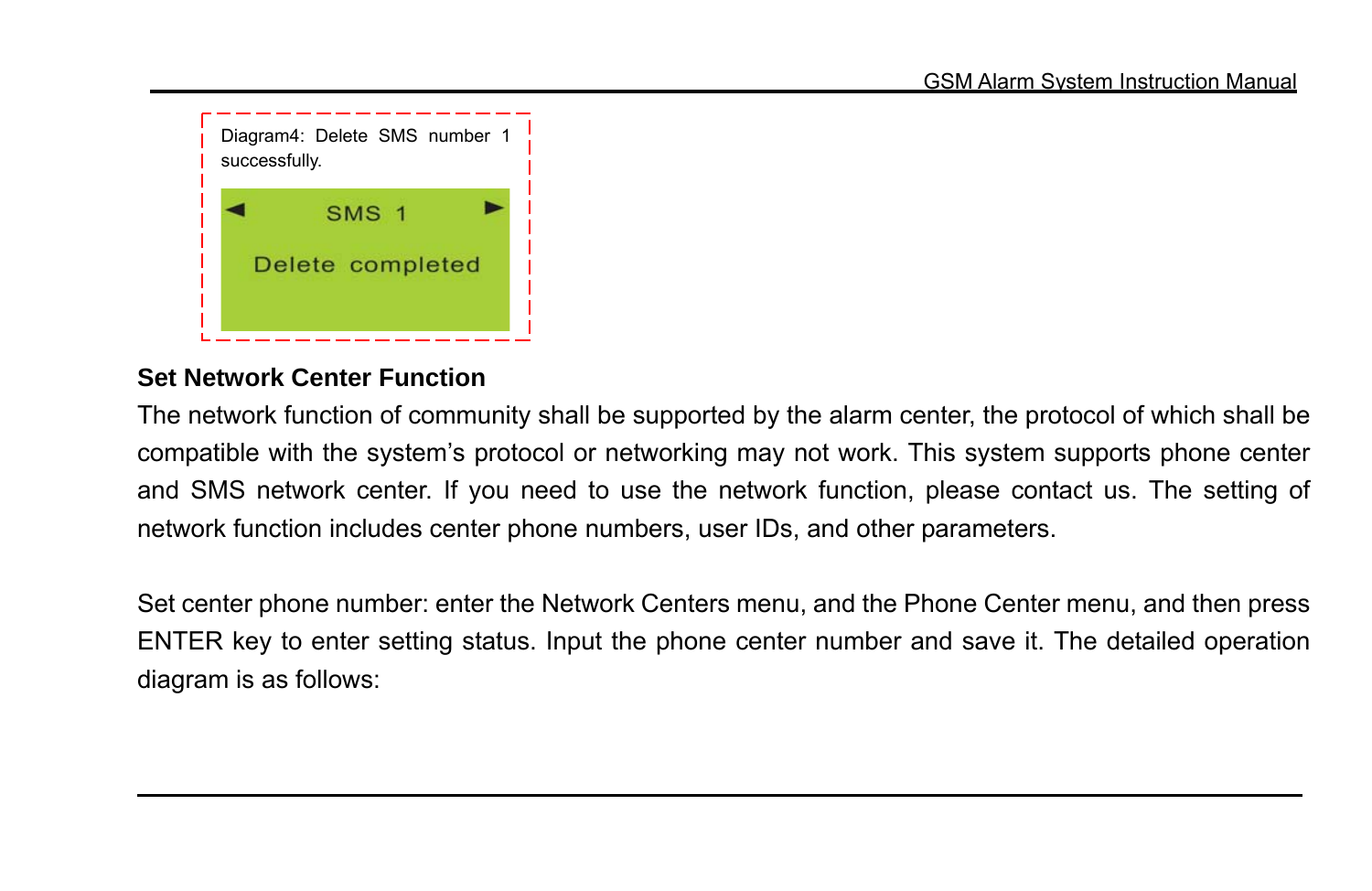

Set user ID: enter the Network Centers menu, and the Phone Center menu. Press Key 6 to move right to choose the User ID menu and press Enter. Input the user ID, press Save key to save it. The detailed operation diagram is as follows: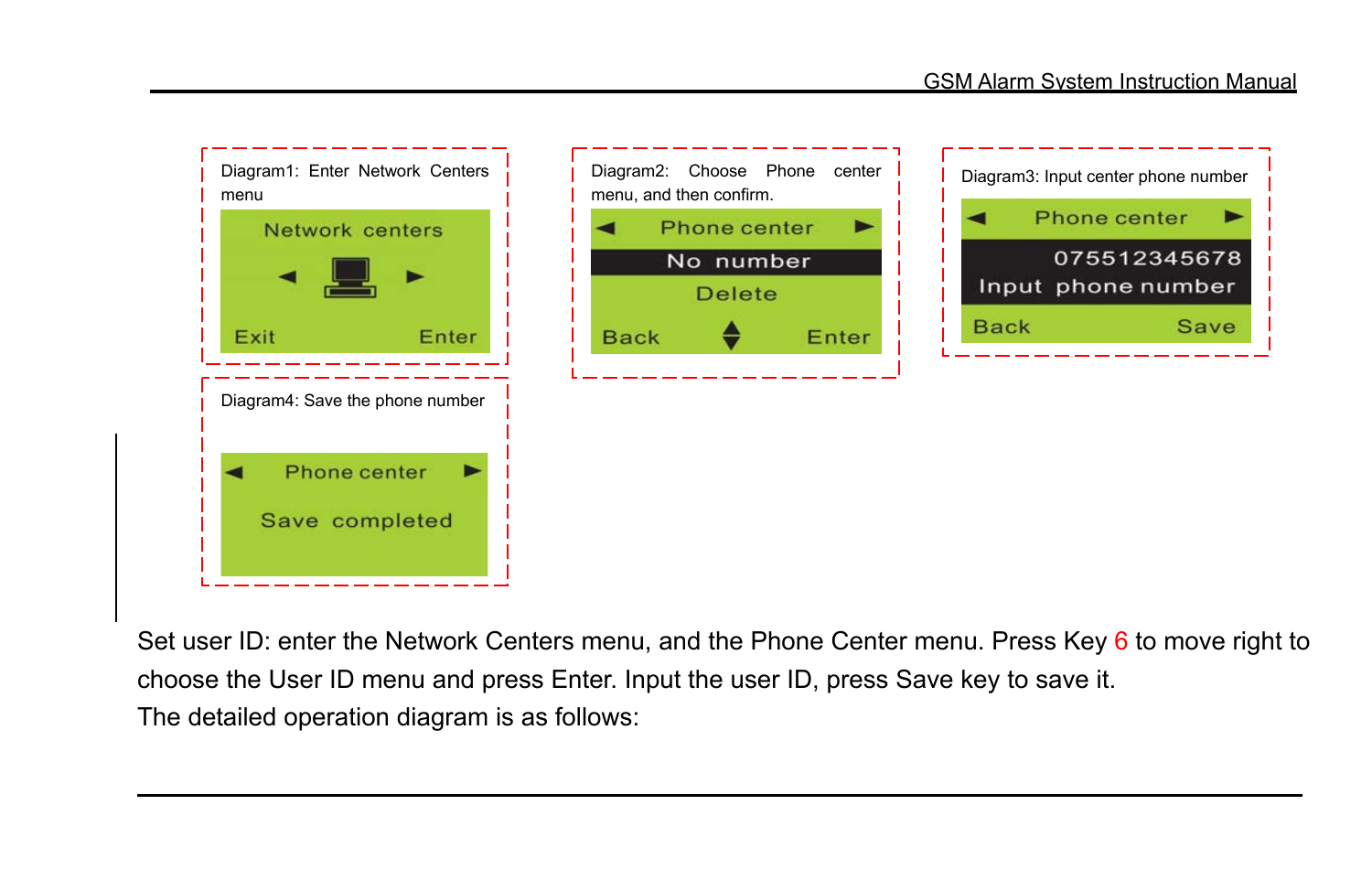

Upload alarm to the network center: enter the Network centers menu, and the Phone Center menu. Press Key 6 to move right to choose the Alarm Report menu, and press ENTER to enable/disable this function.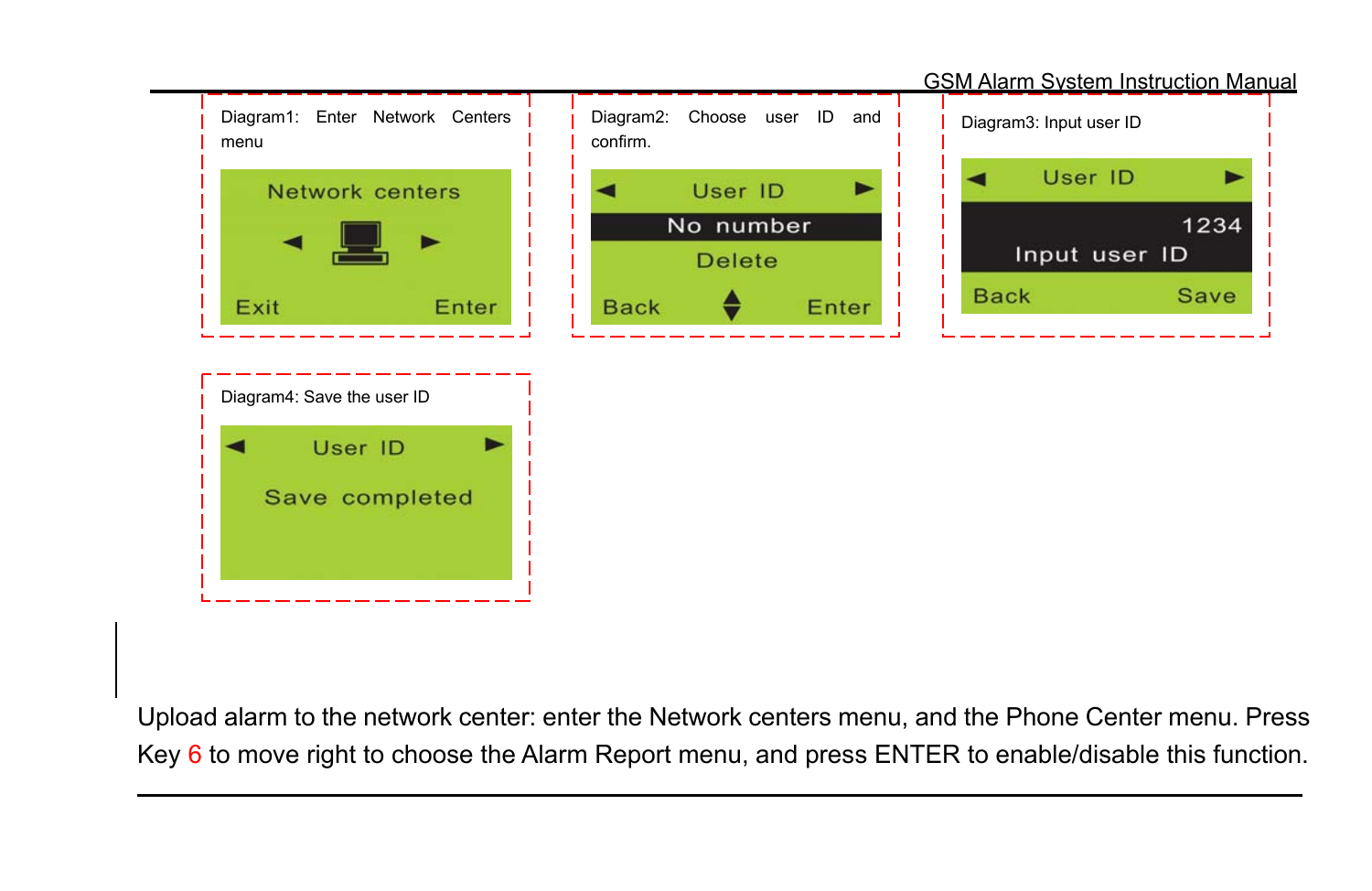The detailed operation diagram is as follows:



Upload system arming/disarming report to the network center: enter Network centers menu, and then enter the Phone Center menu. Press Key  $6$  to move right to choose the Arm Report menu, and press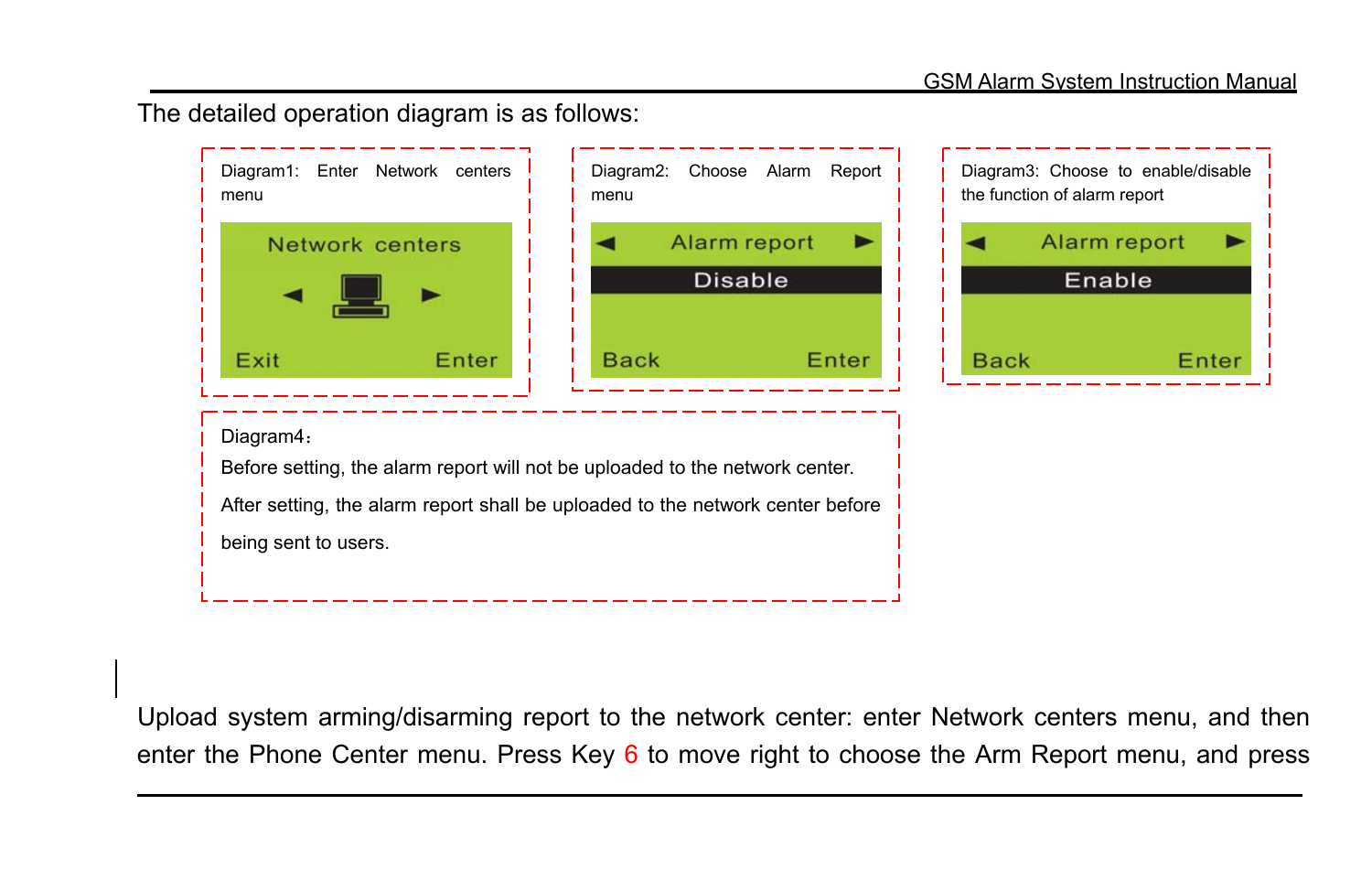ENTER key to enable/disable this function. The detailed operation diagram is as follows:

| Diagram1: Enter Network centers<br>menu | Diagram2: Choose Arm report menu | Diagram3: Choose to enable/disable<br>the function of arm report |  |  |
|-----------------------------------------|----------------------------------|------------------------------------------------------------------|--|--|
| Network centers                         | Arm report<br><b>Disable</b>     | Arm report<br>Enable                                             |  |  |
| Exit<br>Enter                           | <b>Back</b><br>Enter             | <b>Back</b><br>Enter                                             |  |  |

Diagram4: Before setting, the information on system arming/disarming will not be uploaded to the Network center. After setting, the information on system arming/disarming shall be uploaded to the Network center.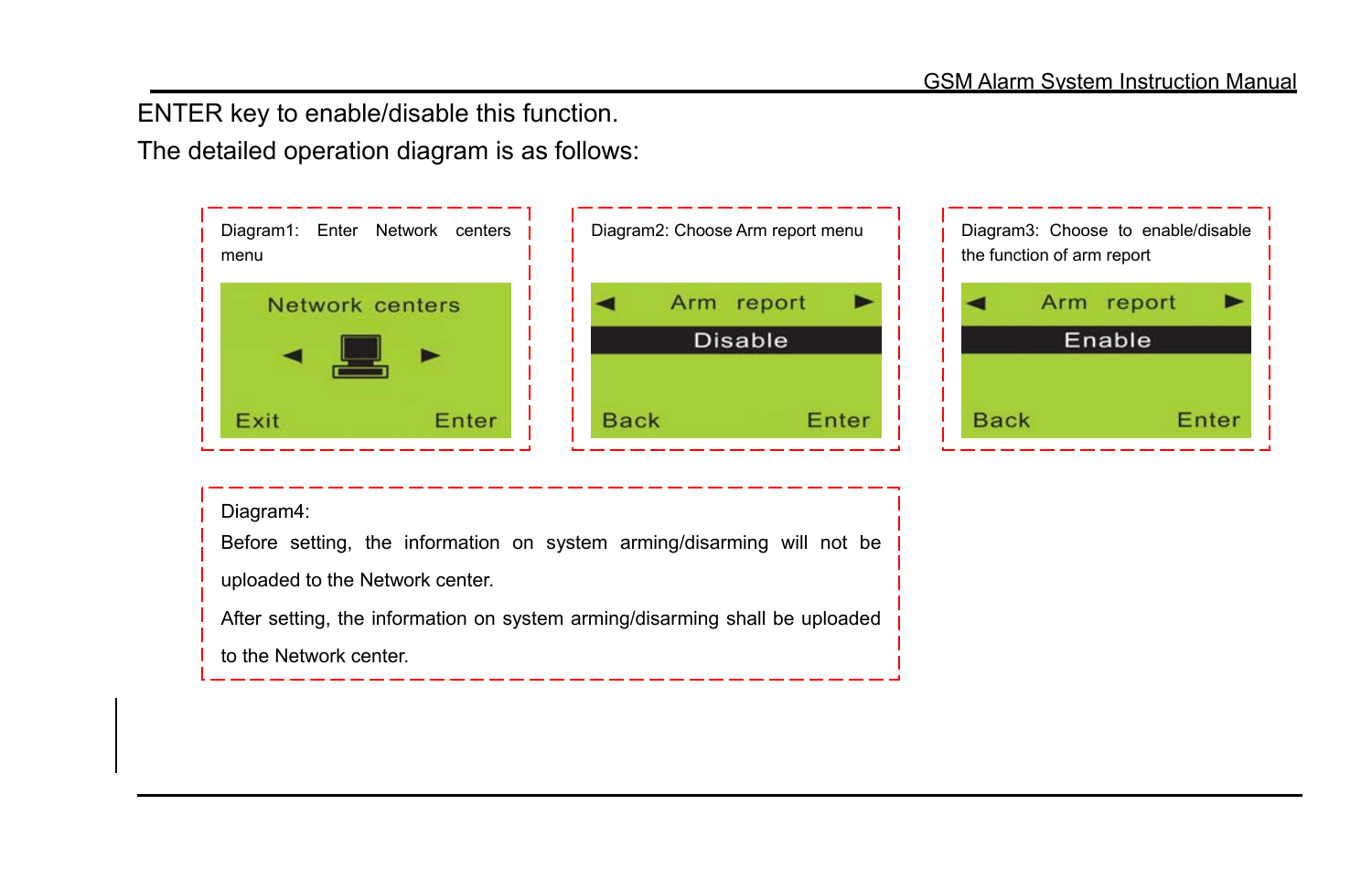## **Set Function of Recording for 10s**

This system can make recording for 10s in advance, which will be sent out via alarm phone call, giving a brief description of the alarm.

Make audio recording: enter the Recording menu, and enter Start Recording menu. Press ENTER to start recording with medium volume. At this time, speak to the main unit. After counting down for 10s, the recording will stop.

The detailed operation diagram is as follows:



## **Play Recording for 10s**

Play the audio recording: enter the Recording menu, and enter Start Recording menu. Press Key 6 to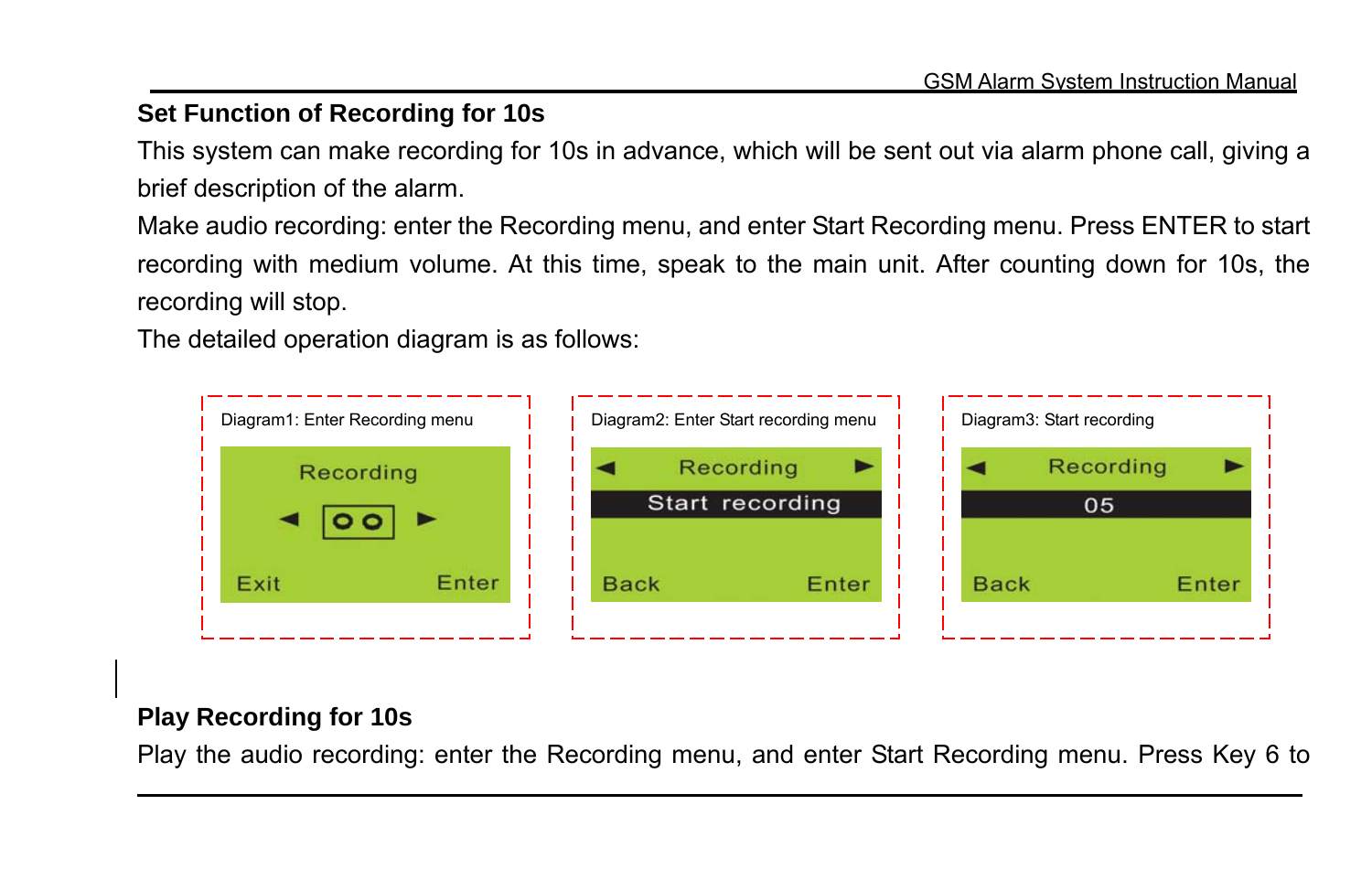GSM Alarm System Instruction Manual

choose the Playback menu, and then press ENTER key to play the recording. The recording can be made again if users are not satisfied,

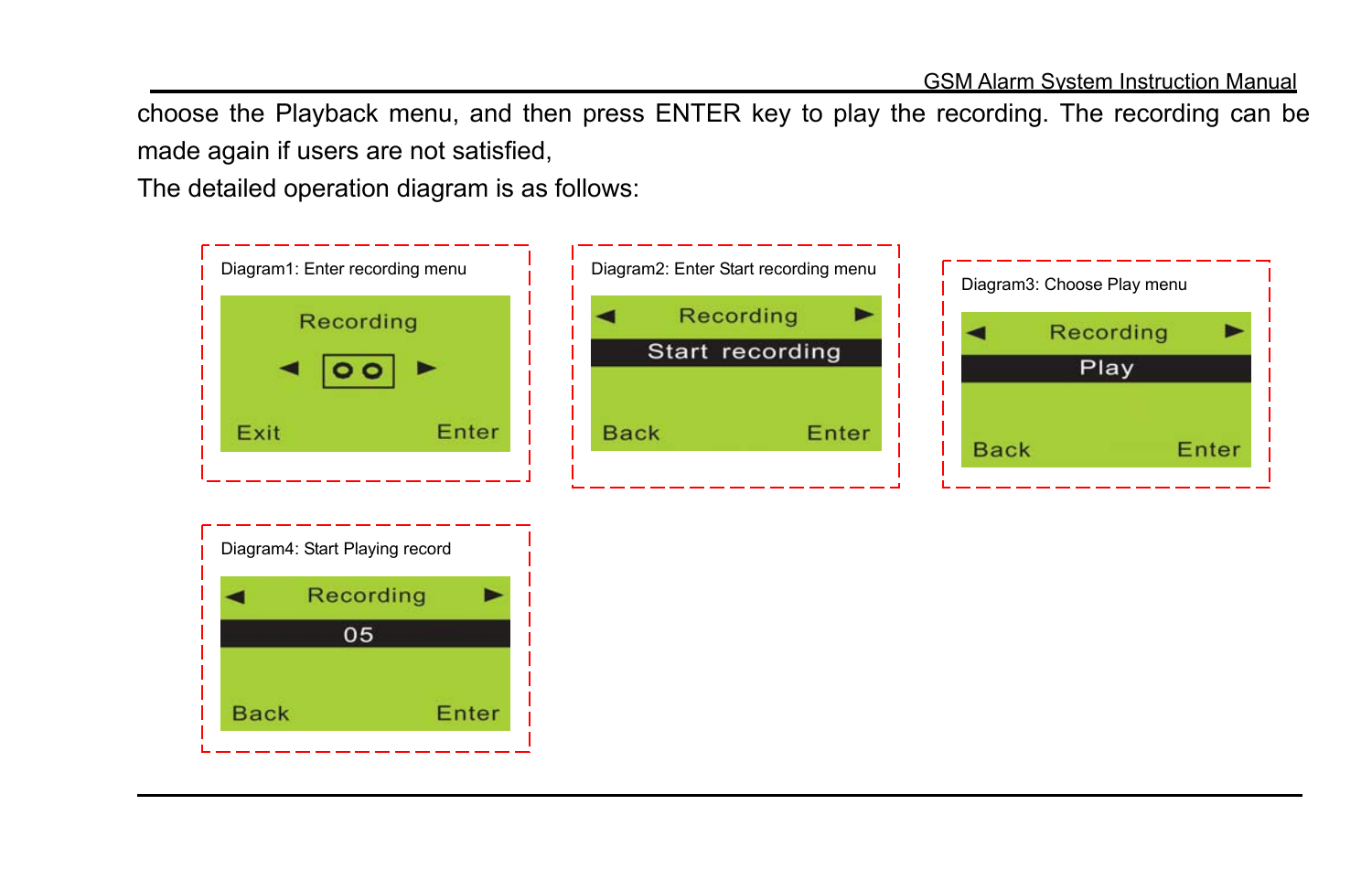## **Set System Date**

The date format of this system is year/month/day, with the year range between 00-99. The setting way is: enter the Time menu, and enter the Date menu. Press Enter to input the correct date, and save it. The detailed operation diagram is as follows:

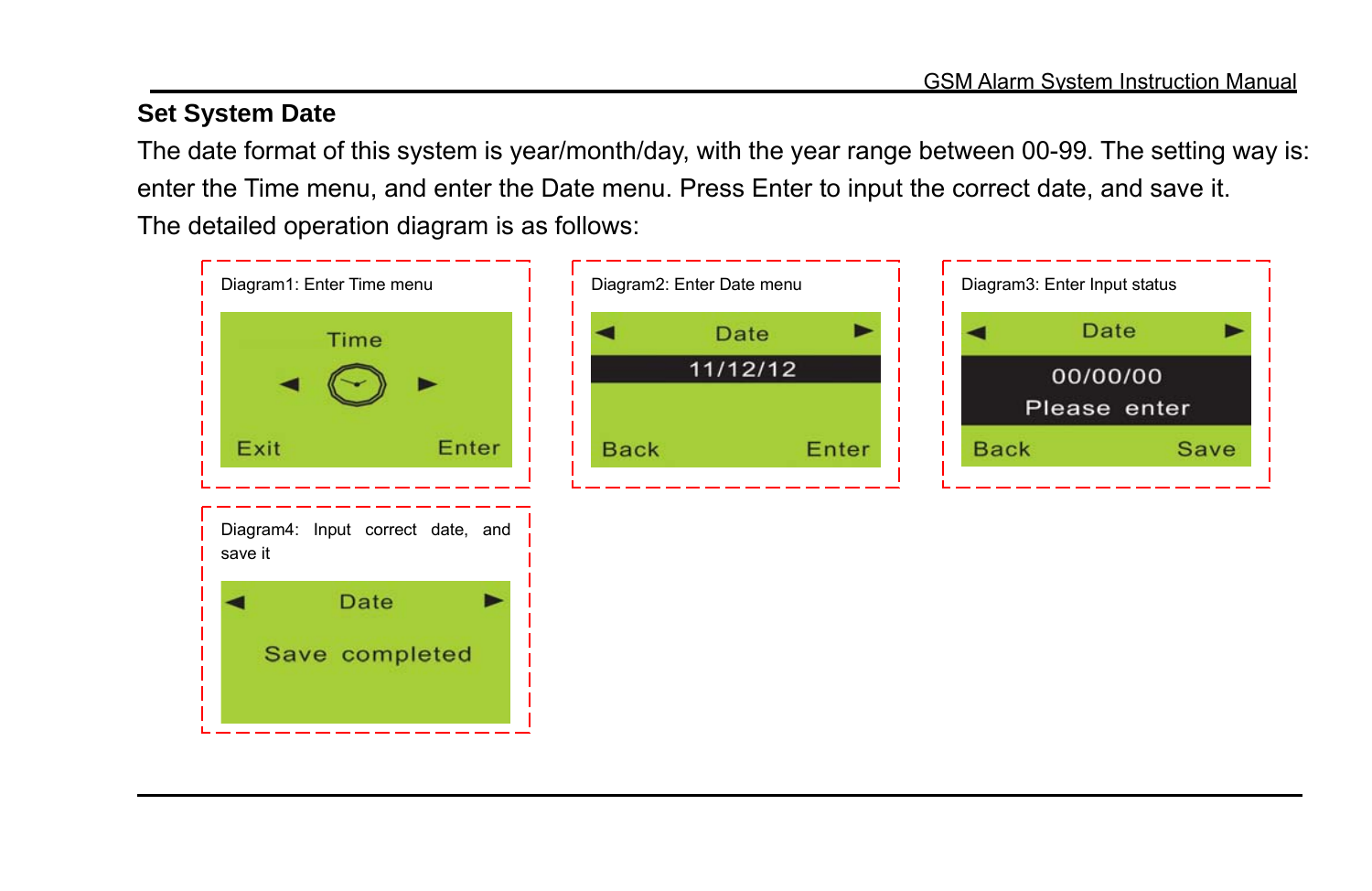### **Set System Time**

The time format of this system is 24-hour format. The setting way is: enter the Time menu, and then enter the Date menu. Press Key 6 to choose the Time menu, then input correct time and save it.

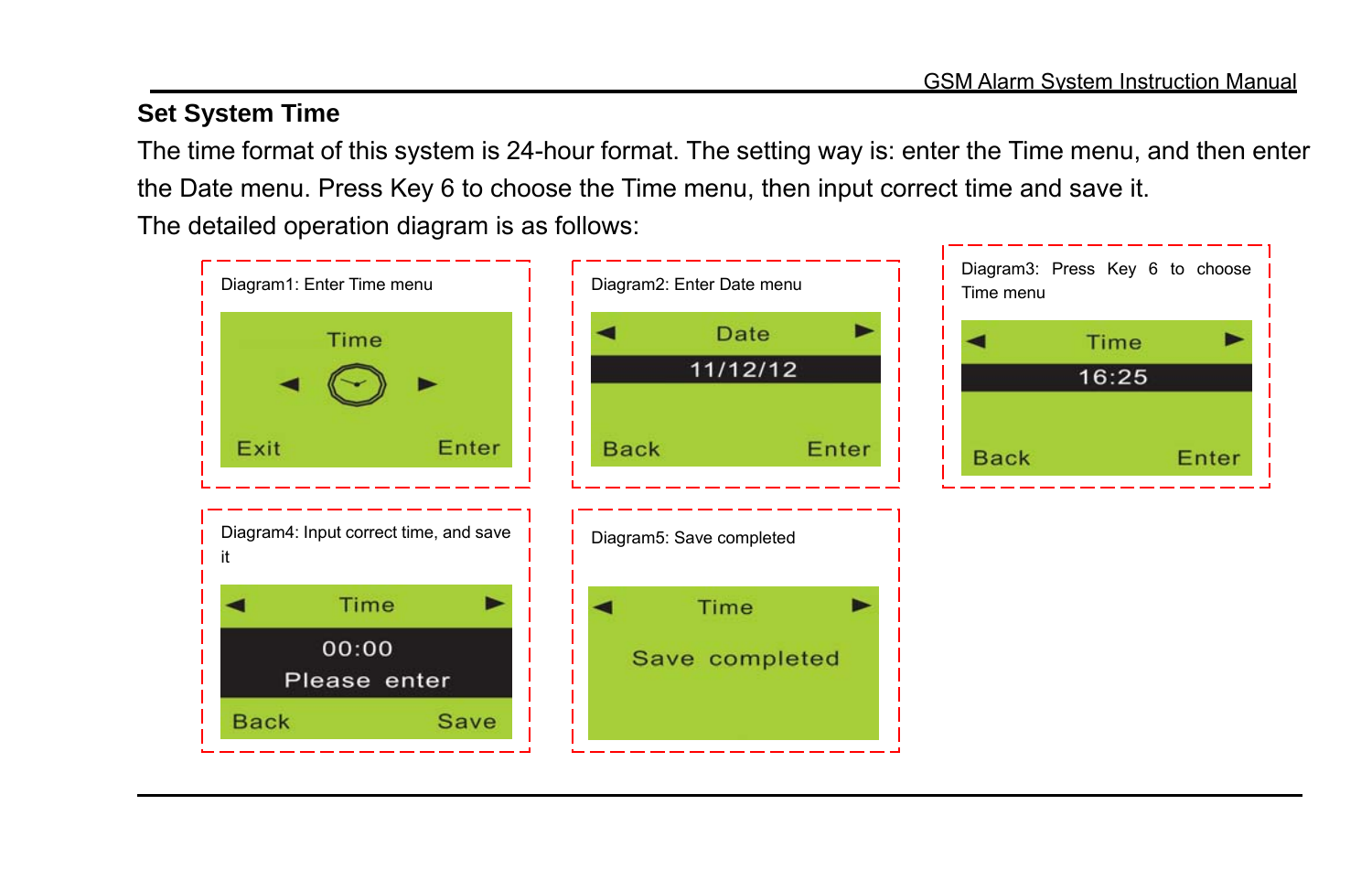## **Set Time for System Arming**

After setting the arming time, the main unit will enter the arming when outgoing status at the appointed time, which can save users' time for daily manual setting. The setting way is: enter the Time menu, and then enter the Date menu. Press Key 6 to choose the Timely Arm menu, then input correct time and save it.

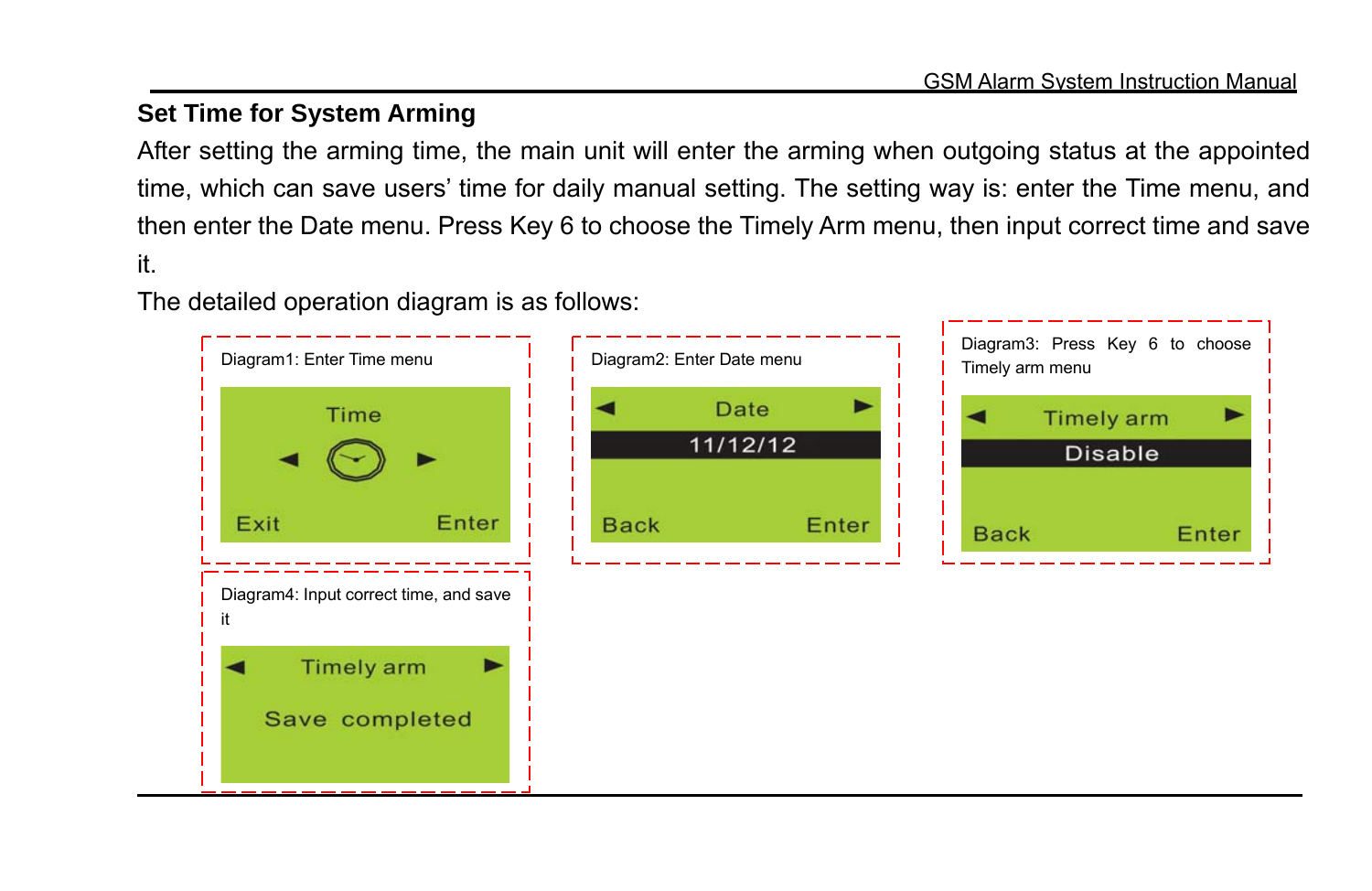#### **Set Time for System Disarming**

After setting the arm time, the main unit will enter the disarming status at the appointed time, which can save users' time for daily manual setting. The setting way is: enter the Time menu, and then enter the Date menu. Press Key 6 to choose the Timely disarm menu, then input correct time and save it.

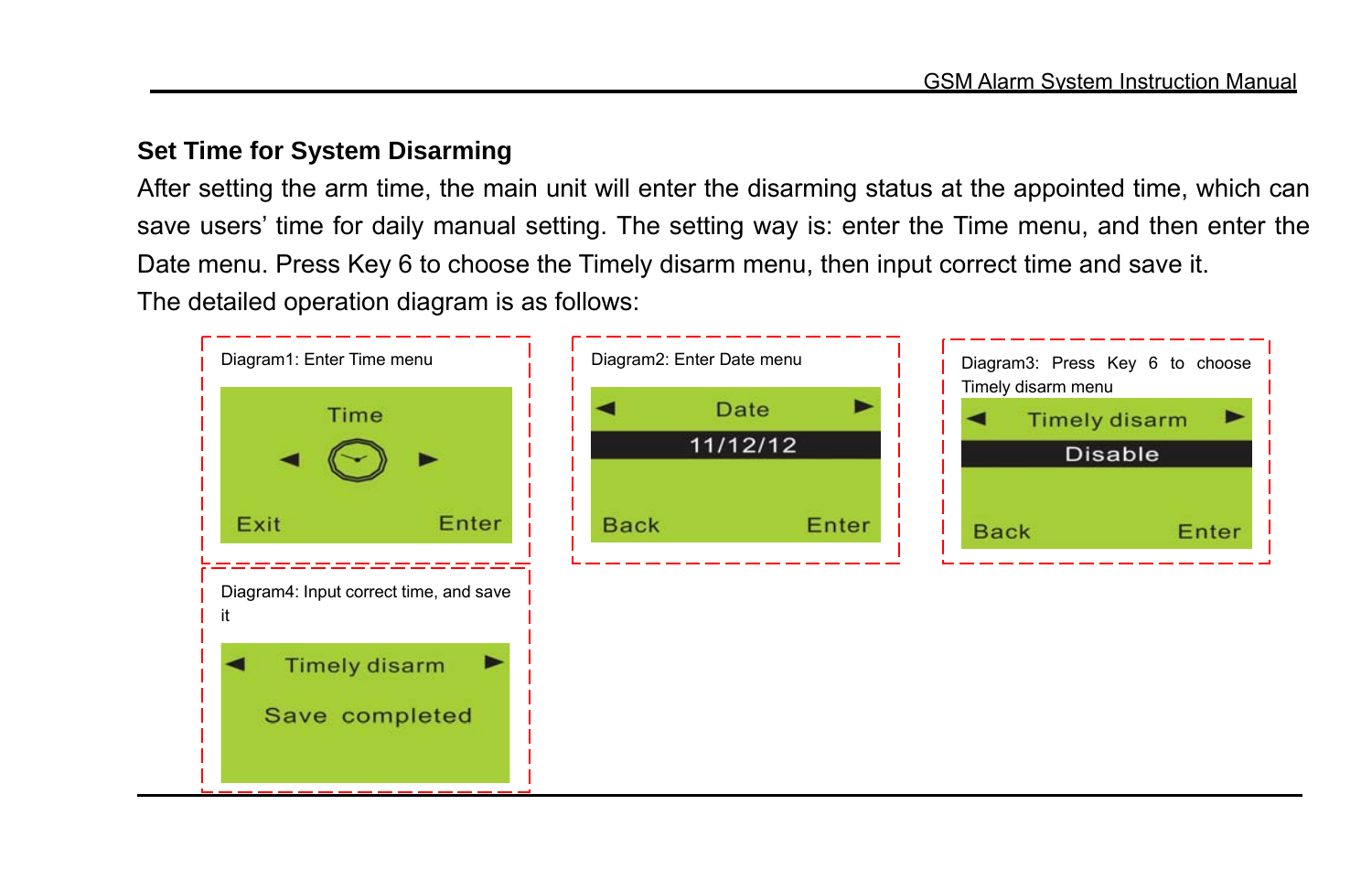#### **Enable Wireless Control Function**

This system supports the function of wireless control for home appliances and sirens. To enable this function, it is required to operate in the following way: enter the Wireless Control menu, and then enter the Control menu. Press Enter key to enable this function.

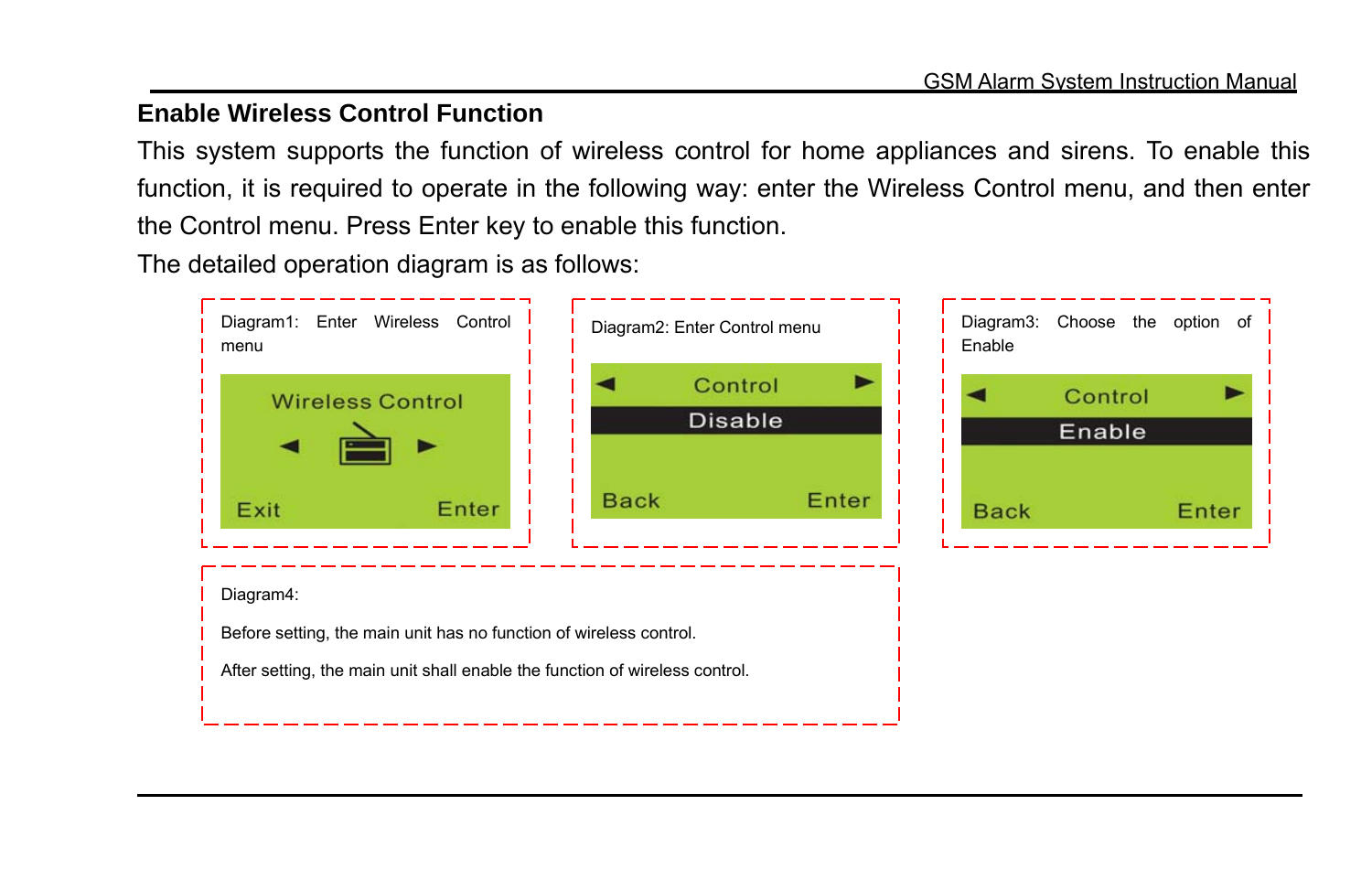### **Wireless Siren Code Pairing**

This system supports the function of wireless siren to eliminate the arrangement of wire. It is required to code pairing the wireless siren with the main unit. The way for setting is: enter the Wireless Control menu, and then enter the Control menu. Press Key 6 to enter the Wireless Siren menu, and choose the option of Transmission. Then the main unit shall transmit a wireless signal to control the code pairing of the wireless siren.

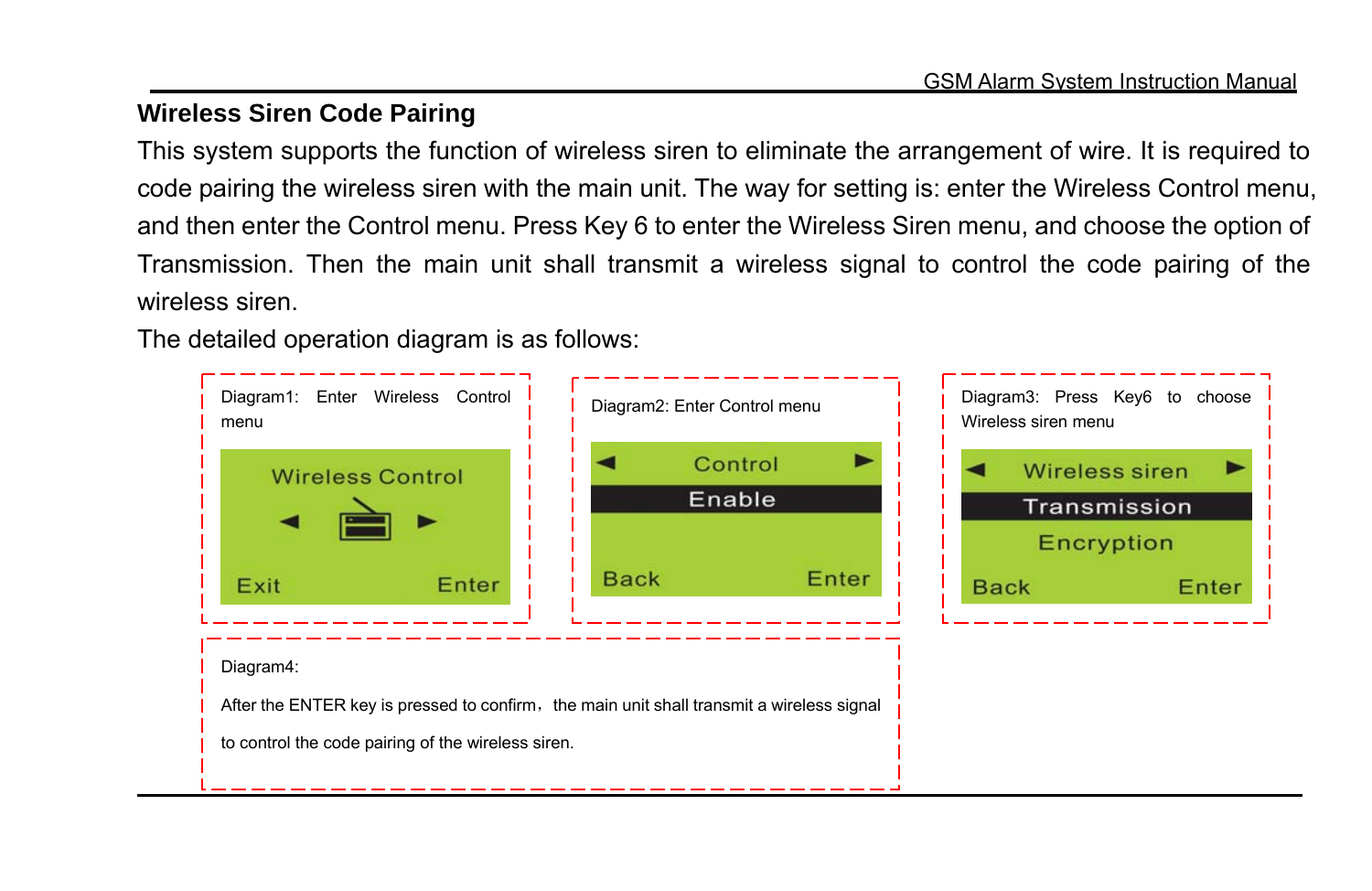## **Wireless Siren Encryption**

When the wireless siren confronts repeated codes or interruption, it is required to encrypt the wireless siren signal transmitted by the main unit before transmission, and then make code pairing with the wireless siren again. The way for setting is: enter the Wireless Control menu, and then enter the Control menu. Press Key 6 to choose the Wireless siren menu, and press Key 8 to choose the option of Encryption. Input 4 digits randomly, and save it

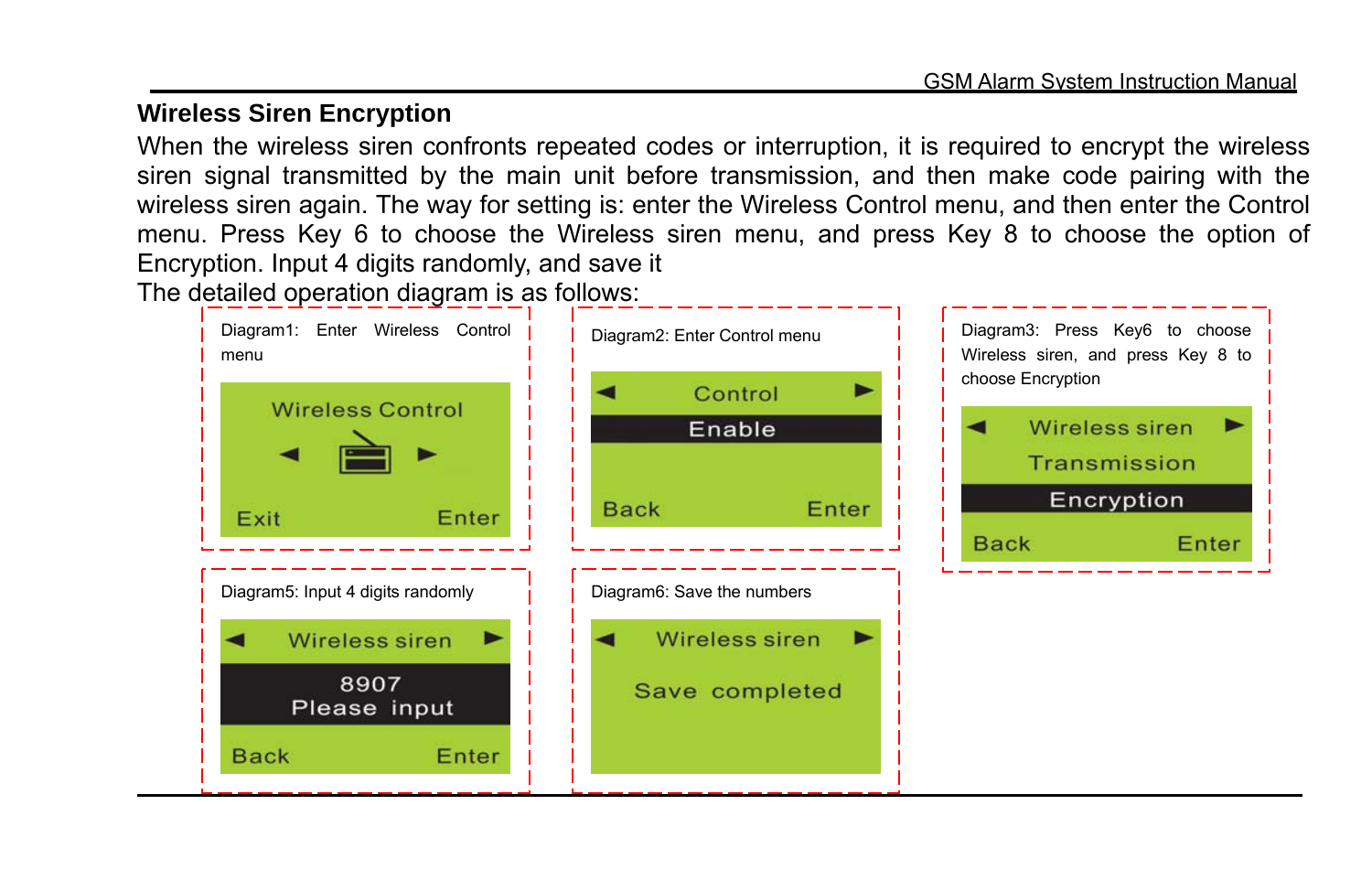#### **Wireless Control for Home Appliance**

This system can support up to 8 lines of wireless control for home appliances. Please refer to the wireless siren setting for the way to make code pairing with the home appliance. The operation of wireless control for home appliance requires the use of wireless control. Please contact us if need to use this function.

#### **Modify Operating Password**

The operating password is used by users for daily operation. Please take not of it properly, users can not control the main unit if the password is lost. The factory setting of the password is 1234. It is recommended to set the password to your own convenience during formal operation. The way for setting the password is: Enter the Settings menu, and then enter the Operate password menu. Input 4-digit operating password and save it.

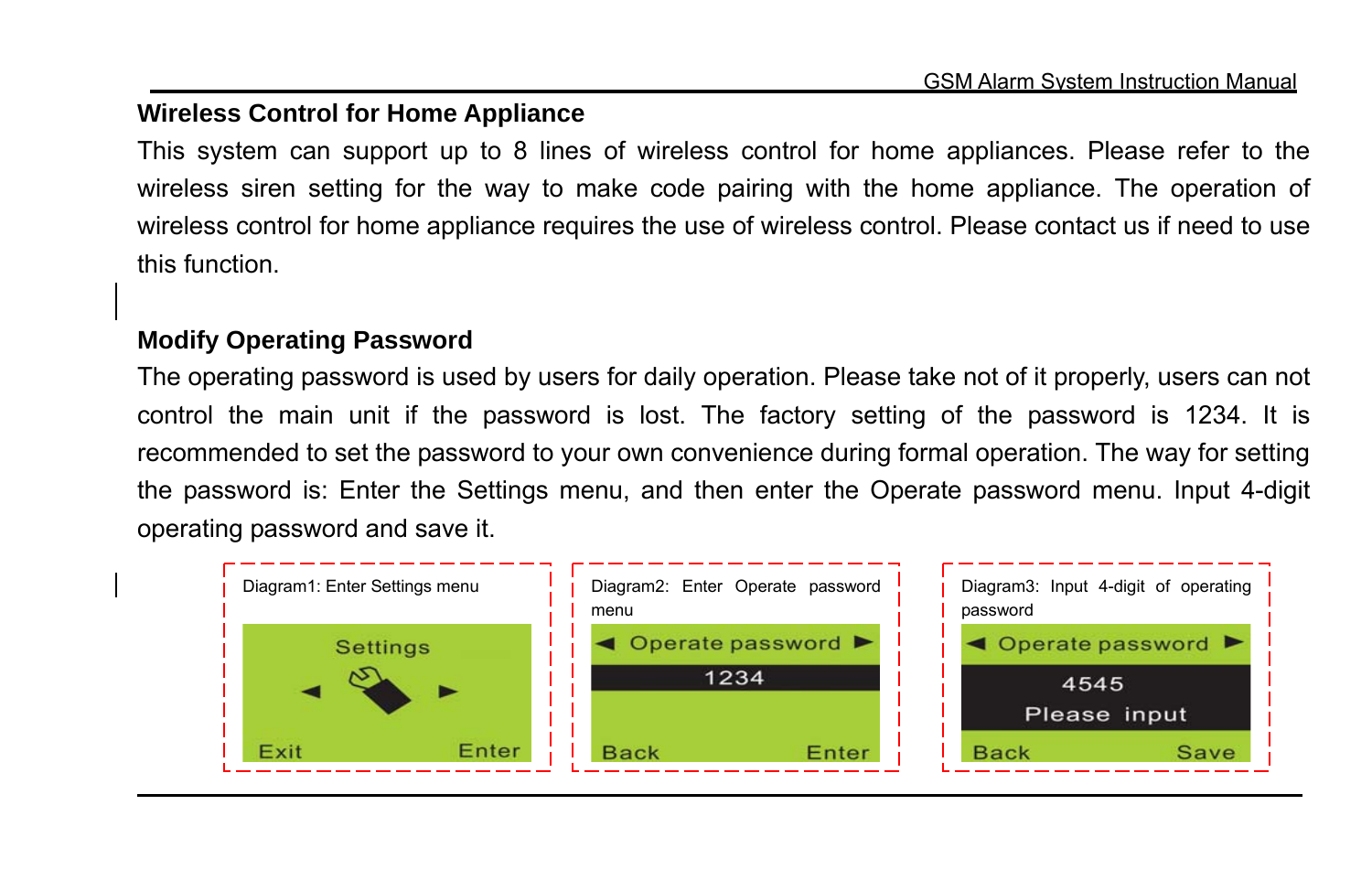

#### **Modify Program Password**

The program password is used by users for setting the system. Please remember it clearly, otherwise, users can not set the main unit. The factory setting of the password is 888888. It is recommended to set the password as the one easy to remember during formal operation. The way for setting the password is: enter the Settings menu, and then enter the Operate password menu. Press Key 6 to choose the Program password menu. Input 6-digit as program password and save it.

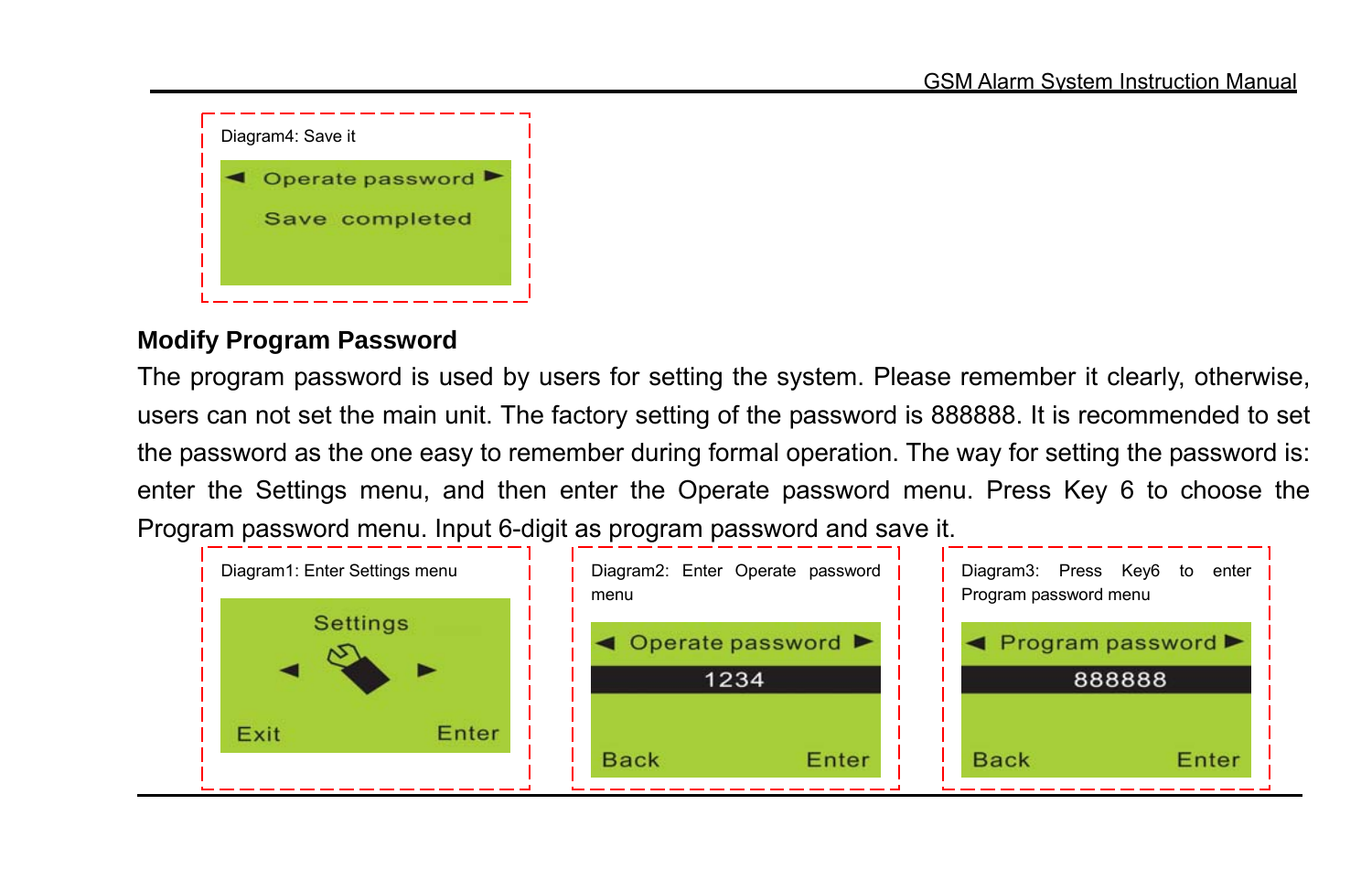

## **Modify Time for Delayed Arming**

After pressing the ARM key, the main unit shall be in the arming status at the appointed time. The factory default time for delayed arming is 60s with the time range between 1s-99s. It is recommended to adjust it in line with actual demand during formal operation. The way for modifying the time for delayed arming is: enter the Settings menu, and then enter the Operate password menu. Press Key6 to choose the Delay arm menu. Input the desired time and save it.

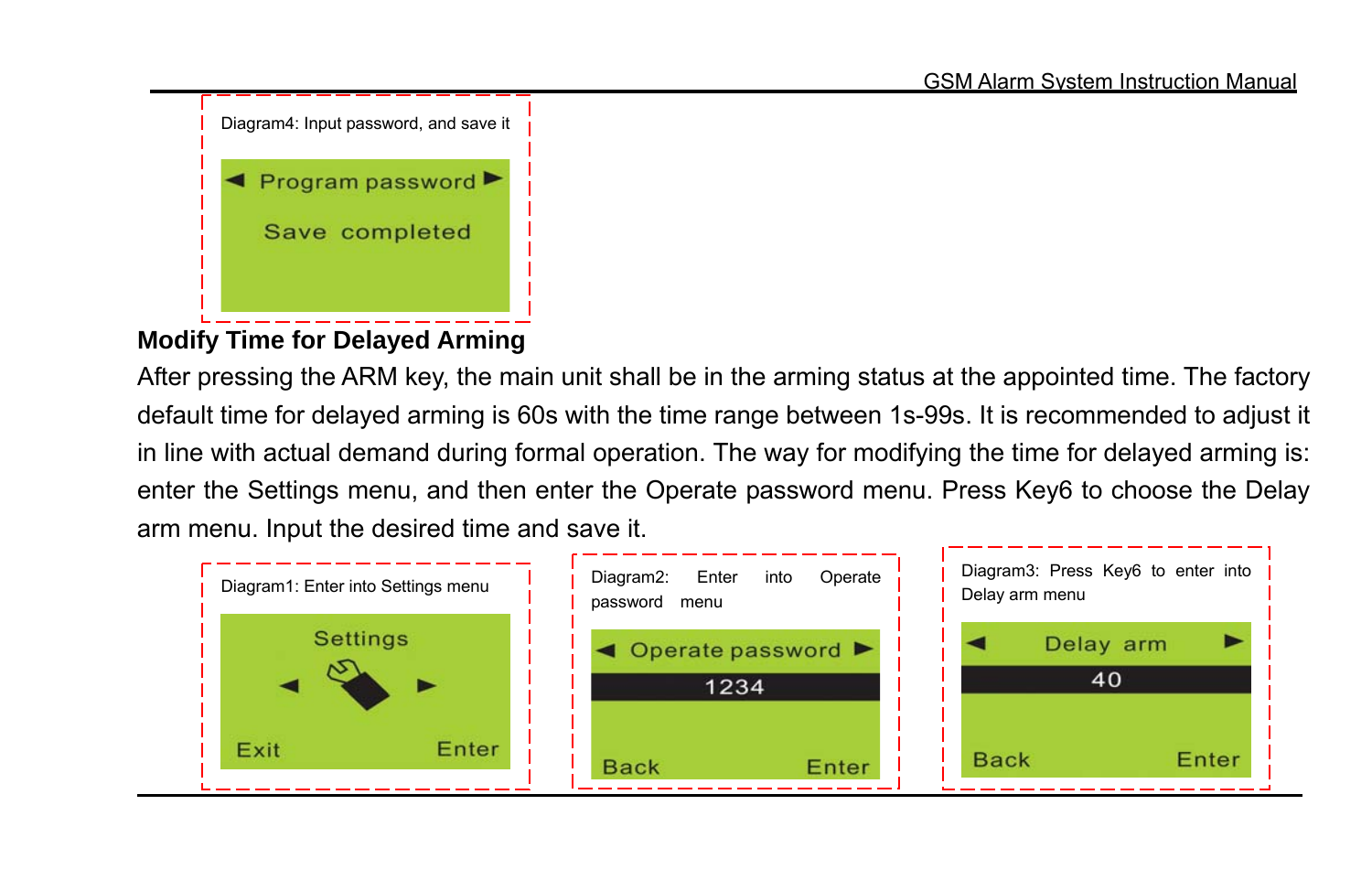

## **Modify Time for Delayed Alarm**

When the function of delayed alarm is valid, the main unit shall alarm at the appointed time. The factory setting for delayed alarm is 40s with the time range between 1s-99s. It is recommended to adjust it in line with actual demand during formal operation. The way for modifying the time for delayed alarm is: enter the Settings menu, and then enter the Operate password menu. Press Key 6 to choose the Delay alarm menu. Input the desired time and save it.

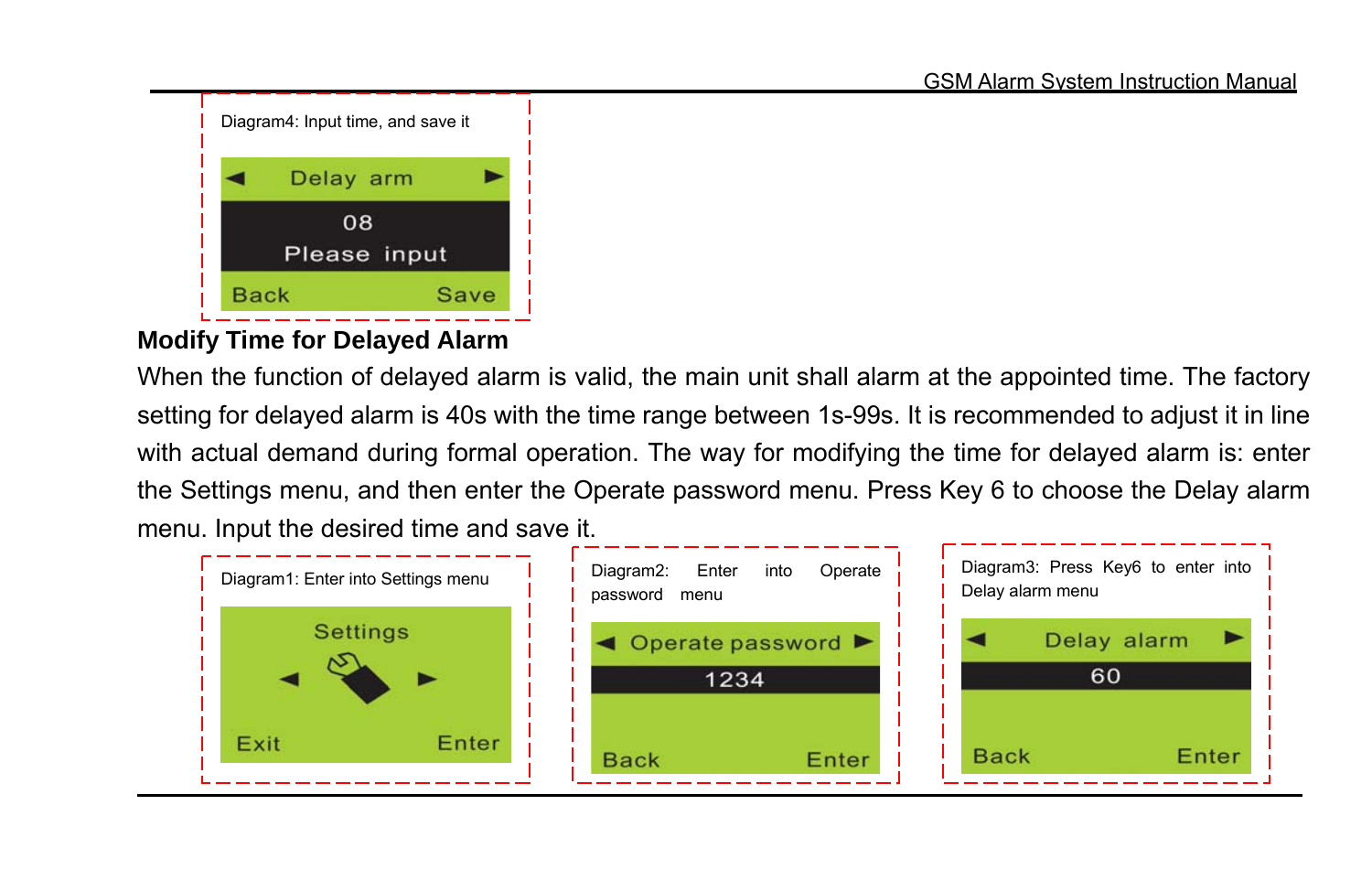

## **Enable/Disable Voice Prompt Function**

This system supports the function of voice prompt. When users arm/disarm via remote control, the main unit shall broadcast the relevant status through voice prompt. The factory setting for the voice prompt is: enable. It is recommended to adjust it in line with actual demand during formal operation. The way for modifying the voice prompt is: enter the Settings menu, and then enter the Operate password menu. Press Key 6 to choose the Voice prompt menu, and choose to enable/disable it.

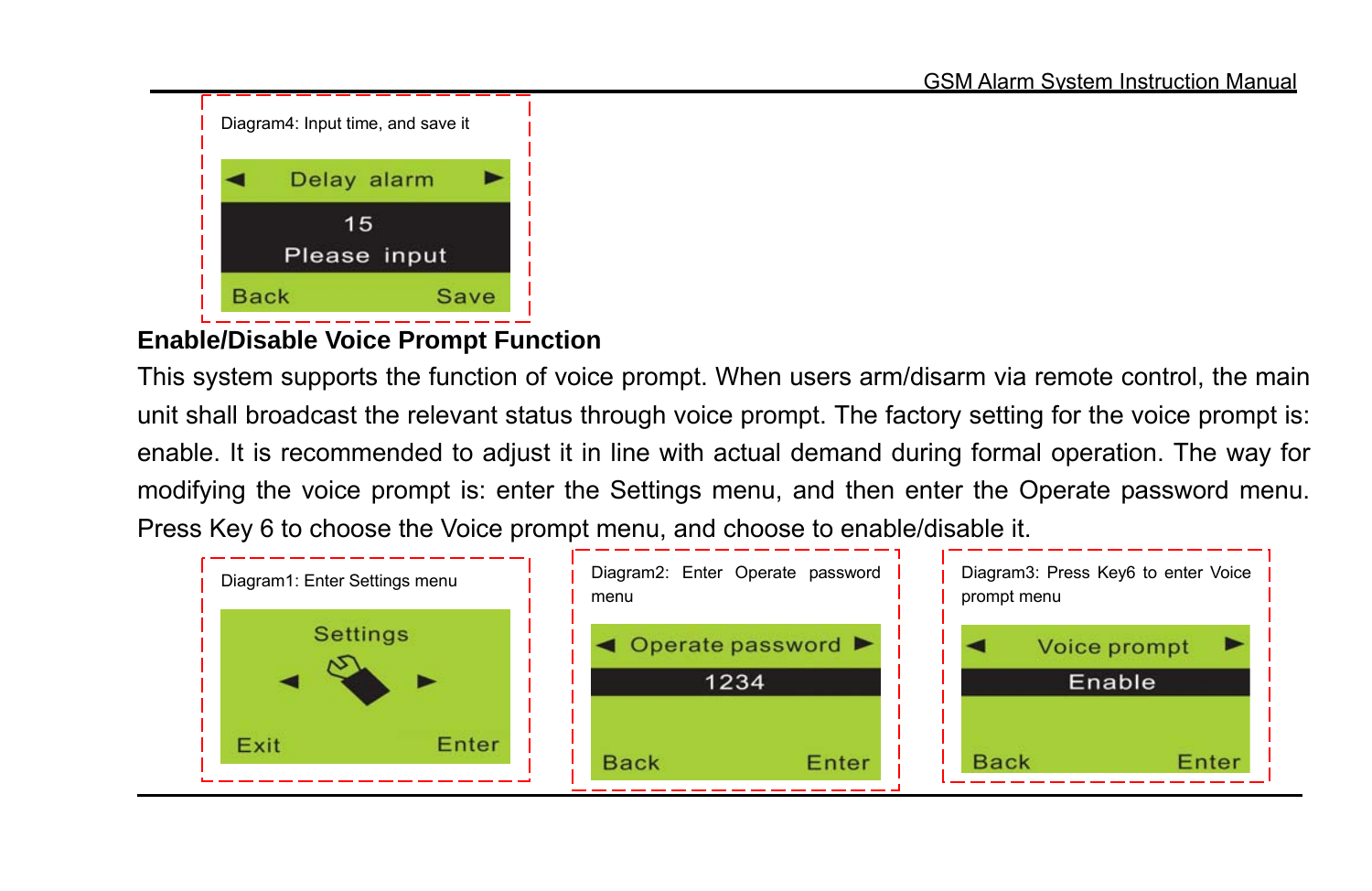

## **Enable/Disable Siren Prompt Function**

This system has the function of siren prompt. When users enable/disable arm via remote control, the main unit shall beep as siren to let users hear in long distance and know whether it is under normal control. The factory setting for the siren prompt is: disable. It is recommended to adjust it in line with actual demand during formal operation. The way for modifying the siren prompt is: Enter the Settings menu, and then enter the Operate password menu. Press Key 6 to choose the Siren prompt menu, and choose to enable/disable it.

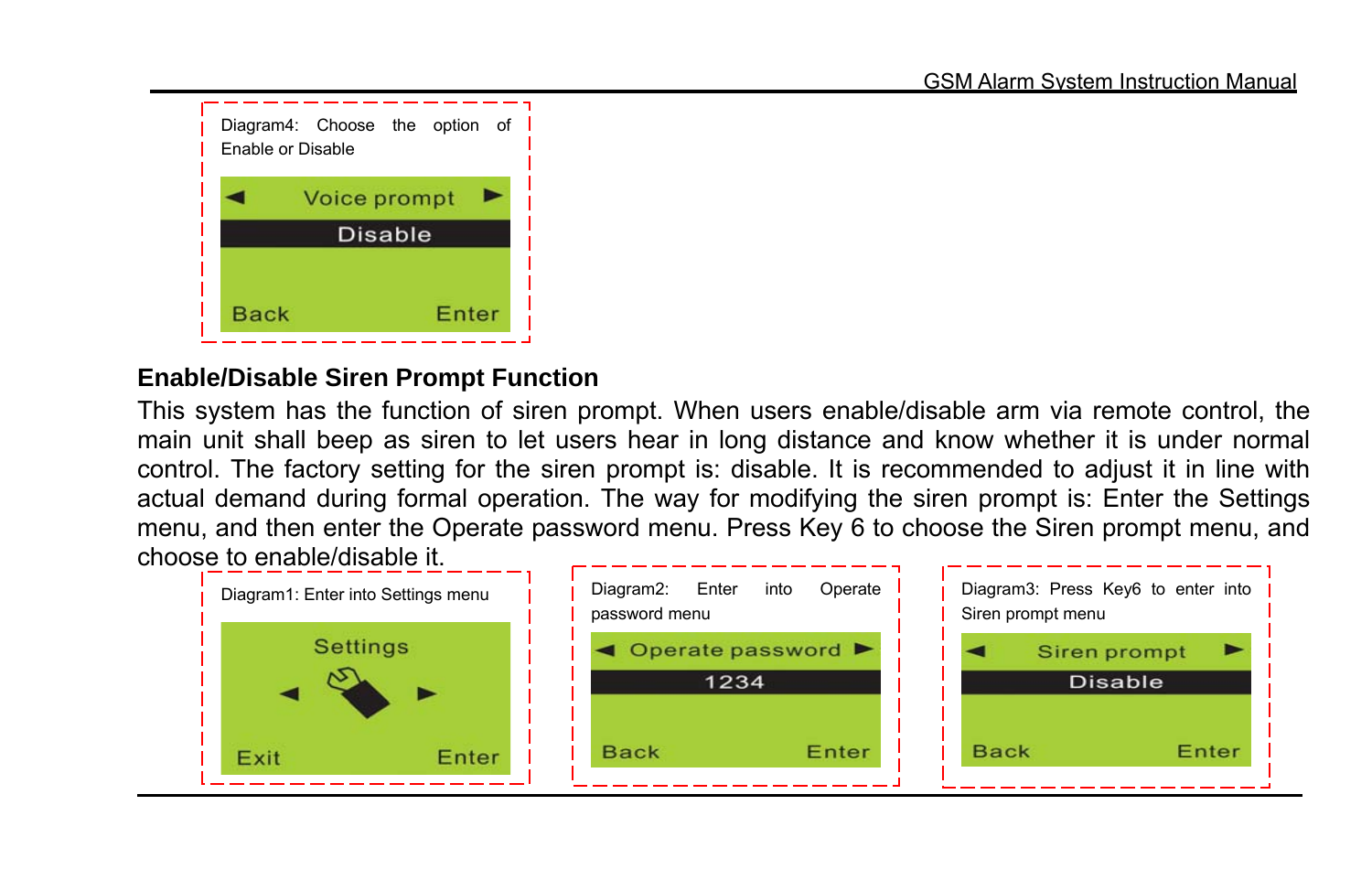

## **Enable/Disable System Backlight**

The backlight of display screen and keys shall be off automatically when there is no action to press the keys. It is required to set to keep the backlight on. The factory setting for the backlight is: disable. It is recommended to adjust it in line with actual demand during formal operation. The way for modifying the backlight is: enter the Settings menu, and then enter the Operate password menu. Press Key6 to choose the Backlight on menu, and choose to enable/disable it.

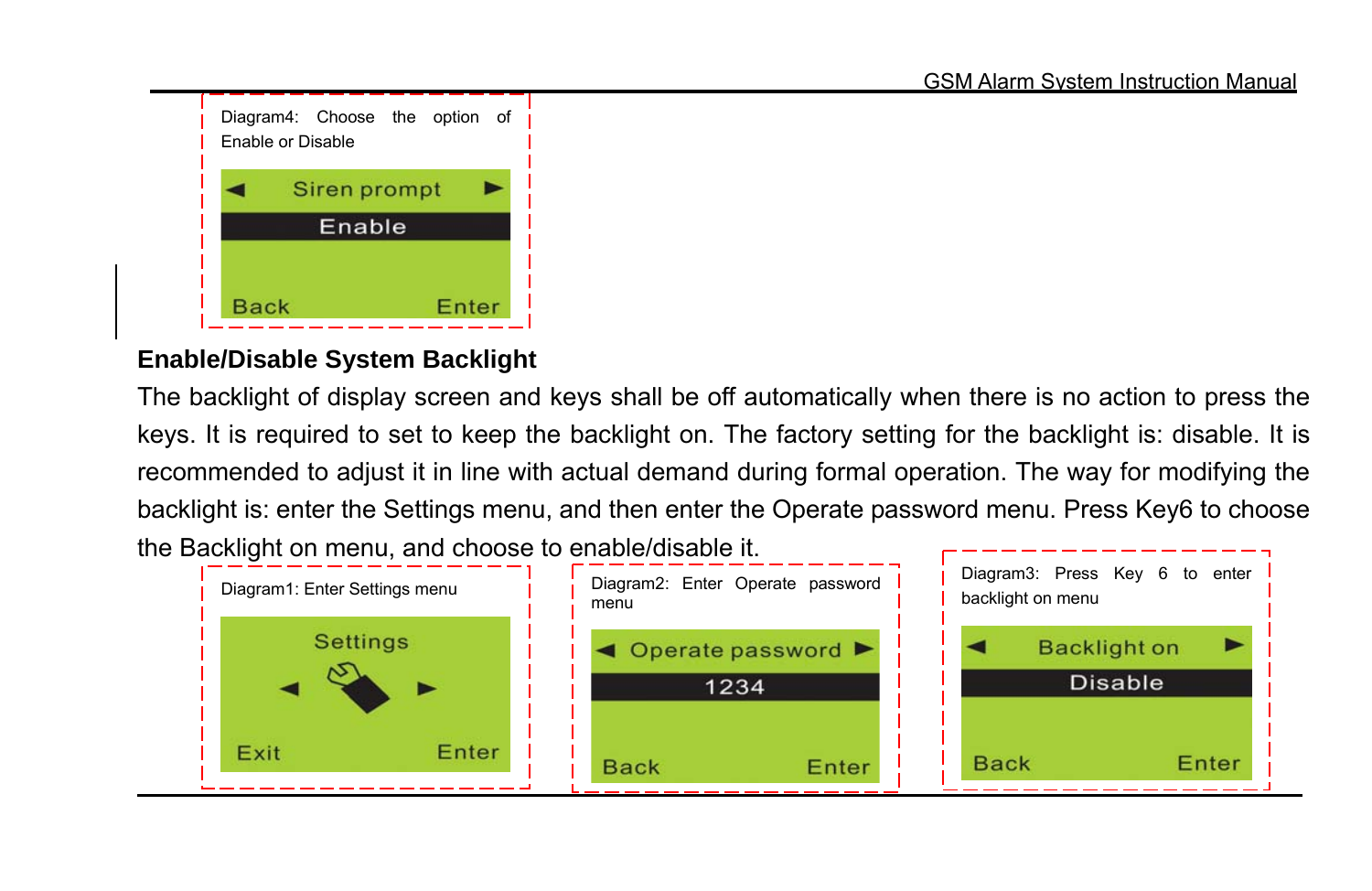

## **Enable/Disable Siren when making Emergency Help Alarm via Remote Control**

The factory setting is that there is no siren when users press the Emergency help key on the remote control. It is recommended to adjust it in line with actual demand during formal operation. The way for modifying the siren is: enter the Settings menu, and then enter the Operate password menu. Press Key 6 to choose the Remote siren menu, and choose to enable/disable it.

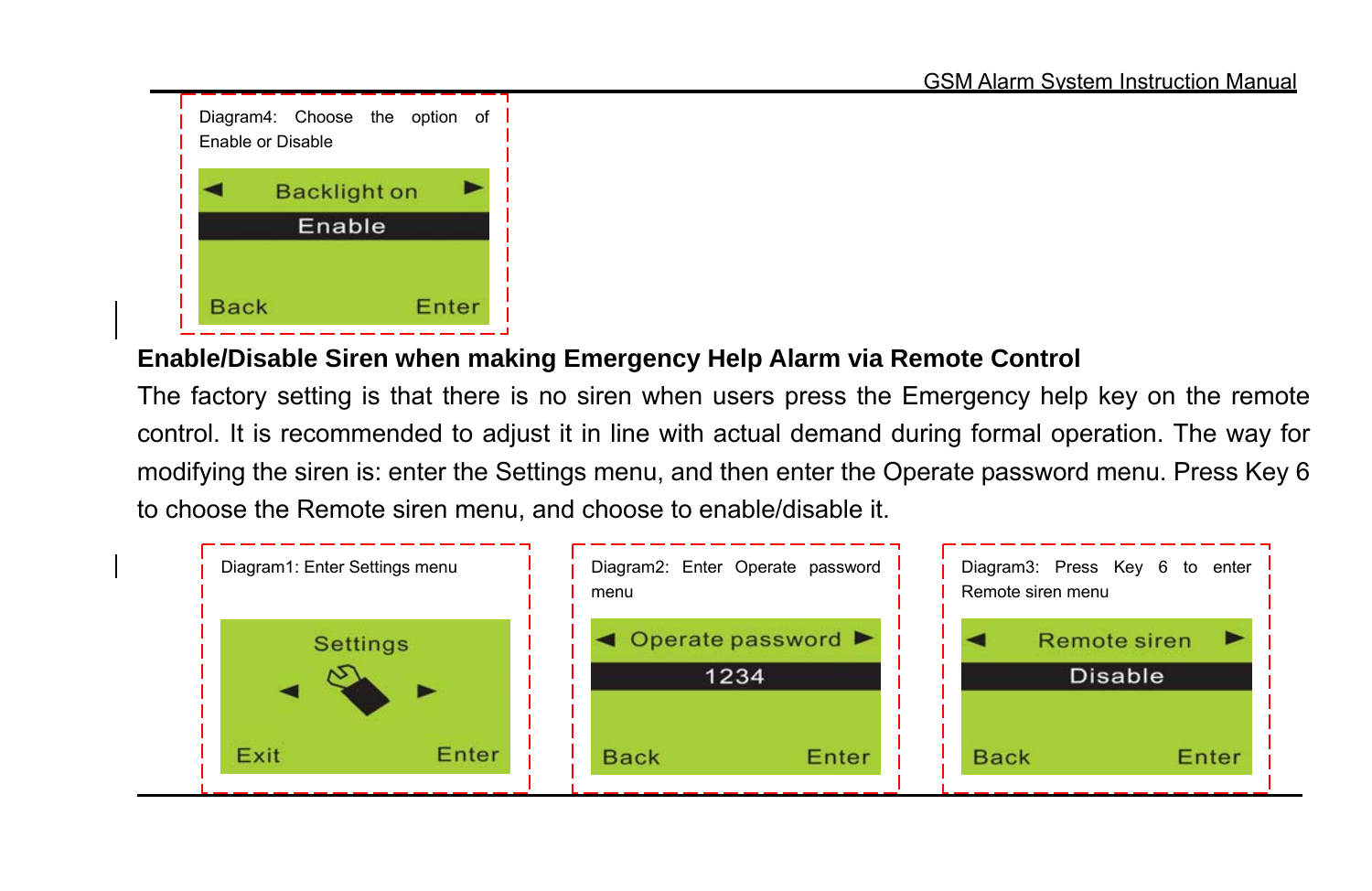

## **Enable/Disable SMS when Arming/Disarming**

When users arm/disarm the main unit, other users may not know it. Set the SMS to let all users know the status of the system in time. It is recommended to adjust it in line with actual demand during formal operation. The way for modifying the SMS is: enter the Settings menu, and then enter the Operate password menu. Press Key 6 to choose the Arm disarm SMS menu, and choose to enable/disable it.

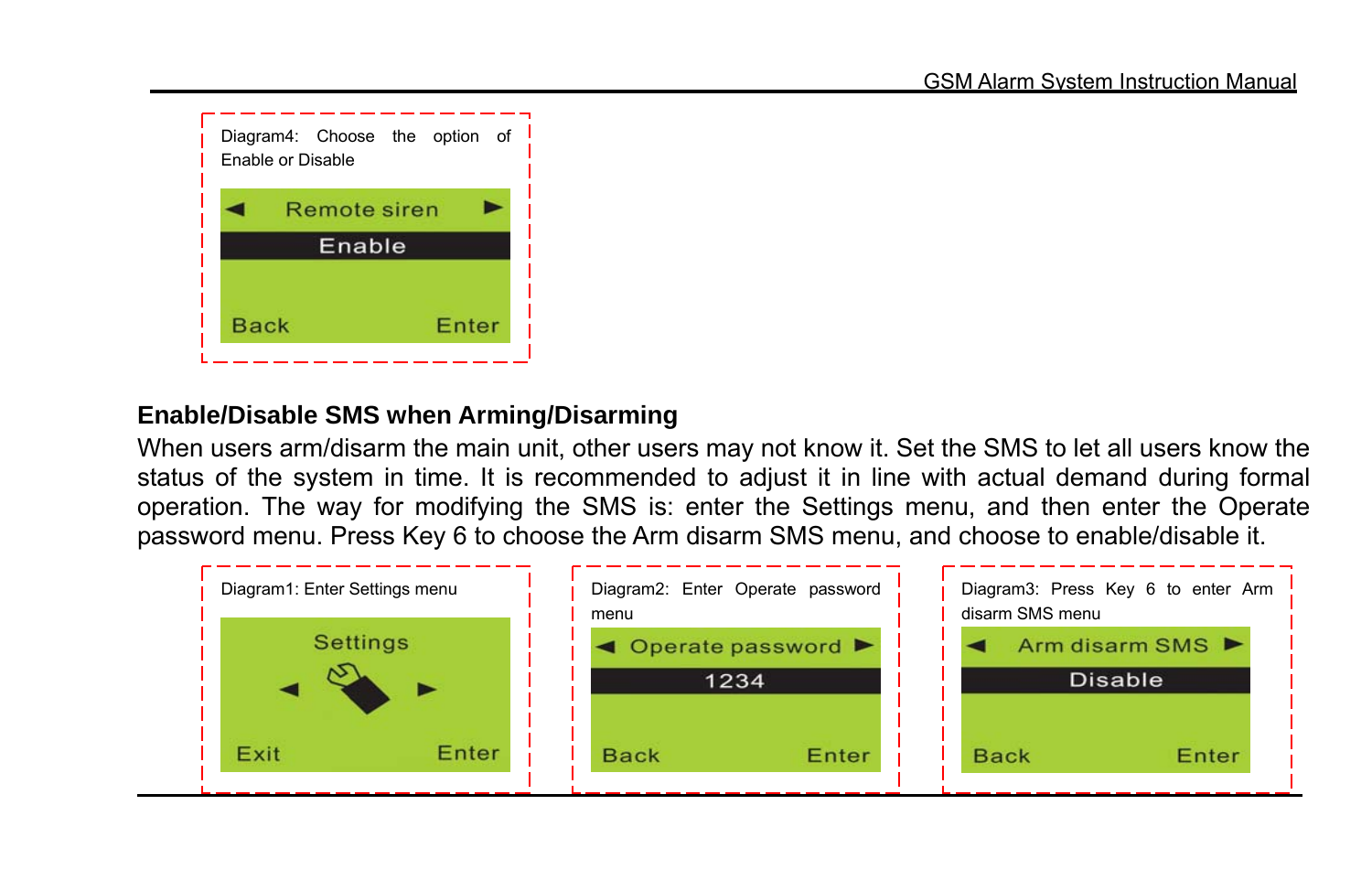

## **Set System Language**

This system can support both Chinese and English language, the switch way for which is: enter the Settings menu, and then enter the Operate password menu. Press Key 6 to choose the Language menu, and choose to enable/disable it.

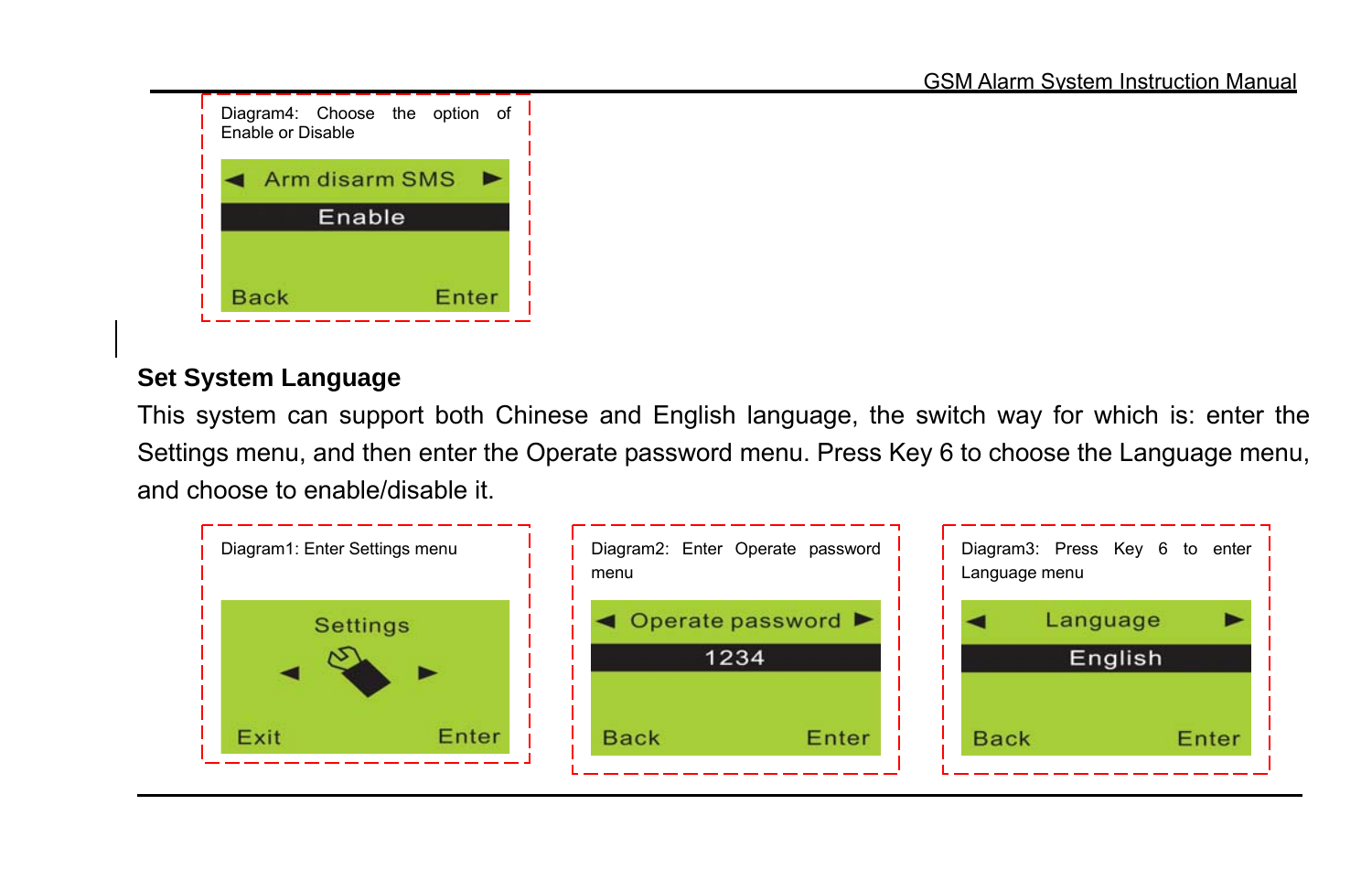

## **Restore Factory Setting**

When the system is unstable, it is recommended to restore the factory setting in the following way: enter the Settings menu, and then enter the Operate password menu. Press Key 6 to choose the Factory setting menu, and choose the option of Restore. The main unit shall show that "Please wait back to default setting". After restoring the factory setting, the main unit shall exit from the setting condition.

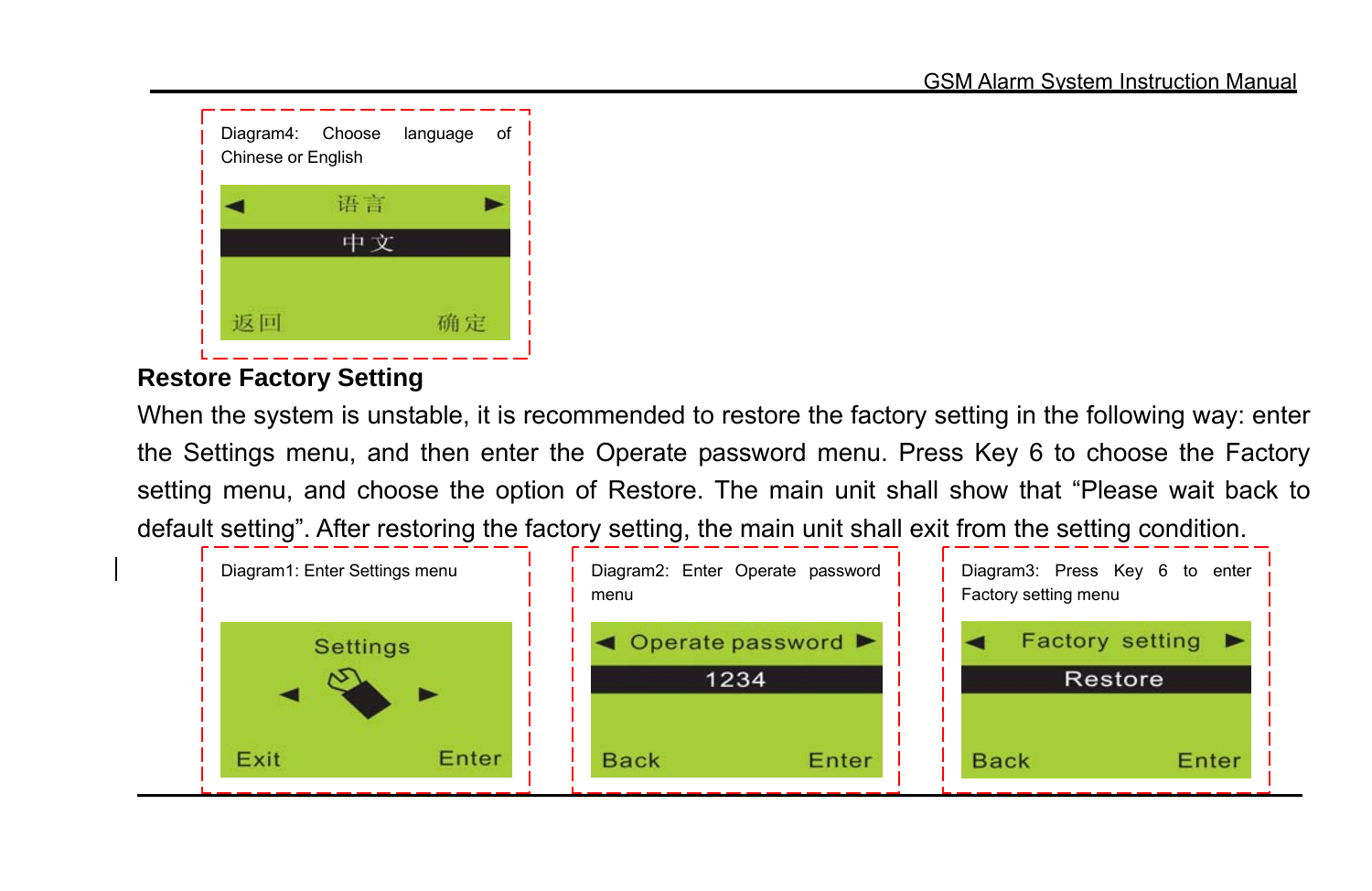

## **Emergency Setting when Forgetting Password**

If users forget the password, they can input order as 95175308246 in disarming status, and then the main unit shall show that "Please wait back to default password". After restoring successfully, the factory setting for operating/program password is 1234/888888 respectively. The detailed operation diagram is as follows:

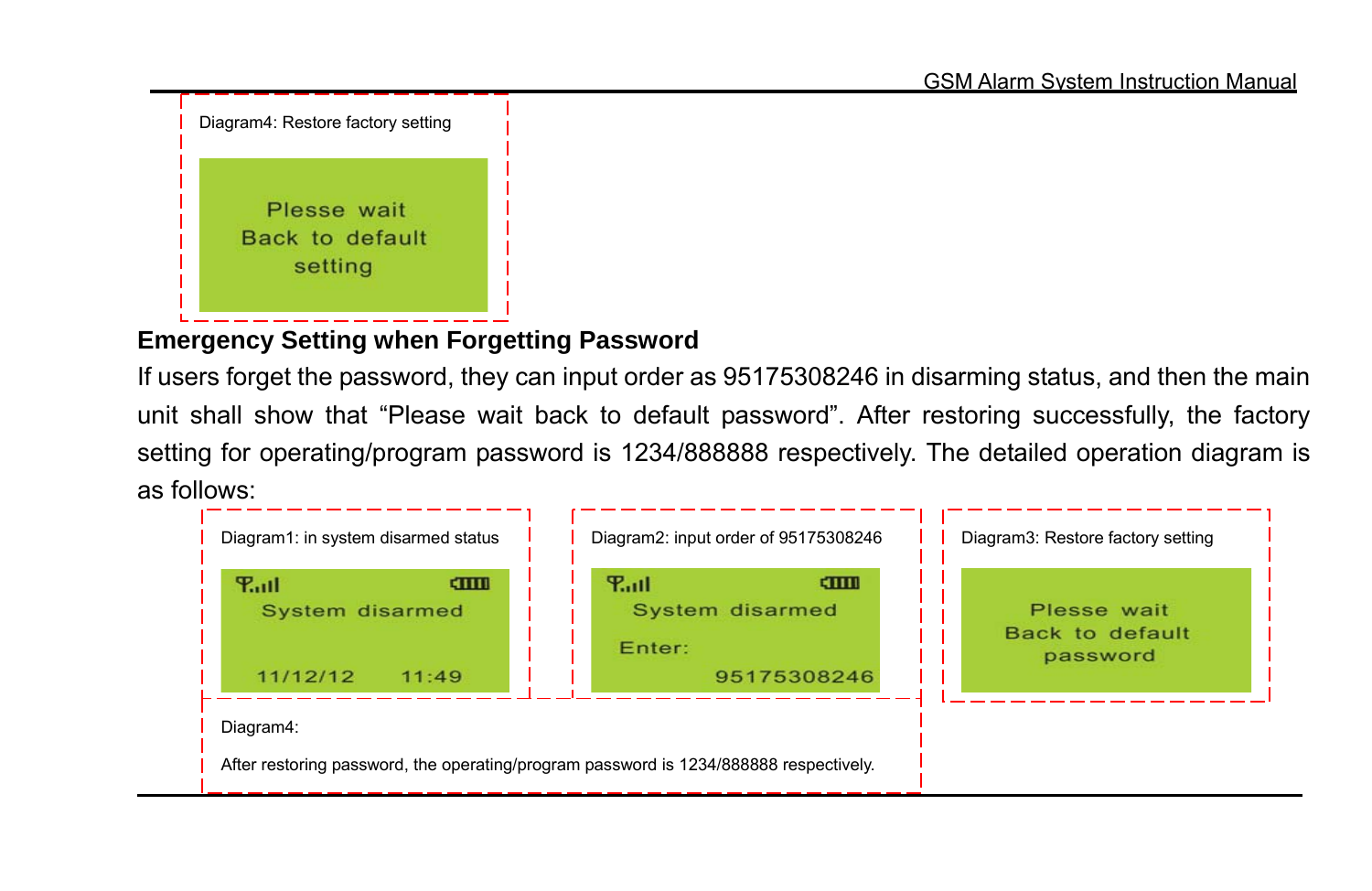## **Chapter 5 Routine Use and Maintenance**

## **System Disarming**

The purpose of disarming the main unit is let it not in the status of alert. One way is normal disarming after operation of arming, and the other is to stop the main unit making alarm. After being disarmed, the zones shall not work except the 24-hour arming ones.

Press digital keyboard of the main unit to input **[User password]**, plus **[#]**. The information of "system disarmed" showing on the main unit means that the operation of disarming is successful.

Remote control: press **[ ]** key on the remote control.

The main unit control: **[Password] + [ENTER].** 



### **System Arming**

"System arming" means that the main unit shall be armed wholly: when there is no person at home, it is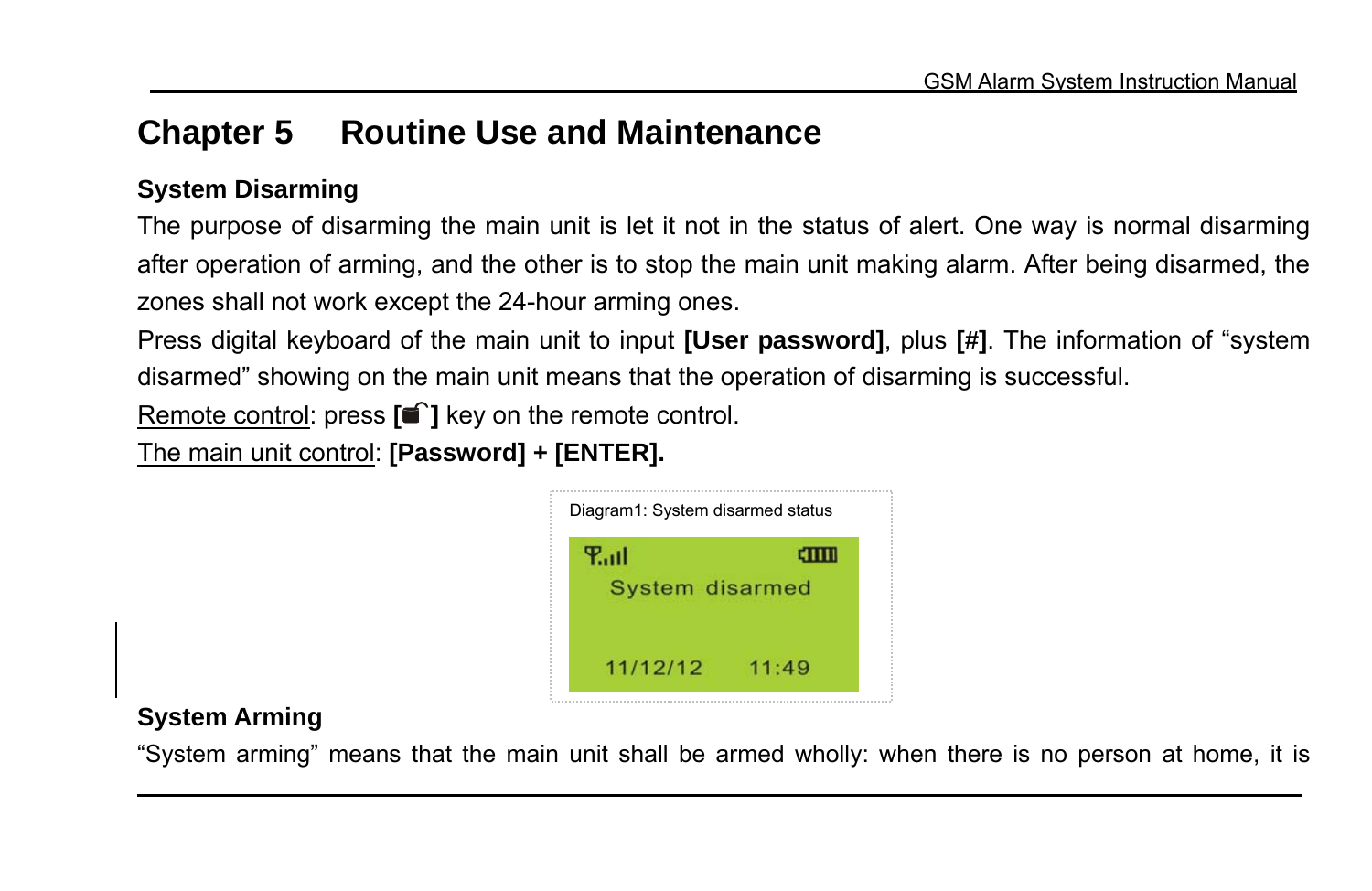required to detect all the armed range with all the detectors on. When any detection source (such as invasion of thief, fire or gas leakage) triggers the detector, it shall make alarm immediately.

Press **[ARM]** key on the keyboard of the main unit, it shall beep once every 1 second after the appointed time and show the information about "system armed", which means the arming is successful.

## Remote control: press  $\lceil \bigcirc \rceil$  key on the remote control once.

The main unit armed: **press [ARM] key to let the main unit arming in delayed time.** 



## **Home Arming**

"Home arming" means the main unit shall be armed partly: when there is someone at home, If it is required, for safety reasons, to enable some of the detectors (at door, window, balcony or surrounding, for example) and disable the others (such as at living room, triggered by hosts), the home arming is suitable.

Press **[STAY]** key on the keyboard of the main unit, **it shall show that "Home arm"**, which means the operation is successful.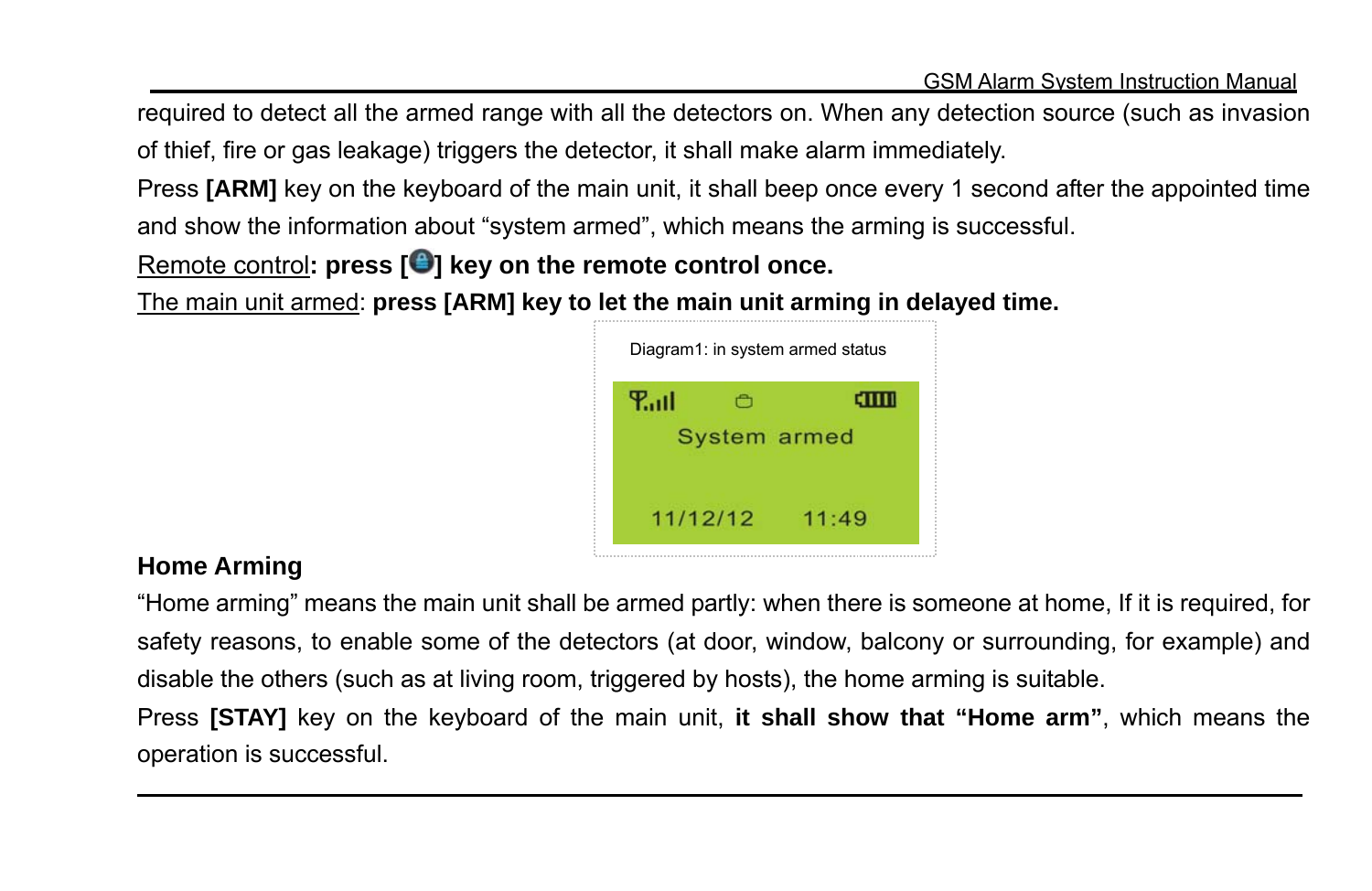The main unit control: **press [STAY] key to let the main unit in the status of home arming.** Remote control: **press [ ] key on the remote control once.** 



#### **Answer Alarm**

Once the main unit makes alarms, the siren shall send out voice prompt and dial the preset phone numbers automatically to make voice alarm. If no one answers one of the phone calls, the main unit shall turn to dial the left phones automatically until dialing all the preset phones three times circularly.

If someone responds to the phone call, he/she can hear the alarm information from the receiver. At that time, press the keys on the phone (or mobile phone) to realize various functions:

Hang up directly: Just like no one answering the phone call, the main unit shall dial all the preset phones three times circularly.

**Press [\*] key:** read the alarm information.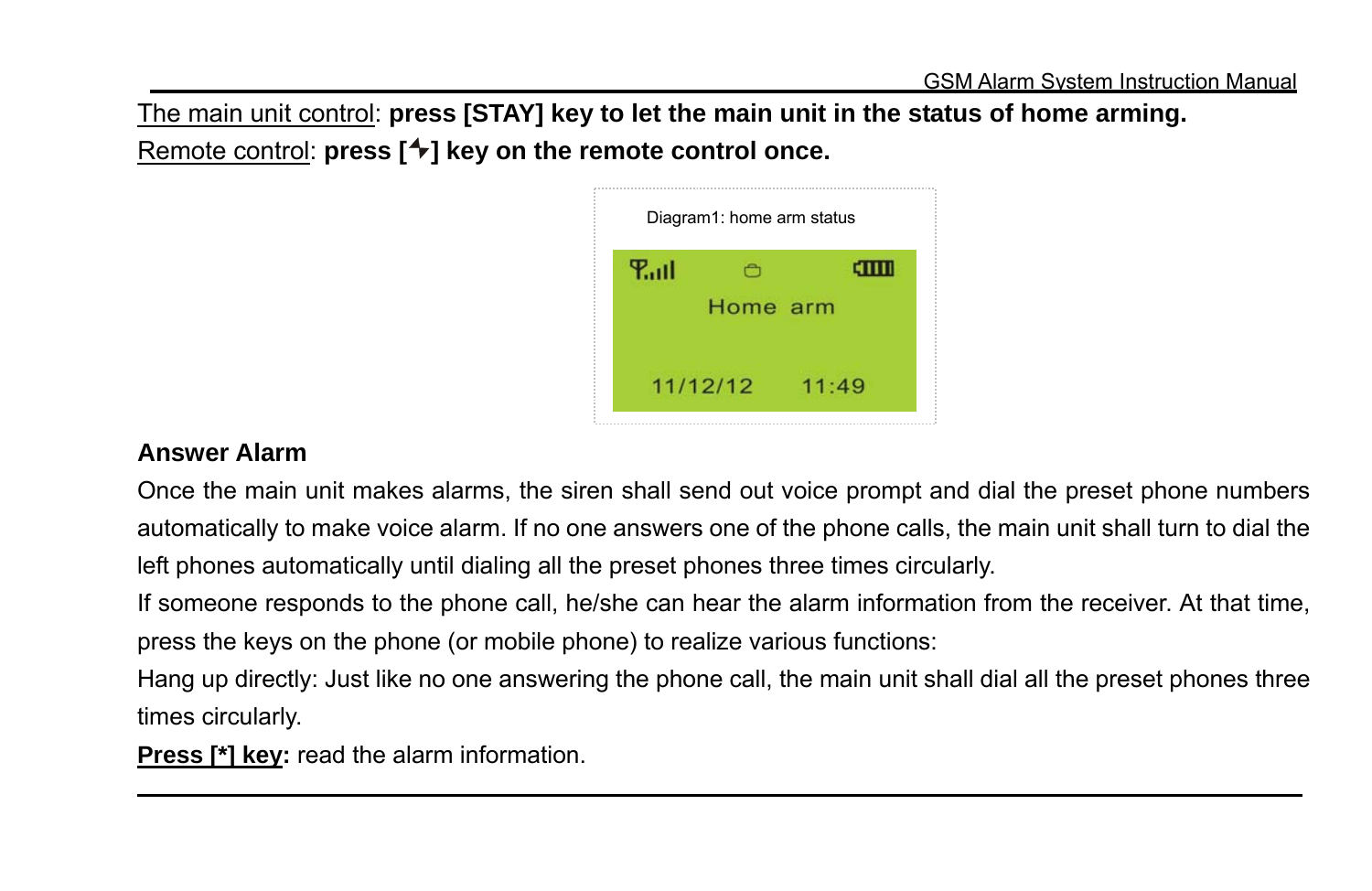**Press [1] key:** the main unit shall stop alarm, and arm without dialing again.

**Press [2] key:** the main unit shall stop alarm, and disarm without dialing again.

**Press [3] key:** the main unit shall disable the siren and monitor the site for 30s. Continue pressing if more time is desired for monitoring. Identify whether there is abnormal sound at home or any thief has invaded in.

**Press [4] key:** Enable the function of intercom on site for 30s.

#### **Remote Control**

After Dialing the phone numbers connected with the main unit through phones or mobile phones, users shall hear the voice prompt as "Please input the password" from the receiver after the preset ringing. After Inputting the correct password (the operating password is 1234, each of which with keytone when inputted shall be viewed as effective one), users shall hear the voice prompt as "Please input the instruction"; Otherwise, users shall hear the voice prompt as "The password is wrong, please input again". After entering into the remote control status, users shall implement the remote control via pressing the phone keys.

**Press [1] key:** the main unit shall enter the arming status, and users shall hear the voice prompt as "System armed" from the receiver.

**Press [2] key:** the main unit shall enter the disarming status, and users shall hear the voice prompt as "System disarmed" from the receiver.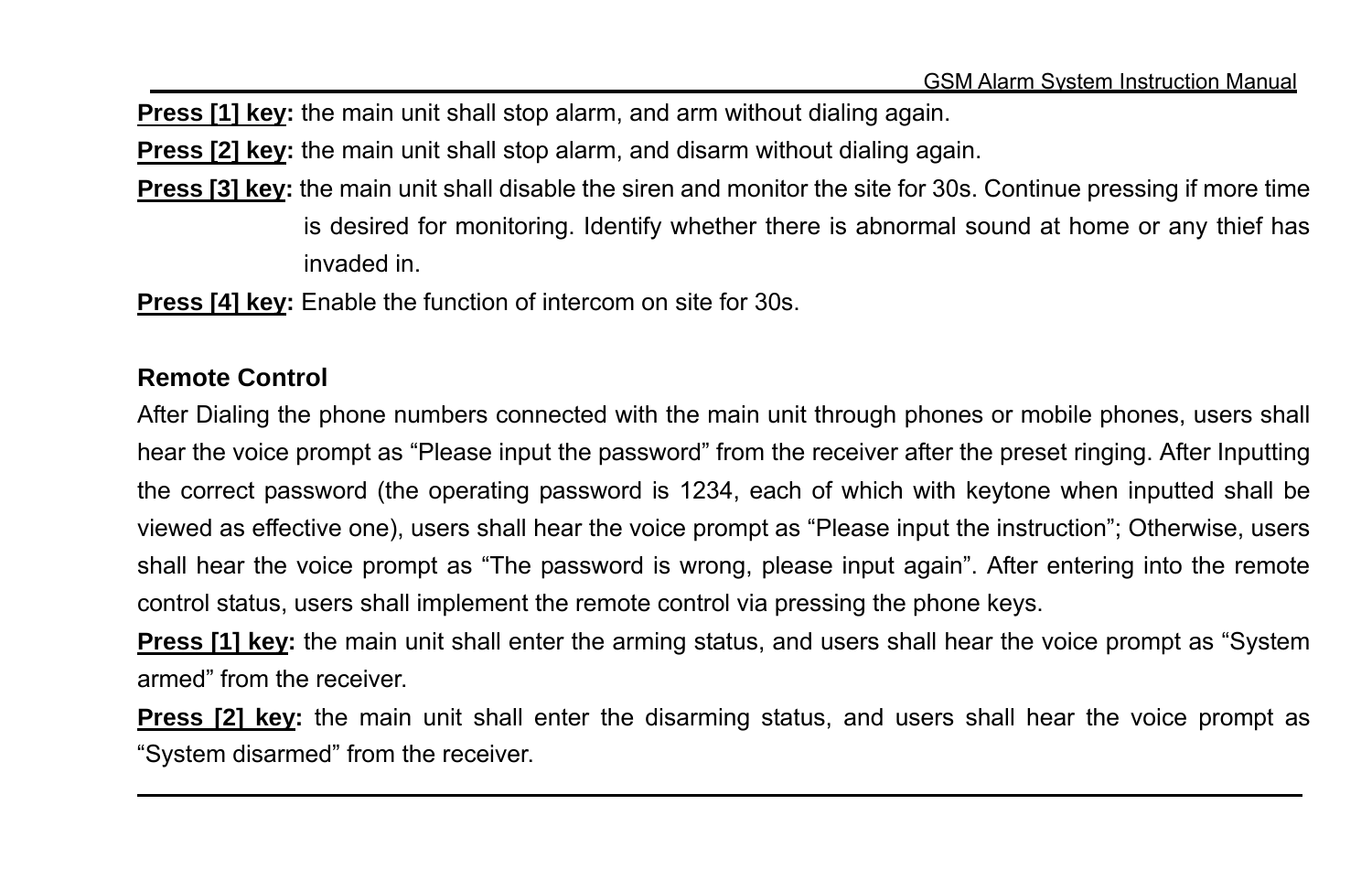**Press [3] key:** the main unit shall monitor the site for 30s, if continuous monitoring is required, press **[3]** key again to extend time for 30s.

**Press [4] key:** Enable the function of intercom on site for 30s

## **Emergency Help**

There are some accidents happening at home, such as old people or children get sick, who need first-aid, the fire breaks out at home, or ruffians invade into house to rob and calling **110** is desired. At that time, just press **[SOS]** key on the main unit,  $\Box$ ] key on the remote control or the wireless emergency key, the alarm system shall make alarm via dialing the preset phones automatically.

Remote control: **press [ ] key on the remote control once.**

The main unit control: **press [SOS] emergency key on the keyboard of the main unit** 

### **Dial Phone**

This system has the function of dialing, via which users can dial any phone numbers directly. It can be used as a convenient fixed phone. For example, in the status of system disarmed, input the phone number **[13800138000]** by pressing the keyboard, and then press [CALL] key. After beeping a long sound, the main unit shall show that it is dialing the phone -**13800138000**. If dialing successfully, user can start communication, and after finishing, press [CALL] key again to hang up. At that time, the system is in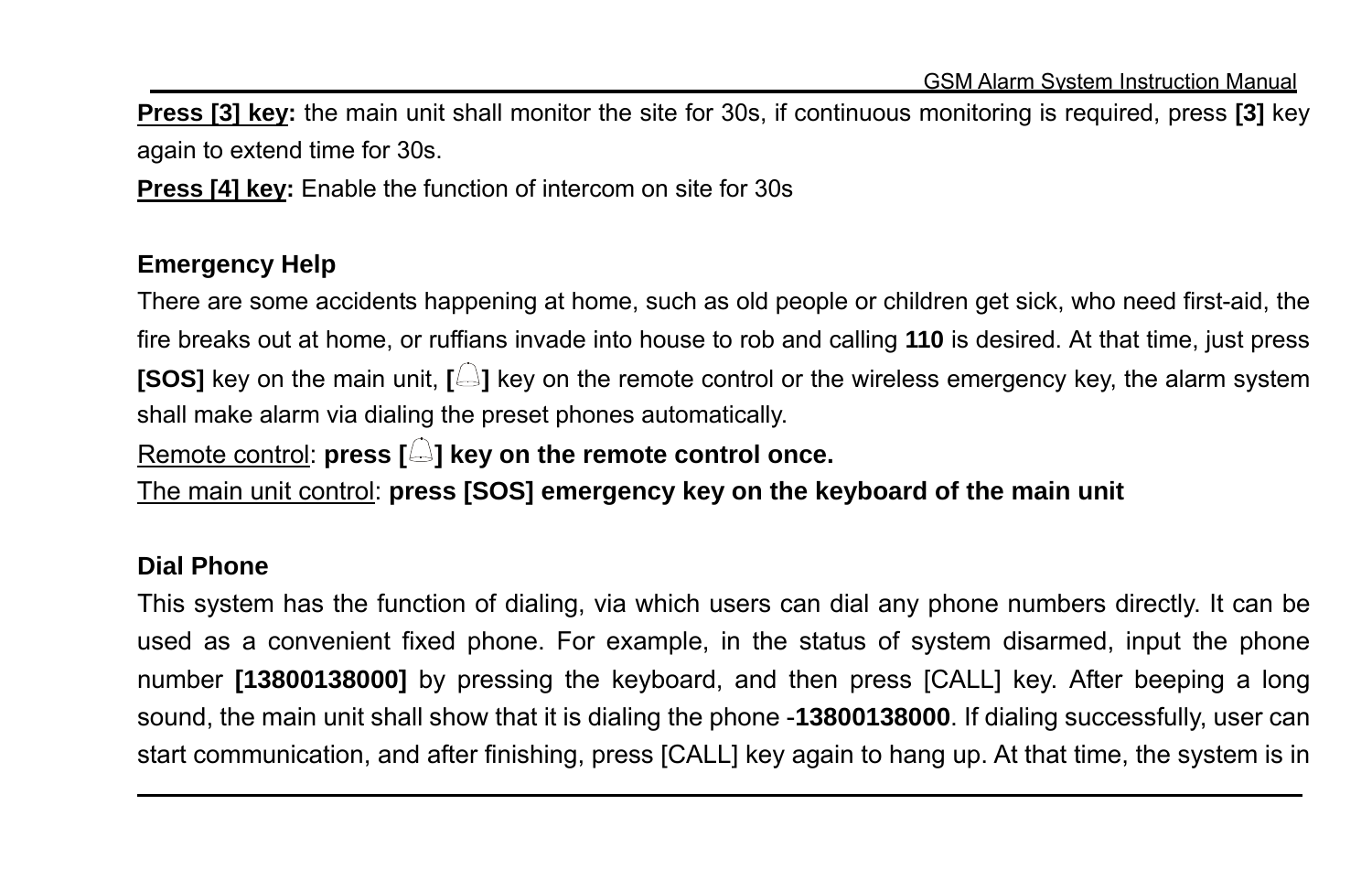the status of disarmed.

#### **Inquire Alarm Record**

This system can save 30 historical alarm records with the last one as the first record. When storing more than 30 records, the system shall delete the oldest one automatically. The way for inquiring the alarm records is: Input 00 in the status of system disarmed, and then press ENTER to enter the inquiry status. Press Key 4 or 6 to turn the pages to check the records. Press ESC key to exit from the inquiry status. The detailed operation diagram is as follows:



## **System Self-checking**

Although being used every day, the system shall be maintained and inspected periodically, in order to ensure its stability, reliability and security. Normally, the main unit shall be inspected wholly every three month, and the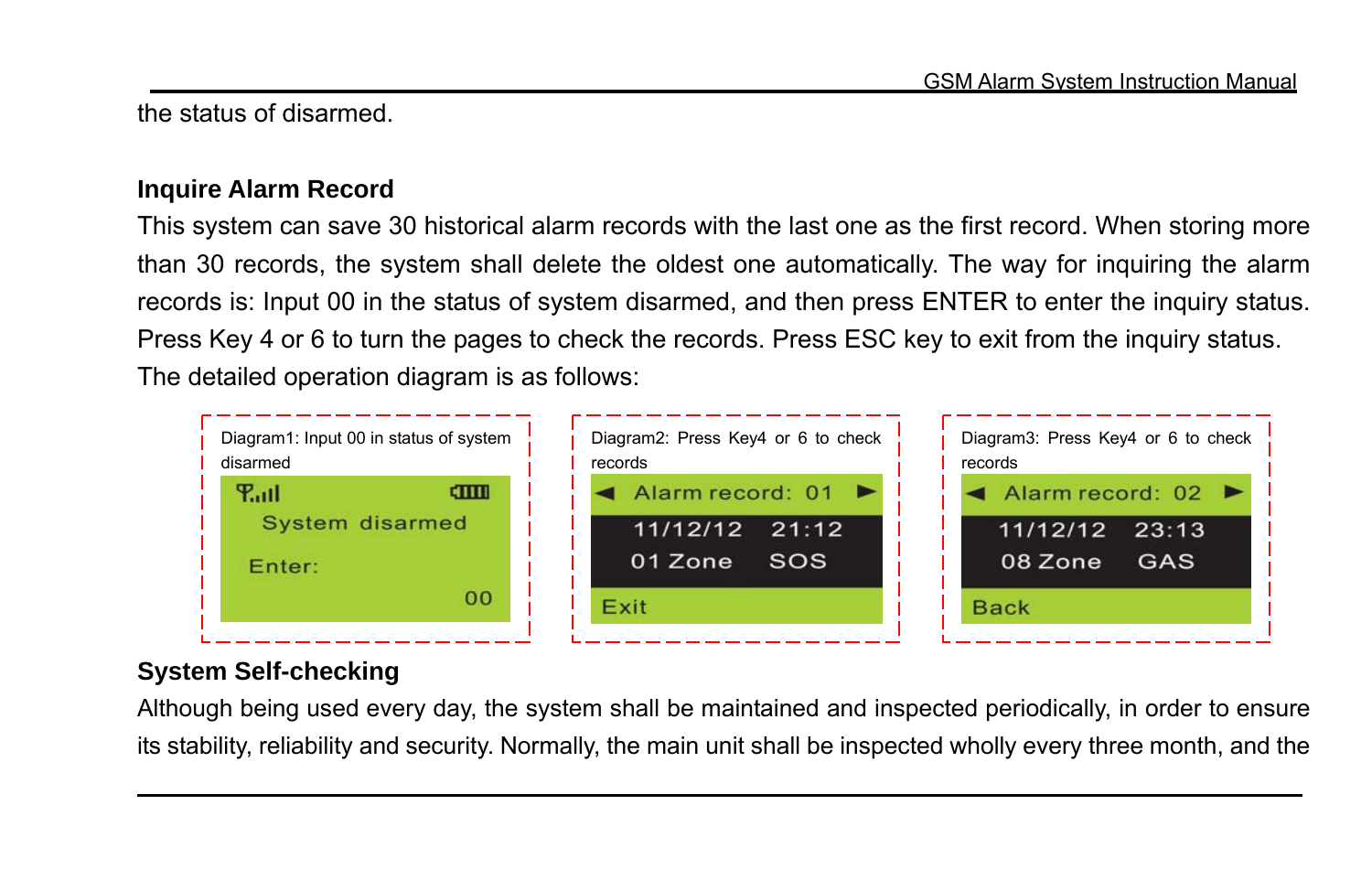detectors shall be inspected every one month, at least once every three months.

#### Main Unit Inspection:

- **1.** Whether the main unit can be armed/ disarmed normally.
- **2.** Whether the main unit can dial to make alarm normally.
- **3.** Whether the main unit can receive the signal of the detector, and whether the backup battery is normal.

#### Prober Inspection:

- **1.** Trigger the detector by hand to check whether it can make alarm normally.
- **2.** Inspect all the batteries of the detectors to check whether they are under voltage.

**3.** Test the transmission function of the wireless detector to check whether it can communicate with the main unit.

## **Chapter 6 System Troubleshooting**

Fail to detect the network: Is the SIM card fit properly? Install again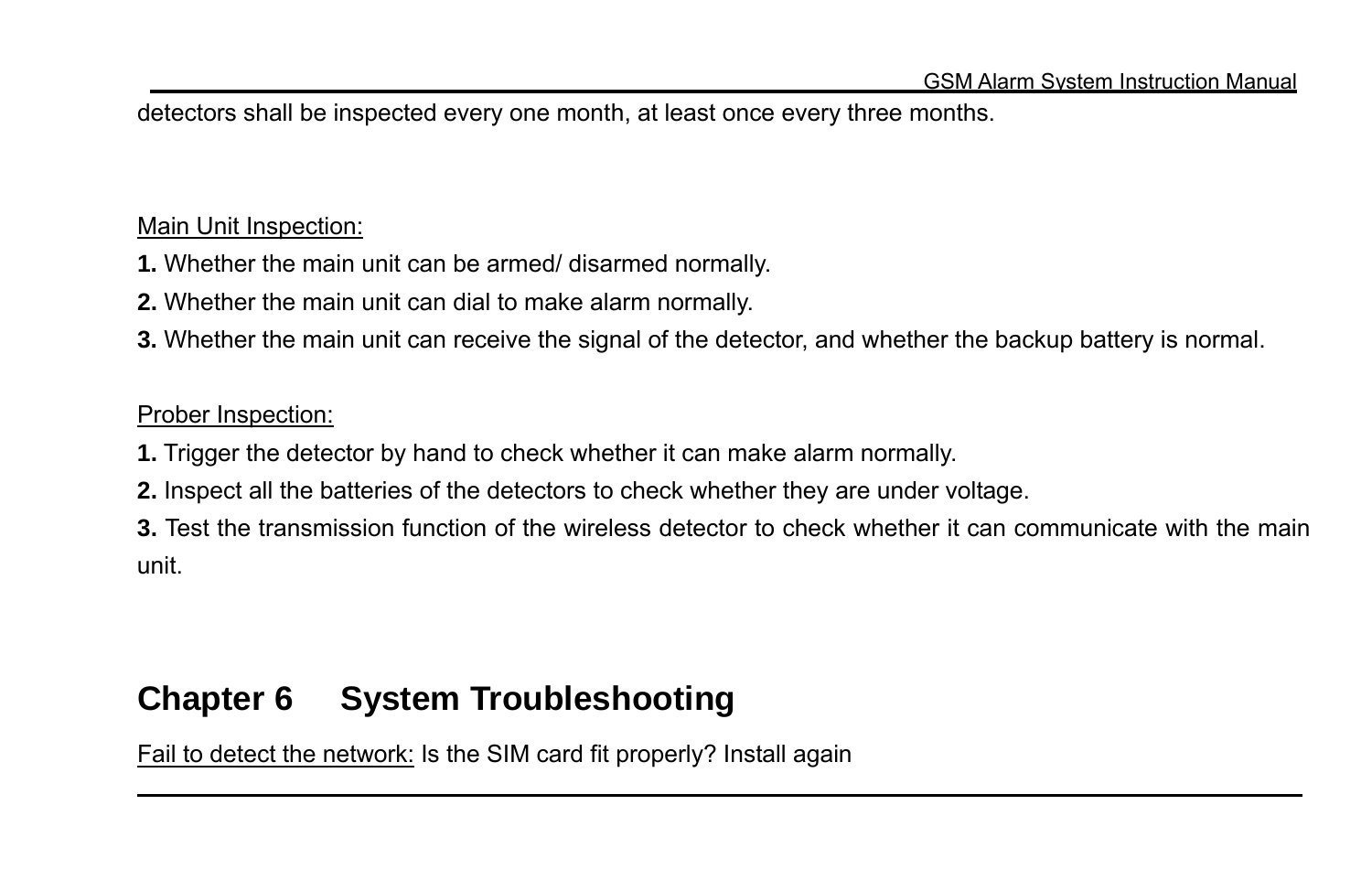Is the PIN code of the SIM card set? Cancel it.

Is the mobile signal not strong enough at the installation location? Change the

place

Alarm failure: Is the code normal or is code pairing successful? Identify the correct code, and carry out code pairing again.

> Is the prober under voltage or is its transmission distance not long enough? Replace the battery.

Dialing failure: Is the mobile signal strong enough? Change the location of the main unit.

Is there enough balance in the GSM card? Check and recharge it.

Check whether the phone numbers have been set correctly.

Siren failure: Are the positive and negative poles of the siren contacted properly? Check Is the zone set as mute alarm? Reset

Voice disorder: Have users recorded voice before? Record again.

Remote control failure: Is the remote control password inputted correct? (Its factory setting is 1234)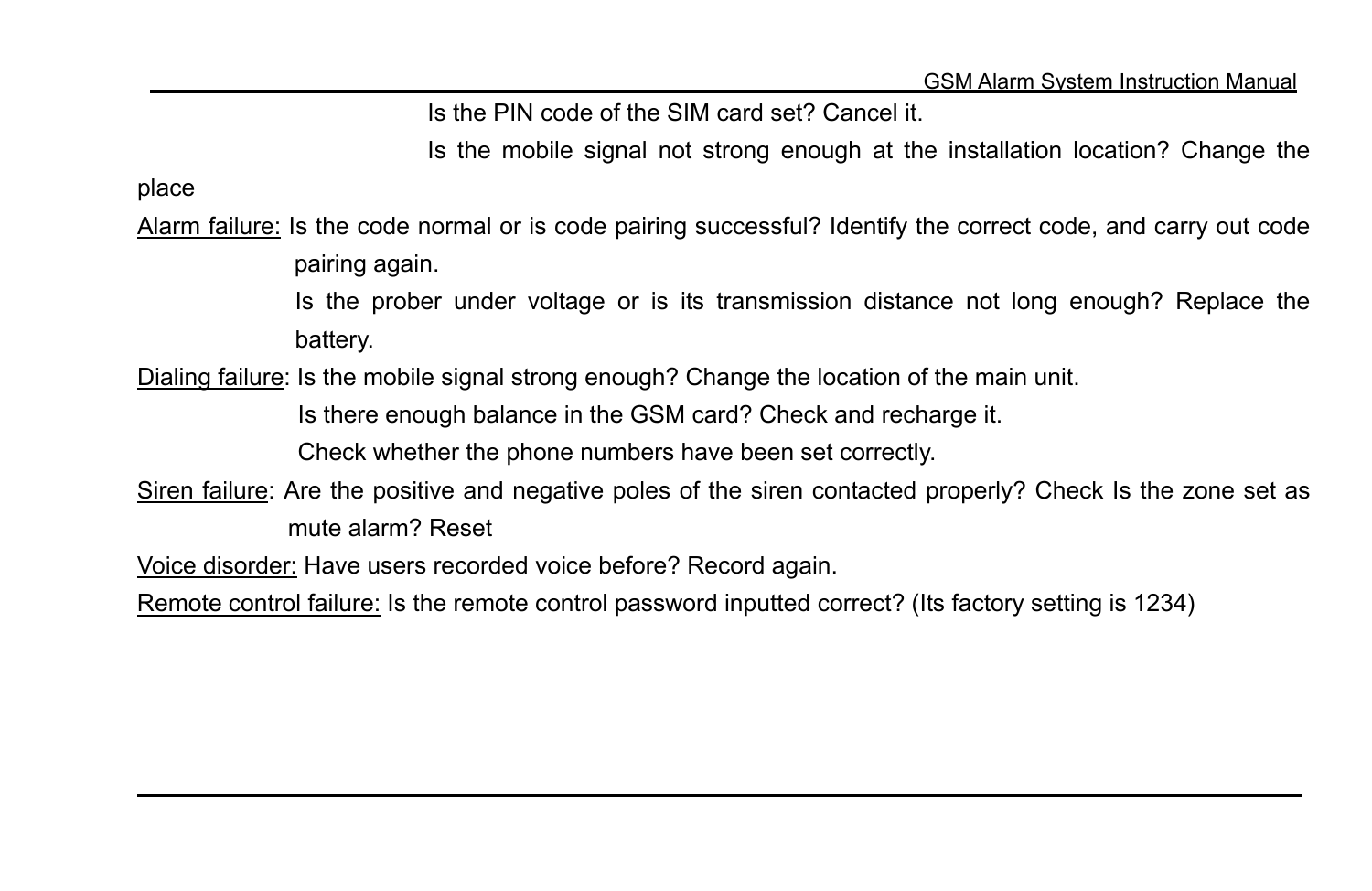## **Chapter 7 Service and Technical Support**

Our company guarantees that the alarm system will be free of defects in material and workmanship within 3 years since the date of shipment by the authorized distributors. If the product has been found any defect during the warranty period, please contact with the sales department or service station nearby. Under no conditions shall our company be liable for any indirect or special damage. If you get into any trouble when using the product, please contact with us directly in the China mainland or the local distributors outside PRC.

You can visit our website to get the address lists of our service centers around the world. Thanks for your support.

## **Chapter 8 Appendix: Product Parameters**

| Input Voltage:            | <b>DC12V/1A</b>                 |  |  |
|---------------------------|---------------------------------|--|--|
| <b>Standby Current:</b>   | $<$ 35mA                        |  |  |
| Alarm Current:            | $<$ 450 $mA$                    |  |  |
| <b>Wireless Frequency</b> | $315MHz$ , 2262 / 4.7M $\Omega$ |  |  |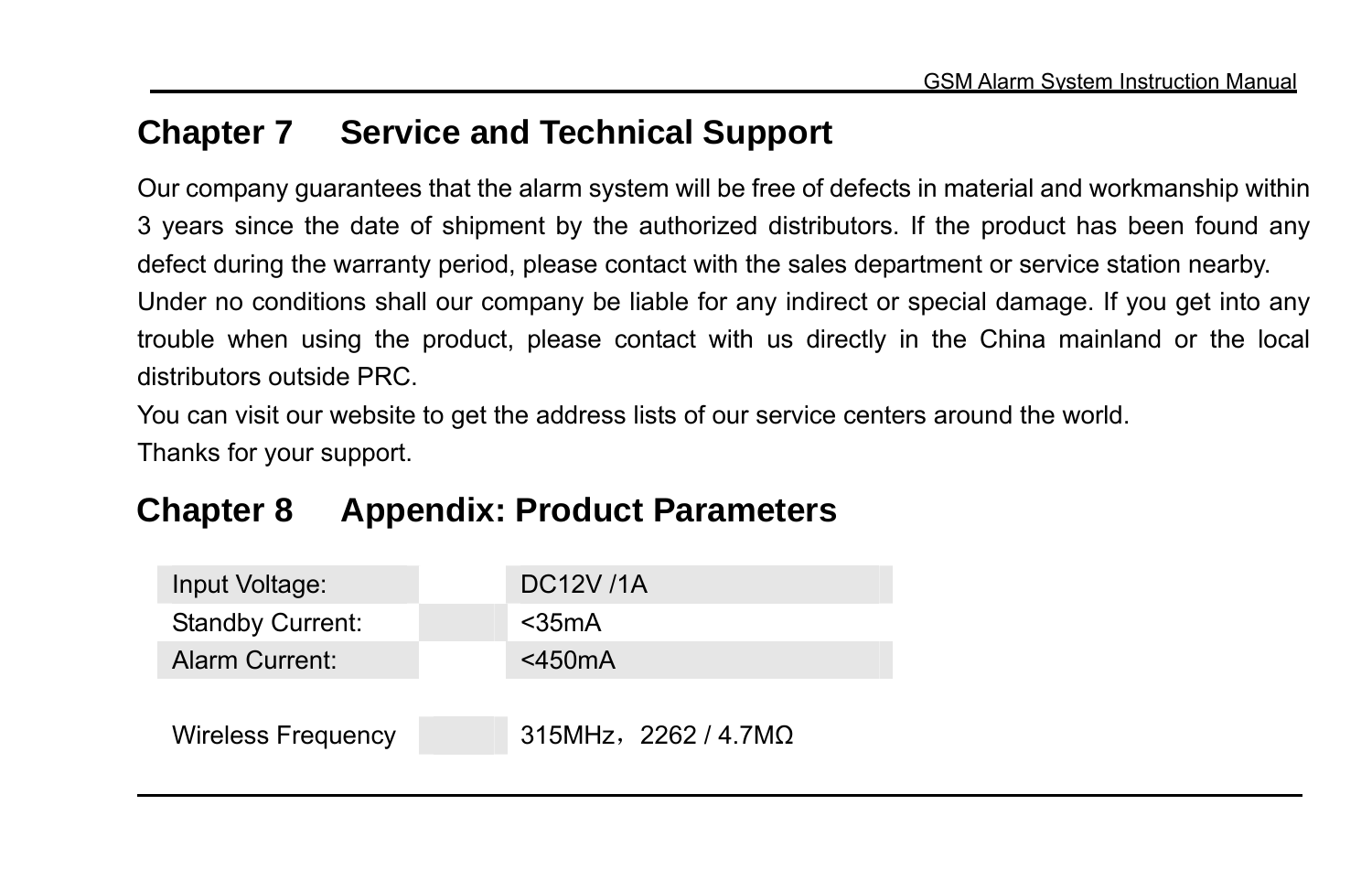#### GSM Alarm System Instruction Manual

| <b>GSM System:</b> | 900/1800MHz /4 frequencies<br>are available |
|--------------------|---------------------------------------------|
| Backup Battery:    | NI-HI AAA*6 DC7.2V                          |
| Siren Loudness:    | 110dB                                       |

## **Chapter 9 Appendix: Factory Setting Parameters**

| Zone              | Arm    | at Home        | <b>Alarm Condition</b><br><b>Type</b> |                 | <b>Siren</b>   |
|-------------------|--------|----------------|---------------------------------------|-----------------|----------------|
| Zone1             | Enable | <b>Disable</b> | Real-time                             | Door lock alarm | Enable         |
| Zone <sub>2</sub> | Enable | <b>Disable</b> | Living-room alarm<br>Real-time        |                 | Enable         |
| Zone <sub>3</sub> | Enable | Enable         | Real-time                             | Window alarm    | Enable         |
| Zone4             | Enable | Enable         | Real-time                             | Balcony alarm   | Enable         |
| Zone <sub>5</sub> | Enable | Enable         | Real-time                             | Fire alarm      | Enable         |
| Zone <sub>6</sub> | Enable | Enable         | Real-time                             | Gas alarm       | Enable         |
| Emergency         | Enable | Enable         | 24H                                   | Help alarm      | <b>Disable</b> |
| key               |        |                |                                       |                 |                |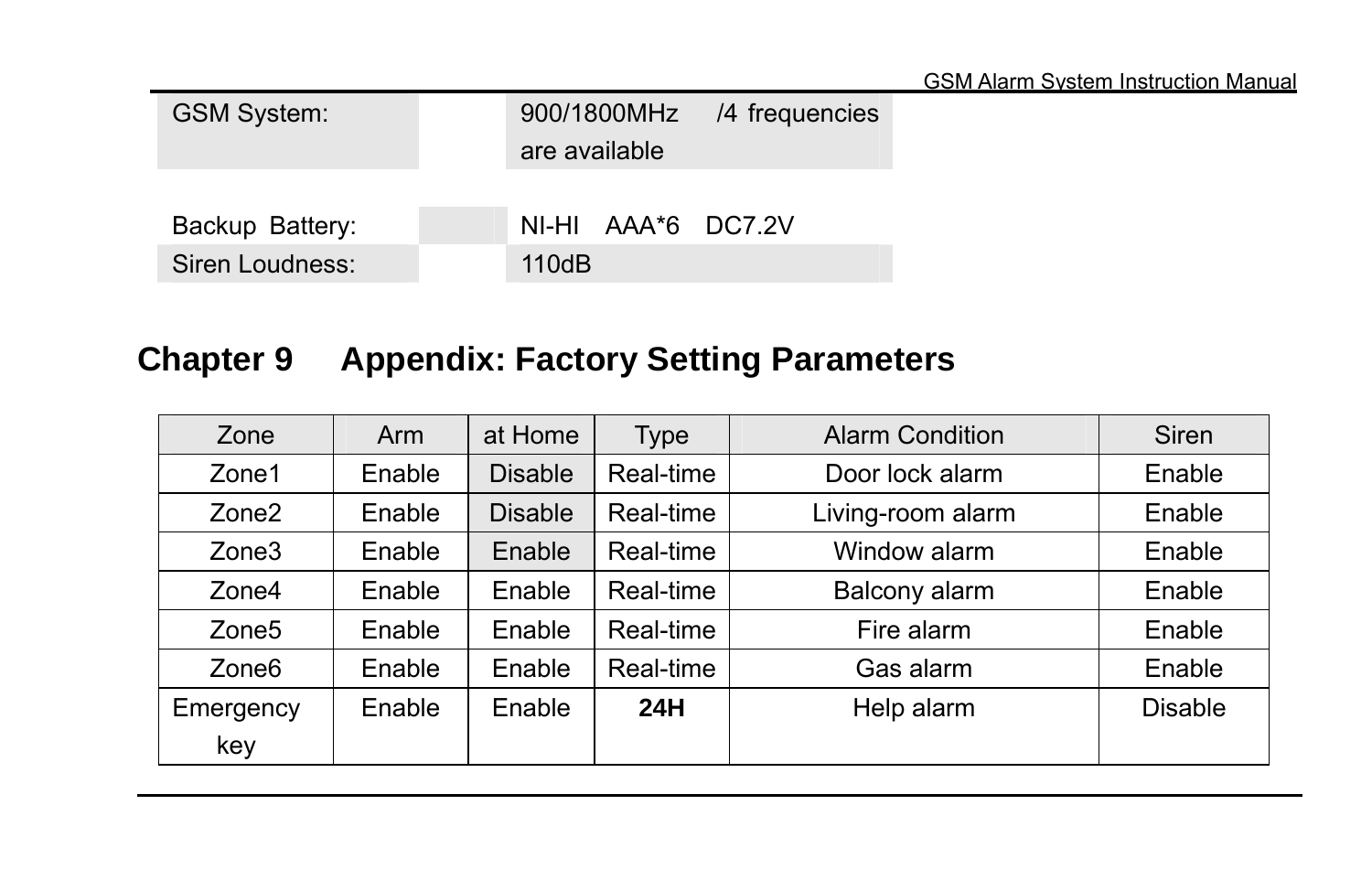GSM Alarm System Instruction Manual

| $7 - 10$          | Enable<br><b>Disable</b> |                |                         | Real-time | Help alarm           |         | Enable |
|-------------------|--------------------------|----------------|-------------------------|-----------|----------------------|---------|--------|
| <b>Wired Zone</b> | Enable                   | <b>Disable</b> |                         | Real-time | Help alarm           |         | Enable |
| $(7-10)$          |                          |                |                         |           |                      |         |        |
|                   |                          |                |                         |           |                      |         |        |
| Programming       | 888888                   |                | Remote control:         |           |                      | Enable  |        |
| password:         |                          |                |                         |           |                      |         |        |
| Operating         | 1234                     |                | Siren prompt:           |           |                      | Disable |        |
| password:         |                          |                |                         |           |                      |         |        |
| Siren duration:   | <b>180s</b>              |                | Home appliance control: |           | Configure optionally |         |        |

# **Chapter 10 Appendix: List of Countries Where the Product Is Suitable**

## **For Use**

For the product with 4 frequencies, it is available via the GSM network around the world. For the product with 900/1800MHz, it is available in the following regions: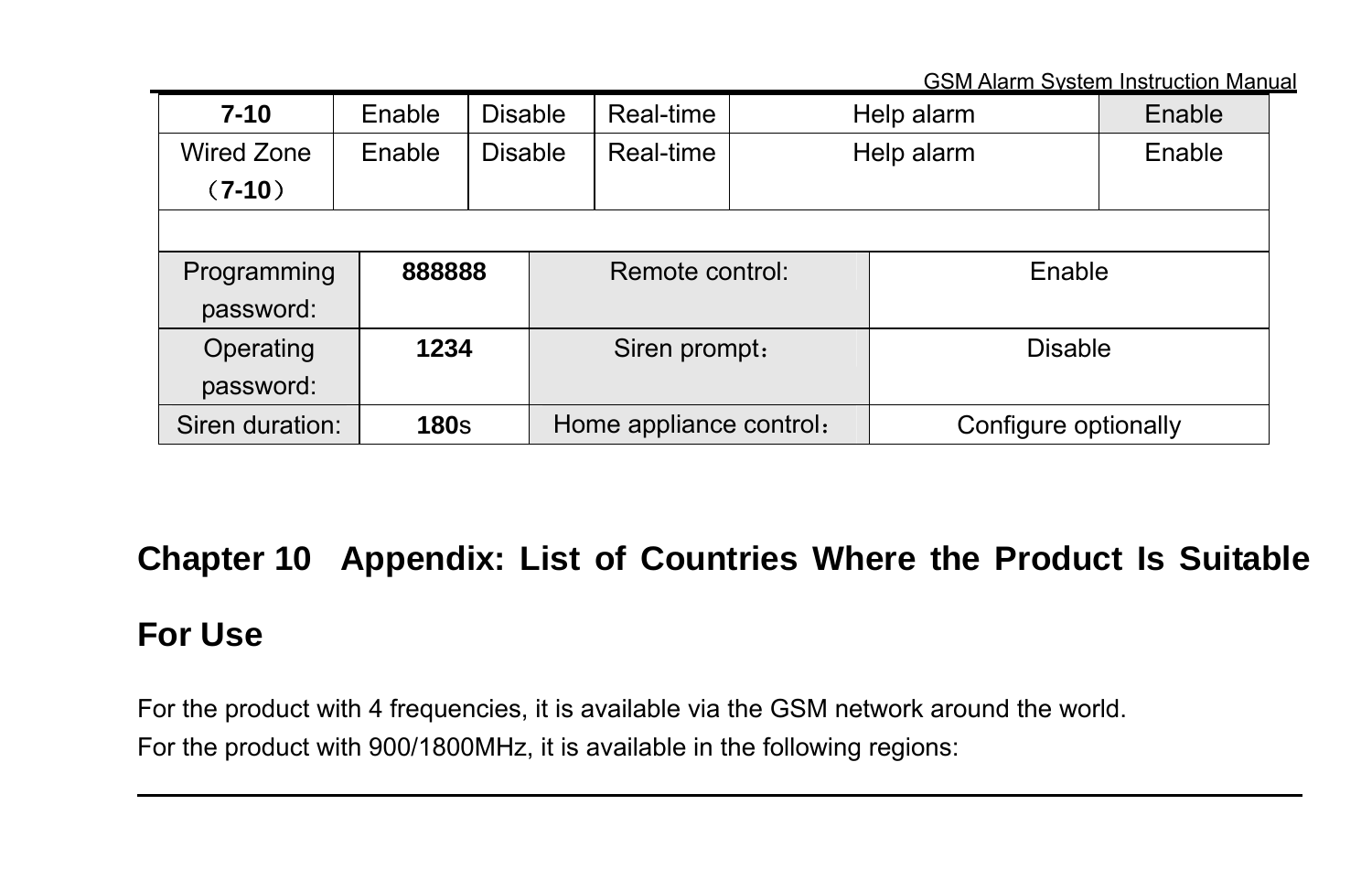Asia

East Asia: China, Mongolia, North Korea, Japan

Southeast Asia: Philippines, Vietnam, Laos, Buna, Thailand, Malaysia, Brunei, Singapore, Indonesia, East Timor

South Asia: Nepal, Bhutan, Bangladesh, India, Pakistan, Sri Lanka, Maldives

Central Asia: [Kazakhstan](http://en.wikipedia.org/wiki/Kazakhstan), [Kyrgyzstan](http://en.wikipedia.org/wiki/Kyrgyzstan), [Tajikistan](http://en.wikipedia.org/wiki/Tajikistan), [Turkmenistan](http://en.wikipedia.org/wiki/Turkmenistan) , [Uzbekistan](http://en.wikipedia.org/wiki/Uzbekistan) 

West Asia: Afghanistan, Bahrain, Iraq, Iran, Syria, Jordan, Lebanon, Israel, Palestine, Saudi Arabia, Qatar, Kuwait, The United Arab Emirates (UAE), Oman, Yemen, Georgia, Armenia, Azerbaijan, Turkey, Cyprus

Europe

North Europe: Finland, Sweden, Norway, Iceland, Denmark, the Faroe Islands (Denmark) East Europe: Estonia, Latvia, Lithuania, White Russia, Russia, Ukraine, Moldova Central Europe: Poland, Czech, Slovakia, Hungary, Germany, Austria, Switzerland, Liechtenstein West Europe: Britain, Ireland, Holland, Belgium, Luxembourg, France, Monaco South Europe: Romania, Bulgaria, Serbia, Macedonia, Albania, Greece, Slovenia, Croatia, Italy, Vatican, San Marino, Malta, Spain, Portugal, Andorra